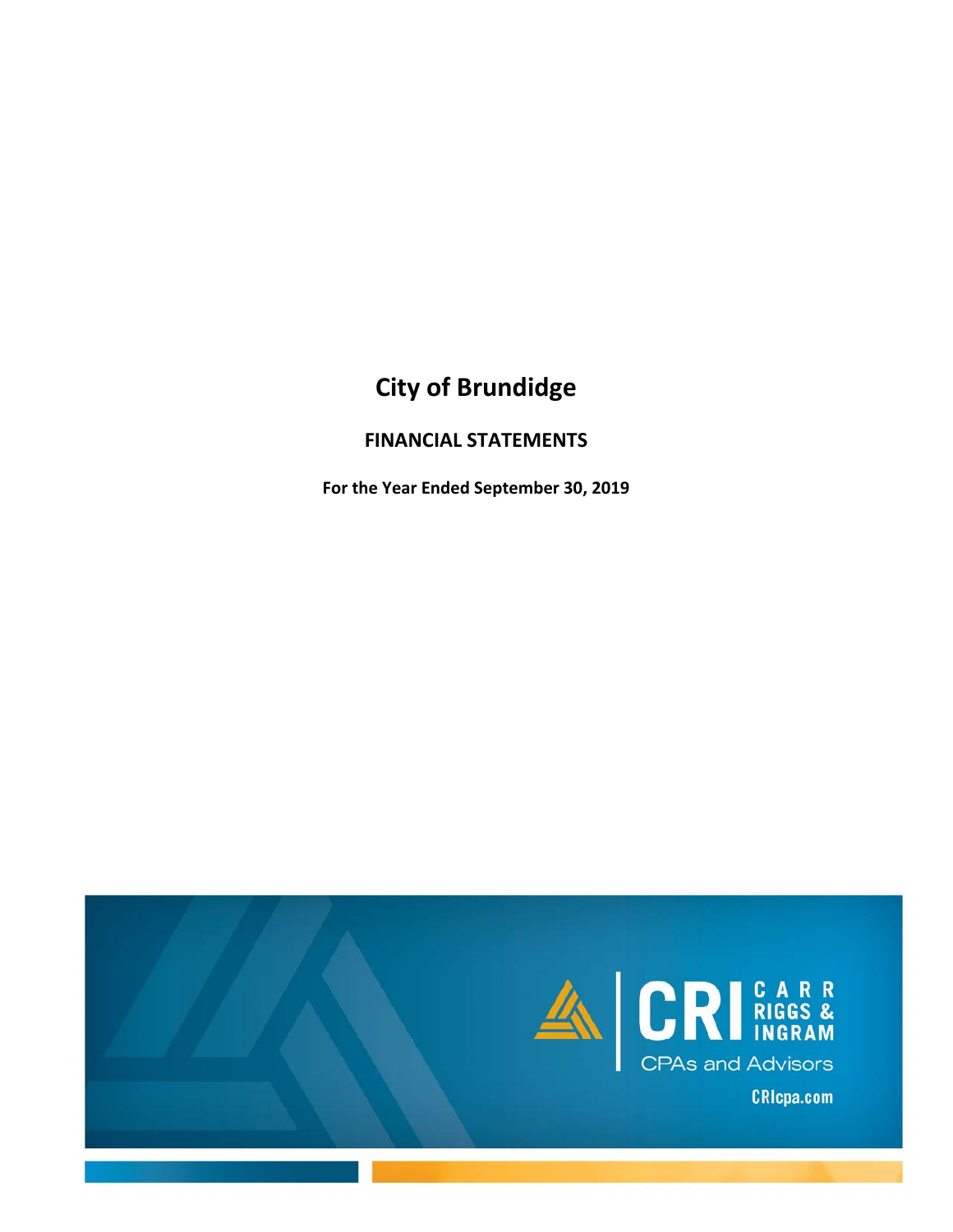# **City of Brundidge Table of Contents September 30, 2019**

| <b>REPORT</b><br>Independent Auditors' Report                                                                                                                                                                                                         | 1              |
|-------------------------------------------------------------------------------------------------------------------------------------------------------------------------------------------------------------------------------------------------------|----------------|
| <b>FINANCIAL STATEMENTS</b>                                                                                                                                                                                                                           |                |
| <b>Government-wide Financial Statements</b>                                                                                                                                                                                                           |                |
| <b>Statement of Net Position</b>                                                                                                                                                                                                                      | 4              |
| <b>Statement of Activities</b>                                                                                                                                                                                                                        | 6              |
| <b>Fund Financial Statements</b><br>Balance Sheet - Governmental Funds                                                                                                                                                                                | $\overline{7}$ |
| Reconciliation of the Balance Sheet of Governmental Funds to the Statement<br>of Net Position                                                                                                                                                         | 8              |
| Statement of Revenues, Expenditures and Changes in Fund Balances -<br><b>Governmental Funds</b>                                                                                                                                                       | 9              |
| Reconciliation of the Statement of Revenues, Expenditures and Changes in Fund<br>Balances of Governmental Funds to the Statement of Activities                                                                                                        | 10             |
| Statement of Revenues, Expenditures and Changes in Fund Balance - Budget and<br>Actual - General Fund                                                                                                                                                 | 11             |
| Statement of Net Position - Proprietary Fund                                                                                                                                                                                                          | 12             |
| Statement of Revenues, Expenses and Changes in Net Position - Proprietary Fund                                                                                                                                                                        | 14             |
| Statement of Cash Flows - Proprietary Fund                                                                                                                                                                                                            | 15             |
| <b>Notes to Financial Statements</b>                                                                                                                                                                                                                  | 17             |
| <b>Required Supplementary Information</b><br>Schedule of Changes in Net Pension Liability                                                                                                                                                             | 48             |
| <b>Schedule of Employer Contributions</b>                                                                                                                                                                                                             | 49             |
| <b>Combining and Individual Fund Statements</b><br>Description of Nonmajor Governmental Funds                                                                                                                                                         | 50             |
| Combining Balance Sheet - Nonmajor Governmental Funds                                                                                                                                                                                                 | 51             |
| Combining Statement of Revenues, Expenditures and Changes in Fund Balances -<br>Nonmajor Governmental Funds                                                                                                                                           | 52             |
| <b>COMPLIANCE SECTION</b><br>Independent Auditors' Report on Internal Control Over Financial Reporting and<br>on Compliance and Other Matters Based on an Audit of Financial Statements<br>Performed in Accordance with Government Auditing Standards | 53             |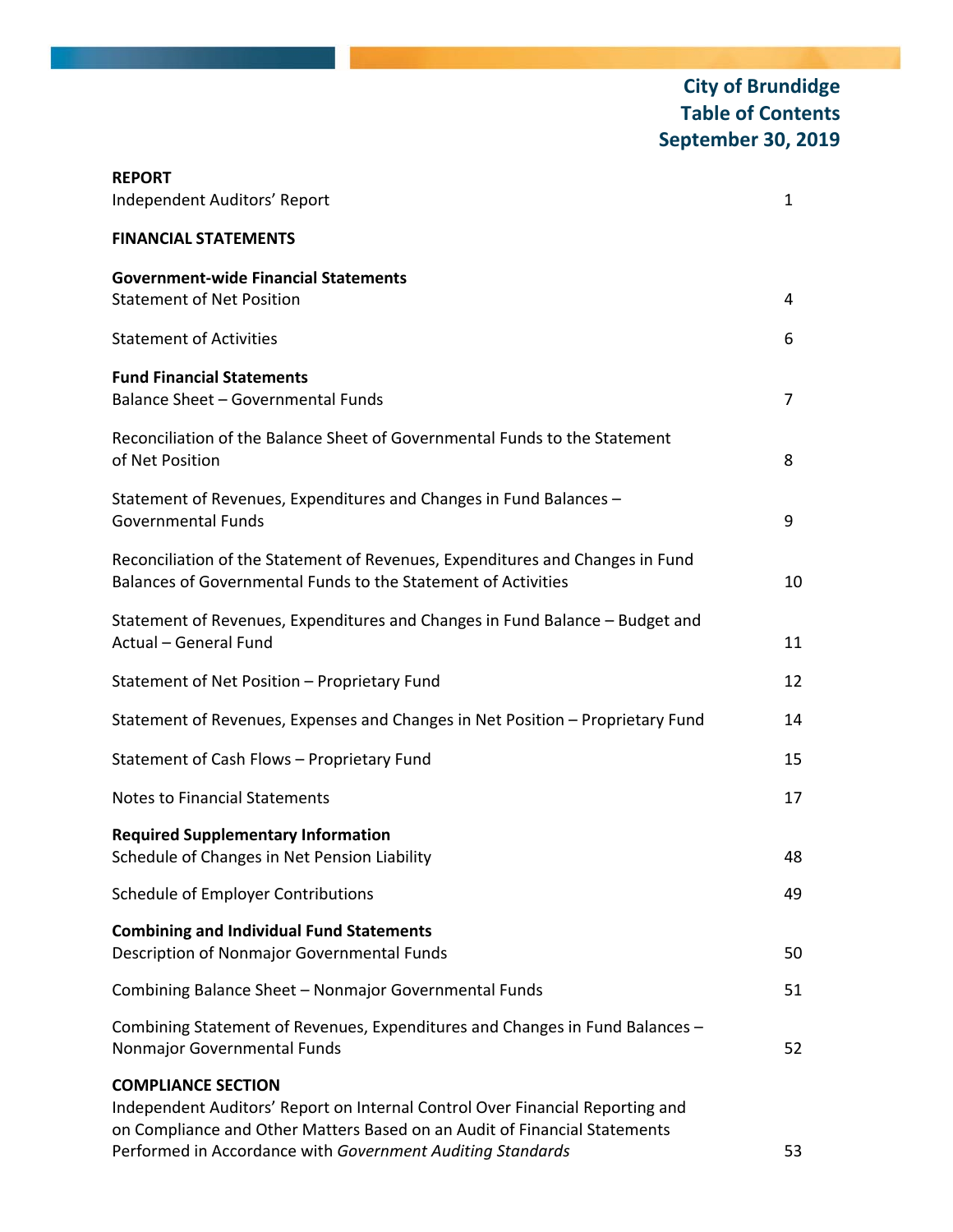

Carr, Riggs & Ingram, LLC 1117 Boll Weevil Circle Enterprise, AL 36330

(334) 347-0088 (334) 347-7650 (fax) www.cricpa.com

### **INDEPENDENT AUDITORS' REPORT**

Honorable Mayor and Members of the City Council City of Brundidge, Alabama

### *Report on the Financial Statements*

We have audited the accompanying financial statements of the governmental activities, the business‐type activities, each major fund, and the aggregate remaining fund information of the City of Brundidge, Alabama (the "City"), as of and for the year ended September 30, 2019, and the related notes to the financial statements, which collectively comprise the City's basic financial statements as listed in the table of contents.

### *Management's Responsibility for the Financial Statements*

Management is responsible for the preparation and fair presentation of these financial statements in accordance with accounting principles generally accepted in the United States of America; this includes the design, implementation, and maintenance of internal control relevant to the preparation and fair presentation of financial statements that are free from material misstatement, whether due to fraud or error.

### *Auditors' Responsibility*

Our responsibility is to express opinions on these financial statements based on our audit. We conducted our audit in accordance with auditing standards generally accepted in the United States of America and the standards applicable to financial audits contained in *Government Auditing Standards*, issued by the Comptroller General of the United States. The financial statements of the Brundidge Solid Waste Authority and Industrial Development Board were not audited in accordance with *Government Auditing Standards*. Those standards require that we plan and perform the audit to obtain reasonable assurance about whether the financial statements are free from material misstatement.

An audit involves performing procedures to obtain audit evidence about the amounts and disclosures in the financial statements. The procedures selected depend on the auditor's judgment, including the assessment of the risks of material misstatement of the financial statements, whether due to fraud or error. In making those risk assessments, the auditor considers internal control relevant to the entity's preparation and fair presentation of the financial statements in order to design audit procedures that are appropriate in the circumstances, but not for the purpose of expressing an opinion on the effectiveness of the entity's internal control. Accordingly, we express no such opinion. An audit also includes evaluating the appropriateness of accounting policies used and the reasonableness of significant accounting estimates made by management, as well as evaluating the overall presentation of the financial statements.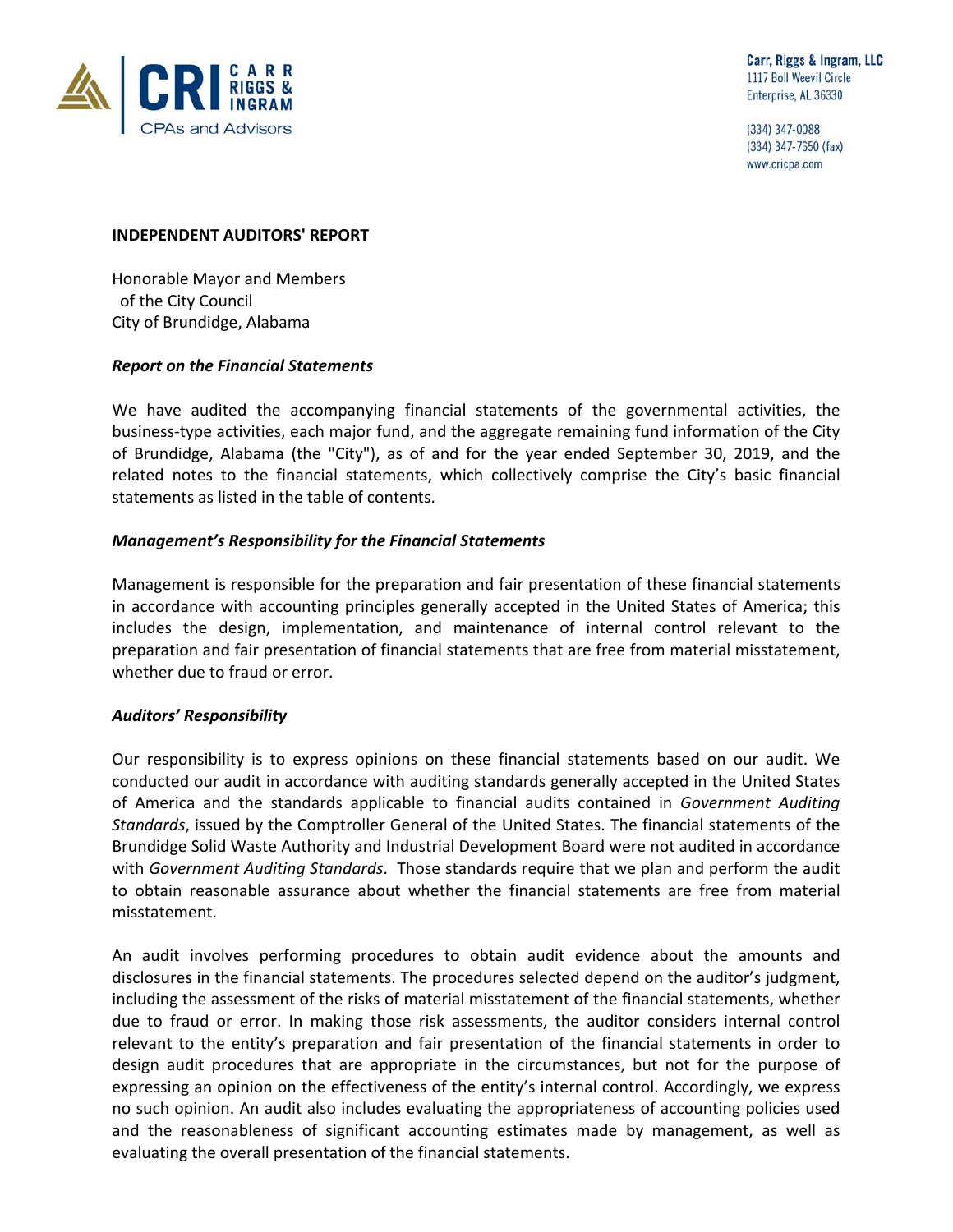We believe that the audit evidence we have obtained is sufficient and appropriate to provide a basis for our unmodified and qualified audit opinions.

### *Basis for Qualified Opinion on the Discretely Presented Component Units*

The financial statements of the Brundidge Solid Waste Authority and Industrial Development Board have not been audited, and we were not engaged to audit the Brundidge Solid Waste Authority or the Industrial Development Board's financial statements as part of our audit of the City's basic financial statements. The Brundidge Solid Waste Authority and Industrial Development Board's financial activities are included in the City's basic financial statements as discretely presented component units.

### *Qualified Opinion*

In our opinion, except for the effects of the matter discussed in the "Basis for Qualified Opinion on the Discretely Presented Component Units" paragraph, the financial statements referred to above present fairly in all material respects, the financial position of the discretely presented component units of the City as of September 30, 2019, and the changes in financial position thereof for the year then ended in accordance with accounting principles generally accepted in the United States of America.

### *Unmodified Opinions*

In our opinion, the financial statements referred to above present fairly, in all material respects, the respective financial position of the governmental activities, the business-type activities, each major fund and the aggregate remaining information of the City of Brundidge, Alabama as of September 30, 2019, and the respective changes in financial position, and, where applicable, cash flows, thereof for the year then ended in accordance with accounting principles generally accepted in the United States of America.

### *Other Matters*

### *Required Supplementary Information*

Management has omitted the Management's Discussion and Analysis that accounting principles generally accepted in the United States of America requires to be presented to supplement the basic financial statements. Such missing information, although not a part of the basic financial statements, is required by the Governmental Accounting Standards Board, who considers it to be an essential part of financial reporting for placing the basic financial statements in an appropriate operational, economic, or historical context. Our opinion on the basic financial statements is not affected by this missing information.

Accounting principles generally accepted in the United States of America also require that the schedule of changes in net pension liability on page 48 and schedule of employer contributions on page 49 be presented to supplement the basic financial statements. Such information, although not a part of the basic financial statements, is required by the Governmental Accounting Standards Board, who considers it to be an essential part of financial reporting for placing the basic financial statements in an appropriate operational, economic, or historical context. We have applied certain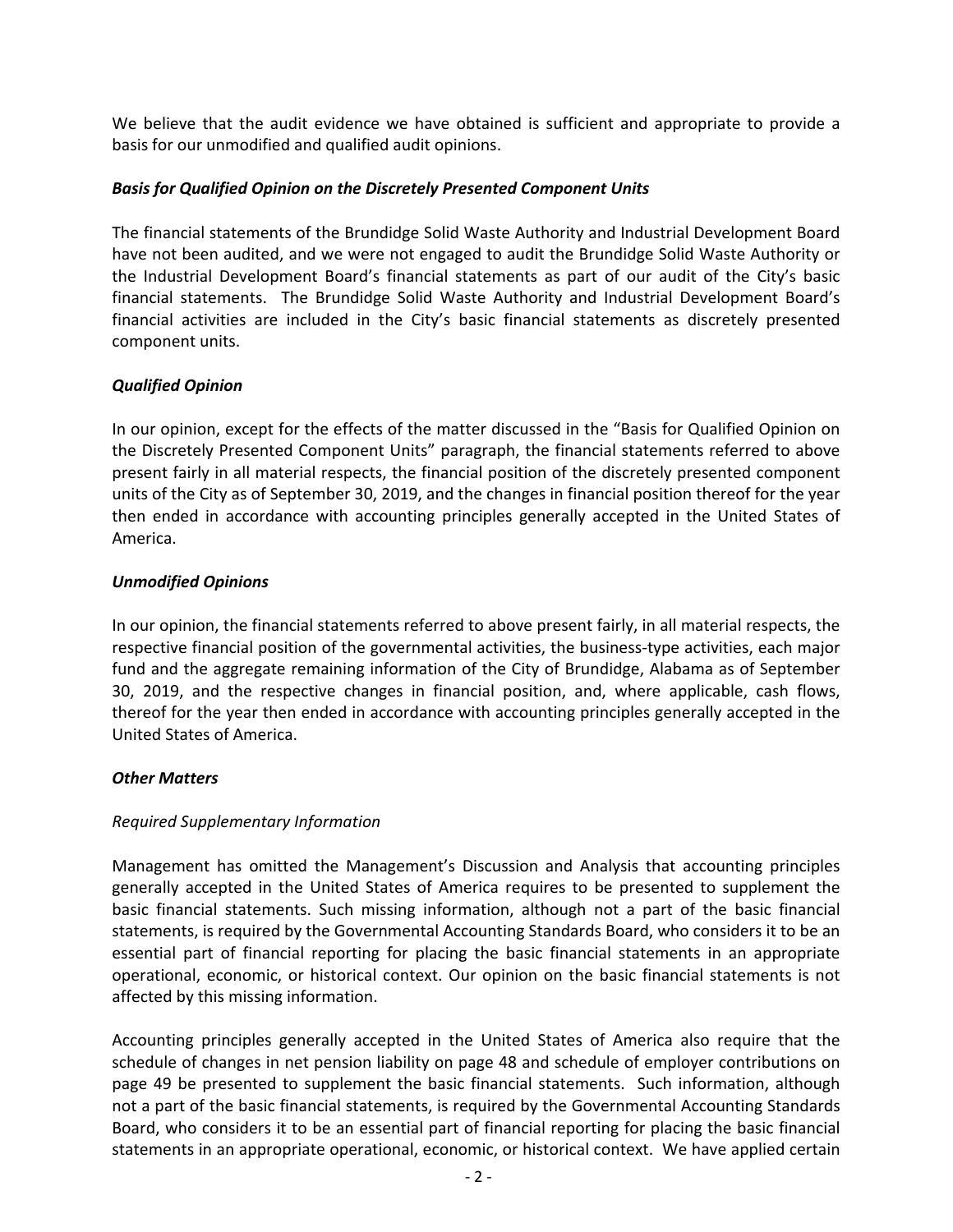limited procedures to the required supplementary information in accordance with auditing standards generally accepted in the United States of America, which consisted of inquiries of management about the methods of preparing the information and comparing the information for consistency with management's responses to our inquiries, the basic financial statements, and other knowledge we obtained during our audit of the basic financial statements. We do not express an opinion or provide any assurance on the information because the limited procedures do not provide us with sufficient evidence to express an opinion or provide any assurance.

### *Other Information*

Our audit was conducted for the purpose of forming opinions on the financial statements that collectively comprise the City's basic financial statements. The combining and individual nonmajor fund financial statements are presented for purposes of additional analysis and are not a required part of the basic financial statements.

The combining and individual nonmajor fund financial statements are the responsibility of management and was derived from and relates directly to the underlying accounting and other records used to prepare the basic financial statements. Such information has been subjected to the auditing procedures applied in the audit of the basic financial statements and certain additional procedures, including comparing and reconciling such information directly to the underlying accounting and other records used to prepare the basic financial statements or to the basic financial statements themselves, and other additional procedures in accordance with auditing standards generally accepted in the United States of America. In our opinion, the combining and individual nonmajor fund financial statements are fairly stated, in all material respects, in relation to the basic financial statements as a whole.

### *Other Reporting Required by Government Auditing Standards*

In accordance with *Government Auditing Standards*, we have also issued our report dated January 21, 2020 on our consideration of the City's internal control over financial reporting and on our tests of its compliance with certain provisions of laws, regulations, contracts, grant agreements and other matters. The purpose of that report is solely to describe the scope of our testing of internal control over financial reporting and compliance and the results of that testing, and not to provide an opinion on internal control over financial reporting or on compliance. That report is an integral part of an audit performed in accordance with *Government Auditing Standards* in considering the City's internal control over financial reporting and compliance.

Carry Rigge & Ingram, L.L.C.

CARR, RIGGS & INGRAM, L.L.C.

Enterprise, Alabama

January 21, 2020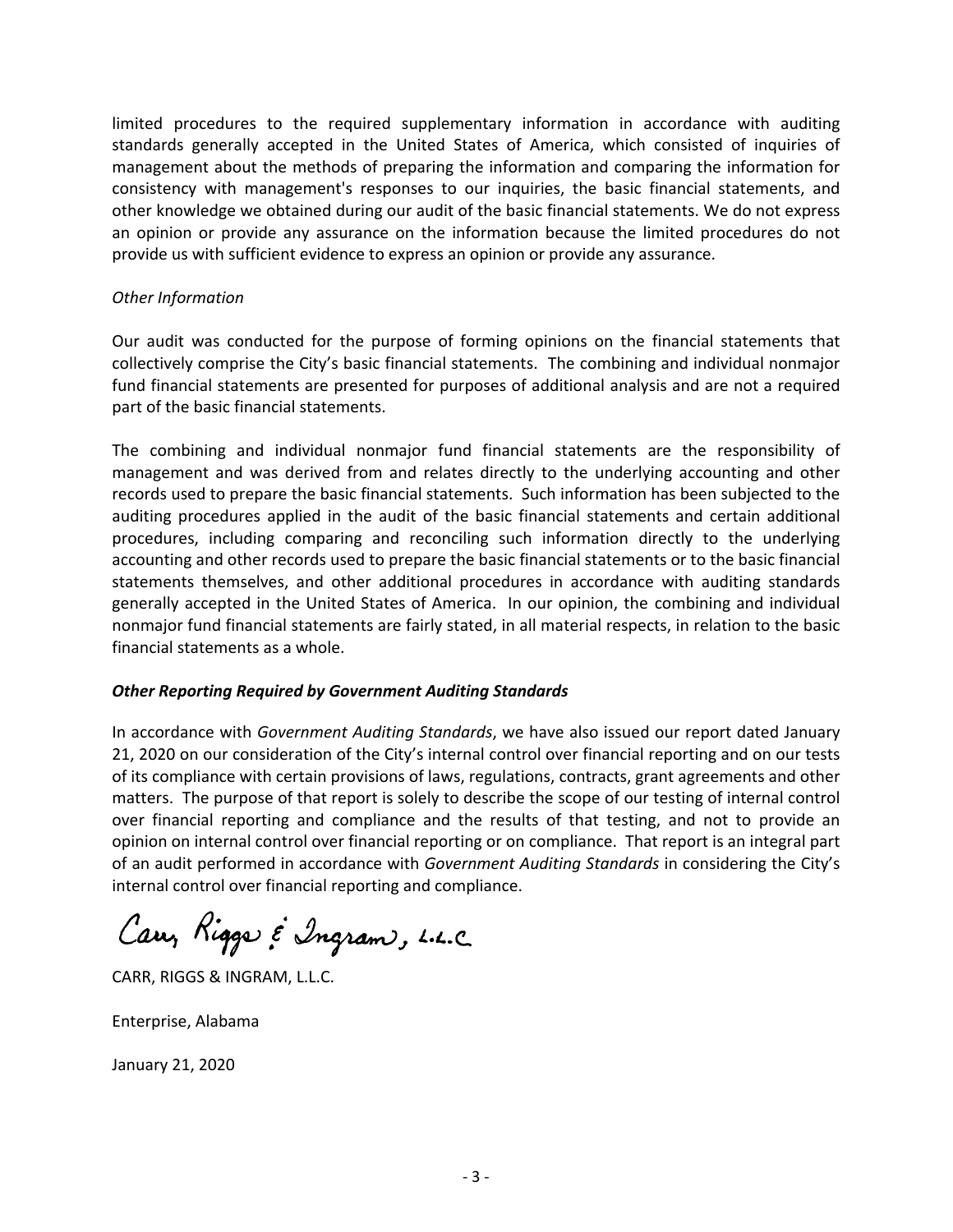# **City of Brundidge Statement of Net Position September 30, 2019**

|                                       |                   | <b>Primary Government</b> |               | <b>Component Unit</b> |
|---------------------------------------|-------------------|---------------------------|---------------|-----------------------|
|                                       |                   |                           |               | <b>Industrial</b>     |
|                                       |                   |                           |               | Development           |
|                                       | Governmental      | <b>Business-type</b>      |               | <b>Board</b>          |
|                                       | <b>Activities</b> | <b>Activities</b>         | <b>Total</b>  | (Unaudited)           |
| <b>Assets</b>                         |                   |                           |               |                       |
| Cash and cash equivalents             | \$<br>736,803     | \$<br>17,032              | \$<br>753,835 | \$<br>5,964           |
| Receivables, net                      | 499,718           | 742,036                   | 1,241,754     |                       |
| Certificates of deposit               | 394,906           | 1,008,775                 | 1,403,681     | 20,556                |
| Internal balances                     | 12,970            | (12, 970)                 |               |                       |
| Restricted assets                     |                   |                           |               |                       |
| Cash and cash equivalents             | 103,943           | 49,762                    | 153,705       |                       |
| Investments                           |                   | 377,113                   | 377,113       |                       |
| Inventory                             | 2,851             | 362,114                   | 364,965       |                       |
| Prepaid expenses                      | 50,720            | 17,093                    | 67,813        |                       |
| Other assets                          | 22,545            | 36,720                    | 59,265        |                       |
| Capital assets, net of depreciation   | 2,980,542         | 10,542,111                | 13,522,653    | 5,916,879             |
| Capital assets, not being depreciated | 2,373,547         | 60,801                    | 2,434,348     | 230,500               |
| Total assets                          | 7,178,545         | 13,200,587                | 20,379,132    | 6,173,899             |
|                                       |                   |                           |               |                       |
| <b>Deferred Outflows of Resources</b> |                   |                           |               |                       |
| Deferred outflows related to pension  | 140,773           | 81,452                    | 222,225       |                       |
| Deferred charge on debt refunding     |                   | 220,780                   | 220,780       |                       |
| Total deferred outflows of resources  | 140,773           | 302,232                   | 443,005       |                       |
| <b>Liabilities</b>                    |                   |                           |               |                       |
| Accounts payable                      | 196,468           | 361,042                   | 557,510       |                       |
| Accrued expenses                      | 74,605            | 73,739                    | 148,344       |                       |
| Customer deposits                     |                   | 144,218                   | 144,218       |                       |
| Compensated absences                  | 94,731            | 58,110                    | 152,841       |                       |
| Noncurrent liabilities                |                   |                           |               |                       |
| Notes payable                         |                   |                           |               | 4,768,078             |
| Net pension liability                 | 116,913           | 38,975                    | 155,888       |                       |
| Revenue warrants                      |                   |                           |               |                       |
| Due within one year                   | 134,508           | 535,000                   | 669,508       |                       |
| Due in more than one year             | 546,497           | 7,724,142                 | 8,270,639     |                       |
|                                       |                   |                           |               |                       |
| <b>Total liabilities</b>              | 1,163,722         | 8,935,226                 | 10,098,948    | 4,768,078             |
| <b>Deferred Inflows of Resources</b>  |                   |                           |               |                       |
| Deferred inflows related to pension   | 246,303           | 131,917                   | 378,220       |                       |
| Property taxes levied for subsequent  |                   |                           |               |                       |
| periods                               | 238,369           |                           | 238,369       |                       |
| Total deferred inflows of resources   | 484,672           | 131,917                   | 616,589       |                       |

*The accompanying "Notes to Financial Statements" form an integral part of this statement.*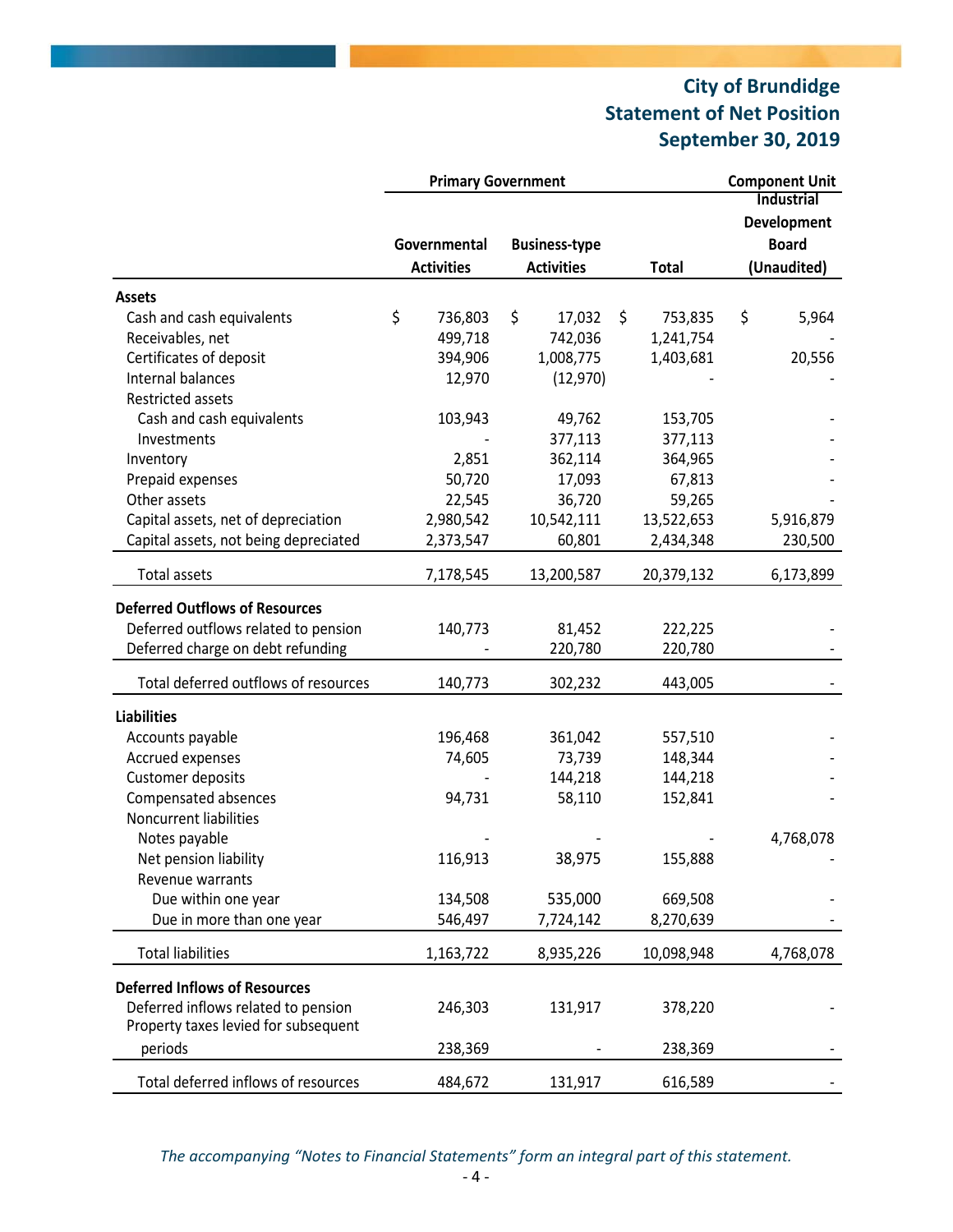# **City of Brundidge Statement of Net Position (Continued) September 30, 2019**

|                                  | <b>Primary Government</b> |                   |  |                      |   |              |    | <b>Component Unit</b>                            |
|----------------------------------|---------------------------|-------------------|--|----------------------|---|--------------|----|--------------------------------------------------|
|                                  |                           | Governmental      |  | <b>Business-type</b> |   |              |    | <b>Industrial</b><br>Development<br><b>Board</b> |
|                                  |                           | <b>Activities</b> |  | <b>Activities</b>    |   | <b>Total</b> |    | (Unaudited)                                      |
| <b>Net Position</b>              |                           |                   |  |                      |   |              |    |                                                  |
| Net investment in capital assets |                           | 4,834,514         |  | 2,564,550            |   | 7,399,064    |    |                                                  |
| Restricted for:                  |                           |                   |  |                      |   |              |    |                                                  |
| Capital improvements             |                           | 98,550            |  |                      |   | 98,550       |    |                                                  |
| Court                            |                           | 5,393             |  |                      |   | 5,393        |    |                                                  |
| Fire department                  |                           | 62,361            |  |                      |   | 62,361       |    |                                                  |
| Highways and streets             |                           | 452,914           |  |                      |   | 452,914      |    |                                                  |
| Library                          |                           | 18,043            |  |                      |   | 18,043       |    |                                                  |
| Unrestricted                     |                           | 199,149           |  | 1,871,126            |   | 2,070,275    |    | 1,405,821                                        |
| Total net position               |                           | 5,670,924         |  | 4,435,676            | S | 10,106,600   | \$ | 1,405,821                                        |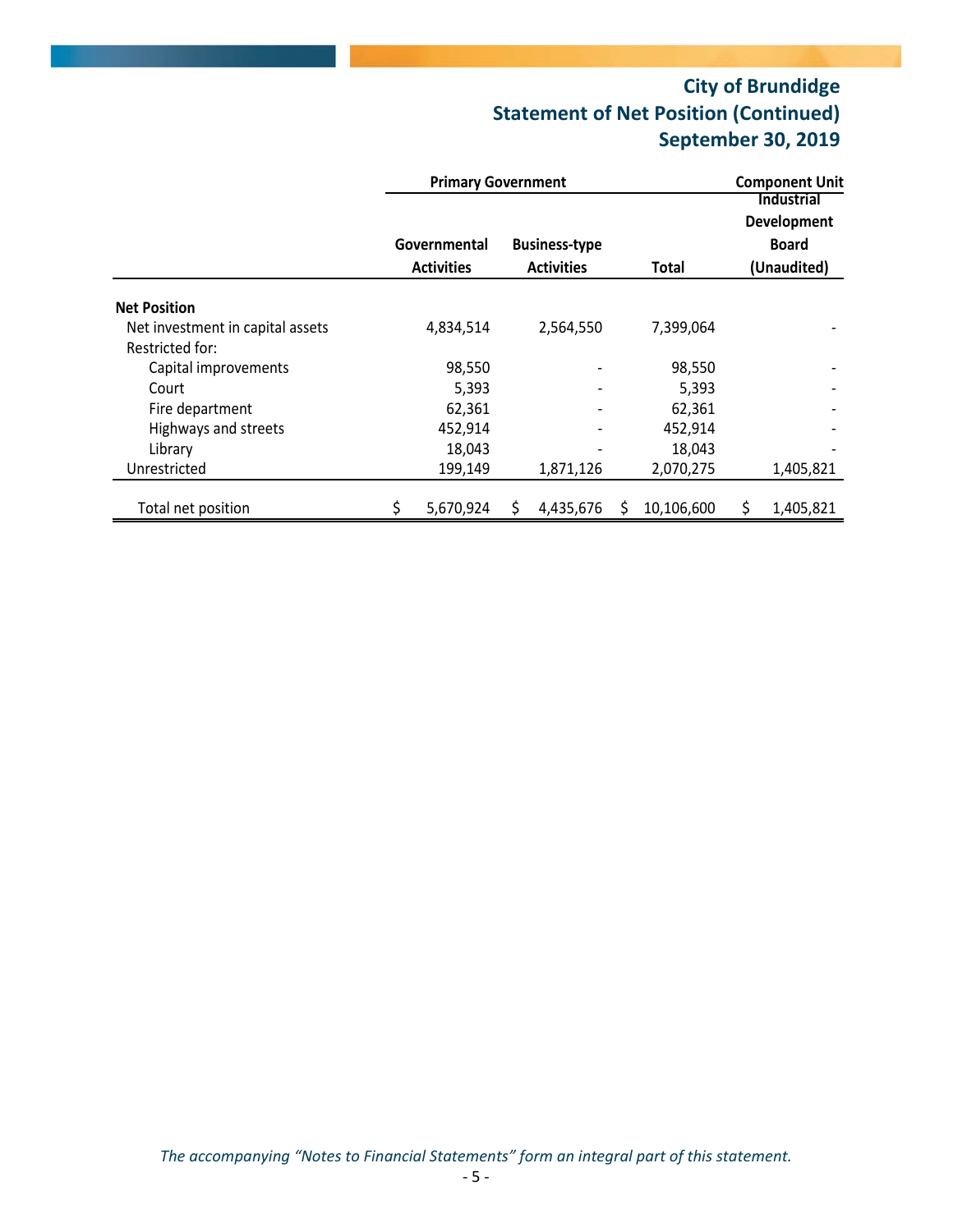# **City of Brundidge Statement of Activities**  For the Year Ended September 30, 2019

|                                                              |    |                                      |    |                                       |    | Program                                                       |
|--------------------------------------------------------------|----|--------------------------------------|----|---------------------------------------|----|---------------------------------------------------------------|
| <b>Functions/Programs</b>                                    |    | <b>Expenses</b>                      |    | <b>Charges for</b><br><b>Services</b> |    | <b>Operating</b><br><b>Grants and</b><br><b>Contributions</b> |
|                                                              |    |                                      |    |                                       |    |                                                               |
| <b>Primary Government</b><br><b>Governmental Activities:</b> |    |                                      |    |                                       |    |                                                               |
| General government                                           | \$ | 726,596                              | \$ | 97,321                                | \$ |                                                               |
| Public safety                                                |    | 1,014,025                            |    | 34,399                                |    | 32,492                                                        |
| Sanitation and recycling                                     |    | 104,620                              |    | 128,926                               |    |                                                               |
| <b>Health and welfare</b>                                    |    | 87,643                               |    |                                       |    | 16,700                                                        |
| Culture and recreation                                       |    | 349,208                              |    | 2,908                                 |    | 8,201                                                         |
| Highways and streets                                         |    | 603,791                              |    |                                       |    | 21,084                                                        |
| Interest                                                     |    | 18,973                               |    |                                       |    |                                                               |
|                                                              |    |                                      |    |                                       |    |                                                               |
| Total governmental activities                                |    | 2,904,856                            |    | 263,554                               |    | 78,477                                                        |
| <b>Business-type Activities:</b>                             |    |                                      |    |                                       |    |                                                               |
| Electric                                                     |    | 4,513,655                            |    | 6,156,598                             |    |                                                               |
| Sewer                                                        |    | 758,849                              |    | 917,784                               |    |                                                               |
| Water                                                        |    | 644,732                              |    | 655,692                               |    |                                                               |
| Miscellaneous                                                |    |                                      |    | 5,424                                 |    |                                                               |
| Amortization                                                 |    | 4,938                                |    |                                       |    |                                                               |
| Interest                                                     |    | 203,370                              |    | 7,820                                 |    |                                                               |
| Total business-type activities                               |    | 6,125,544                            |    | 7,743,318                             |    |                                                               |
| Total primary government                                     | Ś. | 9,030,400                            | \$ | 8,006,872                             | \$ | 78,477                                                        |
| <b>Component Units</b>                                       |    |                                      |    |                                       |    |                                                               |
| <b>Industrial Development Board</b>                          | \$ | (249, 666)                           | \$ |                                       | \$ |                                                               |
|                                                              |    | <b>General Revenues</b>              |    |                                       |    |                                                               |
|                                                              |    | Taxes:                               |    |                                       |    |                                                               |
|                                                              |    | Property taxes                       |    |                                       |    |                                                               |
|                                                              |    | Sales taxes                          |    |                                       |    |                                                               |
|                                                              |    | Gas taxes                            |    |                                       |    |                                                               |
|                                                              |    | Other taxes                          |    |                                       |    |                                                               |
|                                                              |    | Rental income                        |    |                                       |    |                                                               |
|                                                              |    | Interest income                      |    |                                       |    |                                                               |
|                                                              |    | Other revenues                       |    |                                       |    |                                                               |
|                                                              |    | Transfers                            |    |                                       |    |                                                               |
|                                                              |    | Total general revenues and transfers |    |                                       |    |                                                               |
|                                                              |    | Change in net position               |    |                                       |    |                                                               |
|                                                              |    | Net position - beginning             |    |                                       |    |                                                               |
| Net position - ending                                        |    |                                      |    |                                       |    |                                                               |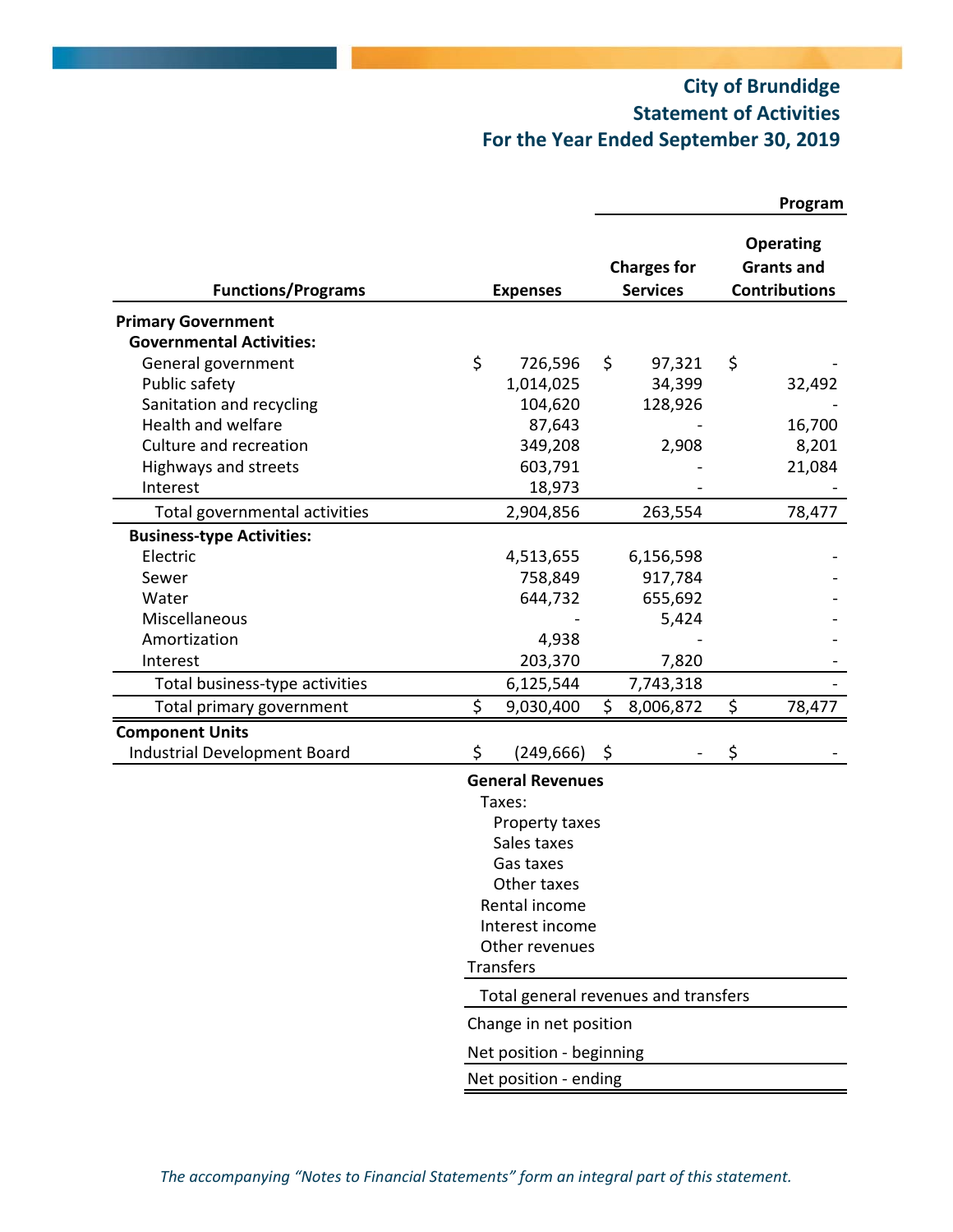|                          |                       |                   |                           |    | Net (Expense) Revenue and Changes in Net Position |    |                       |  |  |
|--------------------------|-----------------------|-------------------|---------------------------|----|---------------------------------------------------|----|-----------------------|--|--|
| <b>Revenues</b>          |                       |                   | <b>Primary Government</b> |    |                                                   |    | <b>Component Unit</b> |  |  |
|                          |                       |                   |                           |    |                                                   |    | <b>Industrial</b>     |  |  |
|                          | <b>Capital Grants</b> |                   |                           |    |                                                   |    | Development           |  |  |
|                          | and                   | Governmental      | <b>Business-type</b>      |    |                                                   |    | <b>Board</b>          |  |  |
|                          | <b>Contributions</b>  | <b>Activities</b> | <b>Activities</b>         |    | <b>Total</b>                                      |    | (Unaudited)           |  |  |
|                          |                       |                   |                           |    |                                                   |    |                       |  |  |
|                          |                       |                   |                           |    |                                                   |    |                       |  |  |
| \$                       | 6,300                 | \$<br>(622, 975)  | \$                        | \$ | (622, 975)                                        | \$ |                       |  |  |
|                          |                       | (947, 134)        |                           |    | (947, 134)                                        |    |                       |  |  |
|                          |                       | 24,306            |                           |    | 24,306                                            |    |                       |  |  |
|                          |                       | (70, 943)         |                           |    | (70, 943)                                         |    |                       |  |  |
|                          |                       | (338,099)         |                           |    | (338,099)                                         |    |                       |  |  |
|                          |                       | (582, 707)        |                           |    | (582, 707)                                        |    |                       |  |  |
|                          |                       | (18, 973)         |                           |    | (18, 973)                                         |    |                       |  |  |
|                          | 6,300                 | (2,556,525)       |                           |    | (2,556,525)                                       |    |                       |  |  |
|                          |                       |                   |                           |    |                                                   |    |                       |  |  |
|                          |                       |                   | 1,642,943                 |    | 1,642,943                                         |    |                       |  |  |
|                          |                       |                   | 158,935                   |    | 158,935                                           |    |                       |  |  |
|                          |                       |                   | 10,960                    |    | 10,960                                            |    |                       |  |  |
|                          |                       |                   | 5,424                     |    | 5,424                                             |    |                       |  |  |
|                          |                       |                   | (4,938)                   |    | (4,938)                                           |    |                       |  |  |
|                          |                       |                   | (195, 550)                |    | (195,550)                                         |    |                       |  |  |
|                          |                       |                   | 1,617,774                 |    | 1,617,774                                         |    |                       |  |  |
| $\overline{\mathcal{S}}$ | 6,300                 | (2,556,525)       | 1,617,774                 |    | (938, 751)                                        |    |                       |  |  |
| \$                       |                       |                   |                           |    |                                                   |    | 249,666               |  |  |
|                          |                       |                   |                           |    |                                                   |    |                       |  |  |
|                          |                       |                   |                           |    |                                                   |    |                       |  |  |
|                          |                       | 206,213           |                           |    | 206,213                                           |    |                       |  |  |
|                          |                       | 658,862           |                           |    | 658,862                                           |    |                       |  |  |
|                          |                       | 120,860           |                           |    | 120,860                                           |    |                       |  |  |
|                          |                       | 339,626           |                           |    | 339,626                                           |    |                       |  |  |
|                          |                       | 40,017            |                           |    | 40,017                                            |    |                       |  |  |
|                          |                       | 3,311             |                           |    | 3,311                                             |    | 71                    |  |  |
|                          |                       | 19,321            | 5,112                     |    | 24,433                                            |    | 1,250                 |  |  |
|                          |                       | 1,330,584         | (1, 330, 584)             |    |                                                   |    |                       |  |  |
|                          |                       | 2,718,794         | (1, 325, 472)             |    | 1,393,322                                         |    | 1,321                 |  |  |
|                          |                       | 162,269           | 292,302                   |    | 454,571                                           |    | 250,987               |  |  |
|                          |                       | 5,508,655         | 4,143,374                 |    | 9,652,029                                         |    | 1,154,834             |  |  |
|                          |                       | \$<br>5,670,924   | \$<br>4,435,676           | \$ | 10,106,600                                        | \$ | 1,405,821             |  |  |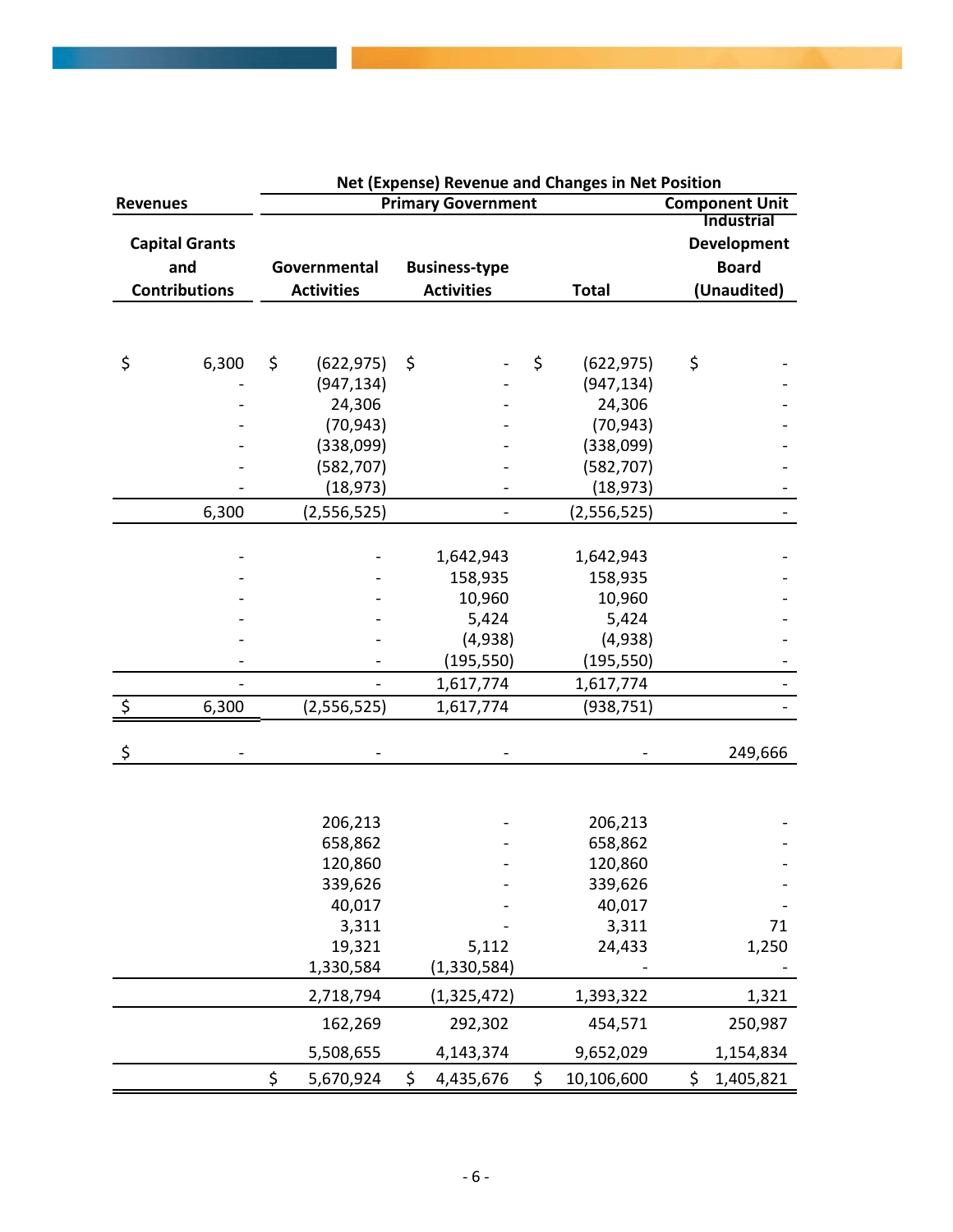# **City of Brundidge Balance Sheet – Governmental Funds September 30, 2019**

| <b>Other</b>                                                          | <b>Total</b> |  |
|-----------------------------------------------------------------------|--------------|--|
| Governmental                                                          | Governmental |  |
| <b>General Fund</b><br><b>Funds</b>                                   | <b>Funds</b> |  |
|                                                                       |              |  |
| <b>Assets</b>                                                         |              |  |
| \$<br>\$<br>Cash and cash equivalents<br>509,637<br>227,166<br>\$     | 736,803      |  |
| Receivables, net<br>11,186<br>488,532                                 | 499,718      |  |
| Certificates of deposit<br>99,940<br>294,966                          | 394,906      |  |
| Due from other funds<br>12,970                                        | 12,970       |  |
| 2,851<br>Inventory                                                    | 2,851        |  |
| Restricted cash<br>103,943                                            | 103,943      |  |
| Other assets<br>22,545                                                | 22,545       |  |
| \$<br>\$<br>\$<br>Total assets<br>1,240,418<br>533,318                | 1,773,736    |  |
|                                                                       |              |  |
| <b>Liabilities</b>                                                    |              |  |
| \$<br>\$<br>196,468<br>\$<br>Accounts payable                         | 196,468      |  |
| Accrued expenses<br>71,158                                            | 71,158       |  |
|                                                                       |              |  |
| <b>Total liabilities</b><br>267,626                                   | 267,626      |  |
| <b>Deferred Inflows of Resources</b>                                  |              |  |
| Property taxes levied for                                             |              |  |
| subsequent periods<br>238,369                                         | 238,369      |  |
|                                                                       |              |  |
| <b>Fund Balances</b>                                                  |              |  |
| Nonspendable<br>2,851<br>18,043                                       | 20,894       |  |
| Restricted<br>103,943<br>515,275                                      | 619,218      |  |
| 627,629<br>Unassigned                                                 | 627,629      |  |
|                                                                       |              |  |
| <b>Total fund balances</b><br>734,423<br>533,318                      | 1,267,741    |  |
| Total liabilities, deferred inflows of                                |              |  |
| resources and fund balances<br>\$<br>1,240,418<br>\$<br>533,318<br>\$ | 1,773,736    |  |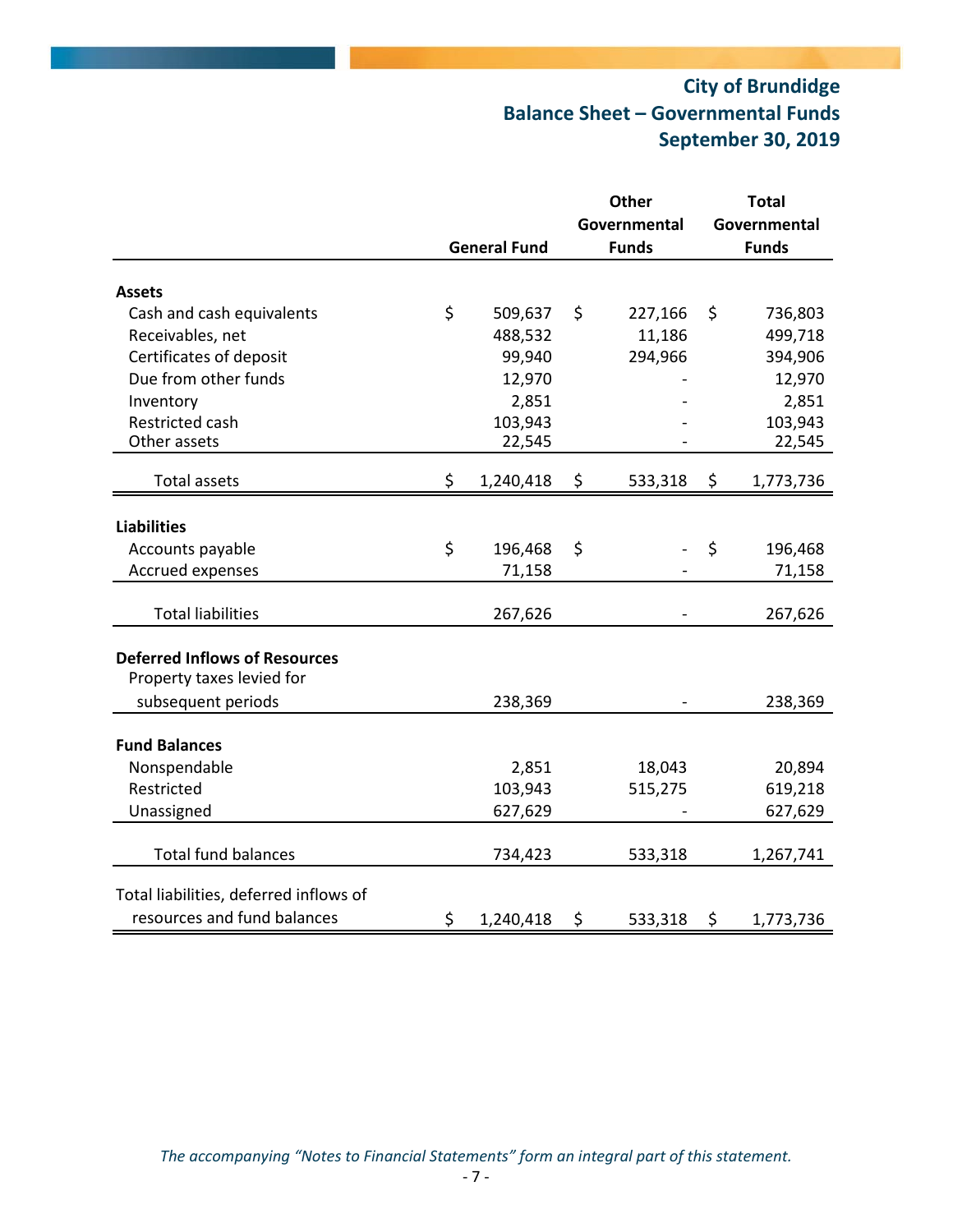# **City of Brundidge Reconciliation of the Balance Sheet of Governmental Funds to the Statement of Net Position September 30, 2019**

Differences in amounts reported for governmental activities in the Statement of Net Position:

| Total fund balances - governmental funds                                                                                                                                                                                                                                            | \$<br>1,267,741 |
|-------------------------------------------------------------------------------------------------------------------------------------------------------------------------------------------------------------------------------------------------------------------------------------|-----------------|
| Prepaid expenses are recorded as expenditures in governmental funds when<br>paid rather than assets until consumed, as reported on the Statement of Net<br>Position.                                                                                                                | 50,720          |
| Capital assets used in governmental activities are not current financial<br>resources and therefore are not reported in the fund financial statement, but<br>are reported in the governmental activities of the Statement of Net Position.                                          | 5,354,089       |
| Deferred inflows, deferred outflows and net pension liability represent an<br>acquisition or consumption of net position that applies to a future period and,<br>therefore, are not reported as liabilities or assets in the governmental funds.                                    | (222, 443)      |
| Some liabilities such as revenue warrants, accrued interest and compensated<br>absences are not due and payable in the current period and are not included in<br>the fund financial statement, but are included in the governmental activities of<br>the Statement of Net Position. | (779, 183)      |
|                                                                                                                                                                                                                                                                                     |                 |
| Net position of governmental activities in the Statement of Net Position                                                                                                                                                                                                            | 5,670,924       |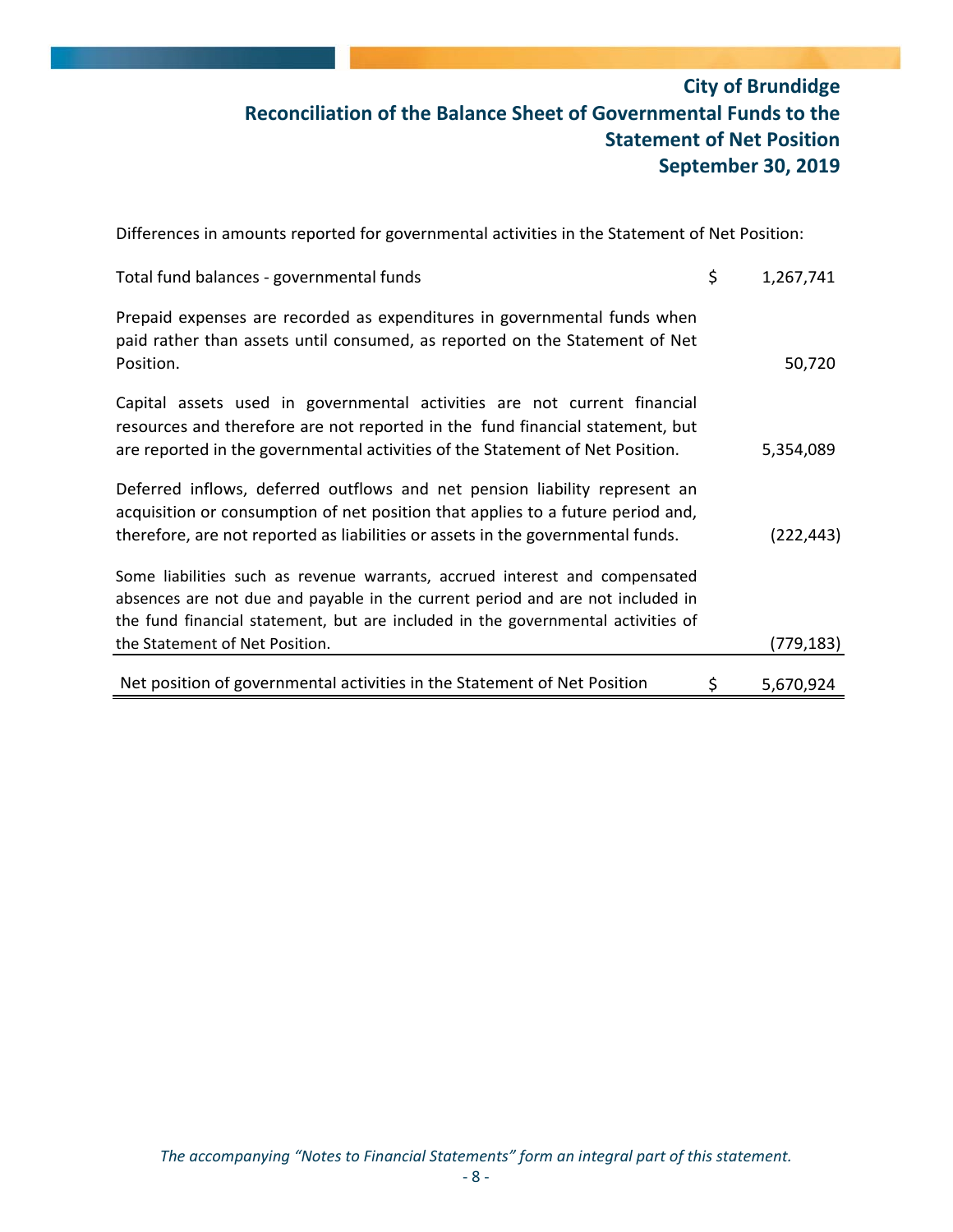# **City of Brundidge Statement of Revenues, Expenditures and Changes in Fund Balances ‐ Governmental Funds**

# **For the Year Ended September 30, 2019**

|                                       |                     | <b>Other</b>  | <b>Total</b>    |
|---------------------------------------|---------------------|---------------|-----------------|
|                                       |                     | Governmental  | Governmental    |
|                                       | <b>General Fund</b> | <b>Funds</b>  | <b>Funds</b>    |
| <b>Revenues</b>                       |                     |               |                 |
| <b>Taxes</b>                          | \$<br>1,016,301     | \$<br>137,379 | \$<br>1,153,680 |
| Fees and fines                        | 34,399              |               | 34,399          |
| Licenses and permits                  | 269,202             |               | 269,202         |
| Intergovernmental                     | 84,777              |               | 84,777          |
| Charges for services                  | 131,834             |               | 131,834         |
| Investment earnings                   | 1,283               | 2,028         | 3,311           |
| Rental income                         | 40,017              |               | 40,017          |
| Miscellaneous                         | 19,515              |               | 19,515          |
| Total revenues                        | 1,597,328           | 139,407       | 1,736,735       |
| <b>Expenditures</b>                   |                     |               |                 |
| Current                               |                     |               |                 |
| General government                    | 711,501             |               | 711,501         |
| Public safety                         | 920,592             |               | 920,592         |
| <b>Highways and streets</b>           | 560,173             |               | 560,173         |
| Sanitation and recycling              | 98,318              |               | 98,318          |
| <b>Health and welfare</b>             | 63,382              |               | 63,382          |
| Culture and recreation                | 323,456             |               | 323,456         |
| Debt service                          |                     |               |                 |
| Principal                             | 161,333             |               | 161,333         |
| Interest                              | 19,544              |               | 19,544          |
| Capital outlay                        | 284,629             |               | 284,629         |
| Total expenditures                    | 3,142,928           |               | 3,142,928       |
| Excess (deficiency) of revenues       |                     |               |                 |
| over expenditures                     |                     | 139,407       |                 |
|                                       | (1,545,600)         |               | (1,406,193)     |
| <b>Other Financing Sources (Uses)</b> |                     |               |                 |
| Debt proceeds                         | 103,192             |               | 103,192         |
| Transfers in (out)                    | 1,369,150           | (38, 566)     | 1,330,584       |
| Total other financing sources (uses)  | 1,472,342           | (38, 566)     | 1,433,776       |
| Net change in fund balances           | (73, 258)           | 100,841       | 27,583          |
| <b>Fund Balances - beginning</b>      | 807,681             | 432,477       | 1,240,158       |
| <b>Fund Balances - ending</b>         | \$<br>734,423       | \$<br>533,318 | \$<br>1,267,741 |

*The accompanying "Notes to Financial Statements" form an integral part of this statement.*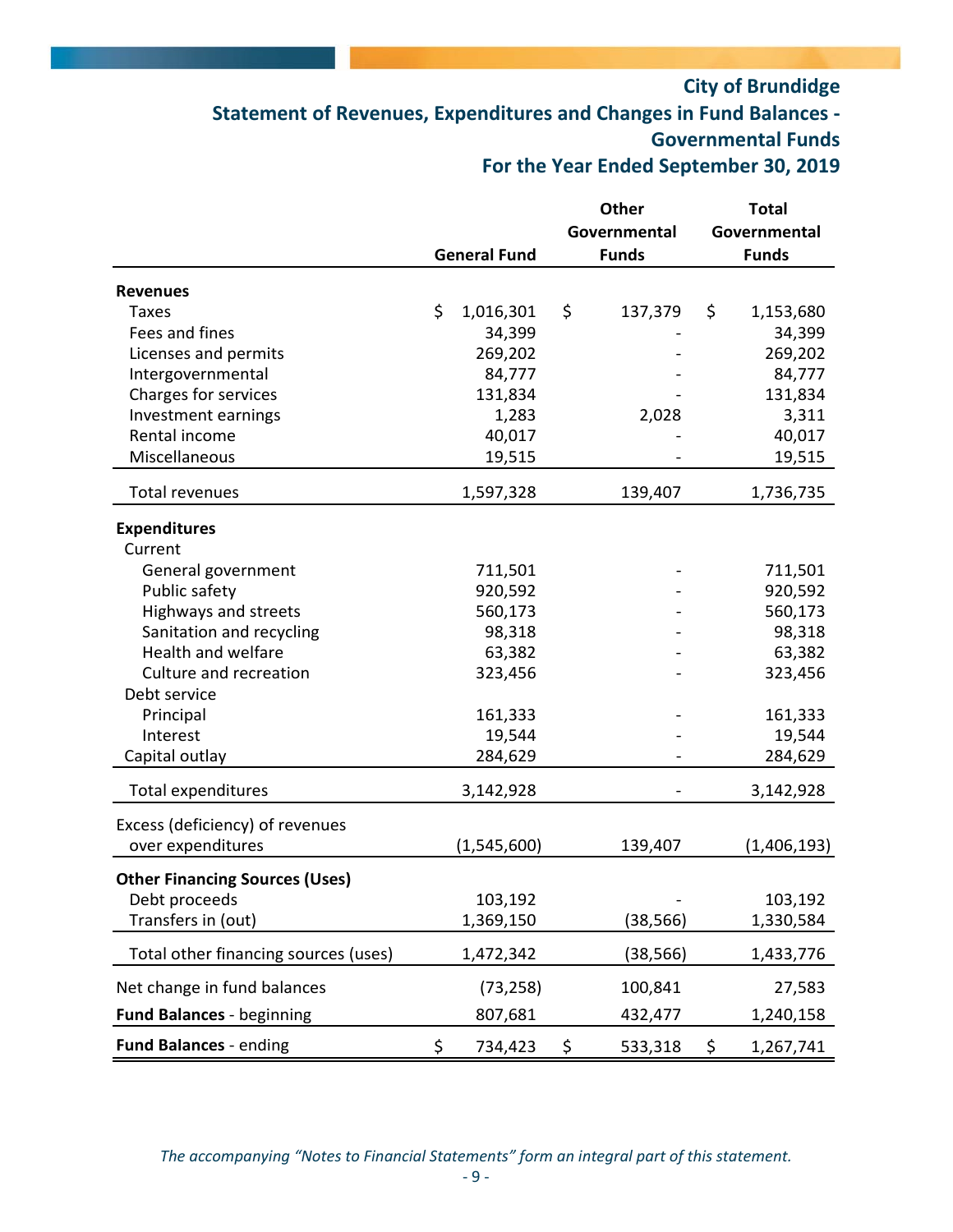# **City of Brundidge Reconciliation of the Statement of Revenues, Expenditures and Changes in Fund Balances of Governmental Funds to the Statement of Activities For the Year Ended September 30, 2019**

Differences in amounts reported for governmental activities in the Statement of Activities:

| Net change in fund balances - total governmental funds:                                                                                                                                                                                                                                                                                          | \$<br>27,583          |
|--------------------------------------------------------------------------------------------------------------------------------------------------------------------------------------------------------------------------------------------------------------------------------------------------------------------------------------------------|-----------------------|
| Prepaid expenses reported as expenditures in governmental funds are<br>allocable to future accounting periods and therefore are not reported as<br>expenses in the Statement of Activities.                                                                                                                                                      | (11, 412)             |
| Governmental funds report outlays for capital assets as expenditures because<br>such outlays use current financial resources. In contrast, the Statement of<br>Activities reports only a portion of the outlay as expense. The outlay is<br>allocated over the assets' estimated useful lives as depreciation expense for the                    |                       |
| period.                                                                                                                                                                                                                                                                                                                                          | 284,629               |
| The cost of capital assets disposed of during the year is expensed in the<br>Statement of Activities. In the governmental funds, the cost of these assets<br>was recognized as an expenditure in the year purchased. Thus, the change in<br>net position differs from the change in fund balance by the undepreciated cost                       |                       |
| of the disposed assets.                                                                                                                                                                                                                                                                                                                          | (194)                 |
| Governmental funds report debt proceeds as current financial resources. In<br>contrast, the Statement of Activities reports such issuance of debt as a<br>liability. Governmental funds report repayment of principal as an expenditure.<br>In contrast, the Statement of Activities treats such repayments as a reduction<br>in long-term debt. |                       |
| Debt proceeds<br>Repayment of debt                                                                                                                                                                                                                                                                                                               | (103, 192)<br>161,333 |
| Depreciation expense on governmental capital assets is included in the<br>governmental activities in the Statement of Activities.                                                                                                                                                                                                                | (256, 895)            |
| Change in deferred outflow and inflows as related to pension liability does not<br>require current financial resources and are not reported in the governmental                                                                                                                                                                                  |                       |
| funds.                                                                                                                                                                                                                                                                                                                                           | 72,655                |
| Change in accrued interest is expensed in the Statement of Activities;<br>however, these are not included in the governmental funds.                                                                                                                                                                                                             | 571                   |
| Some expenses reported in the Statement of Activities do not require the use<br>of current financial resources and are not reported as expenditures in<br>governmental funds:                                                                                                                                                                    |                       |
| Compensated absences                                                                                                                                                                                                                                                                                                                             | (12, 809)             |
| Change in net position of governmental activities                                                                                                                                                                                                                                                                                                | \$<br>162,269         |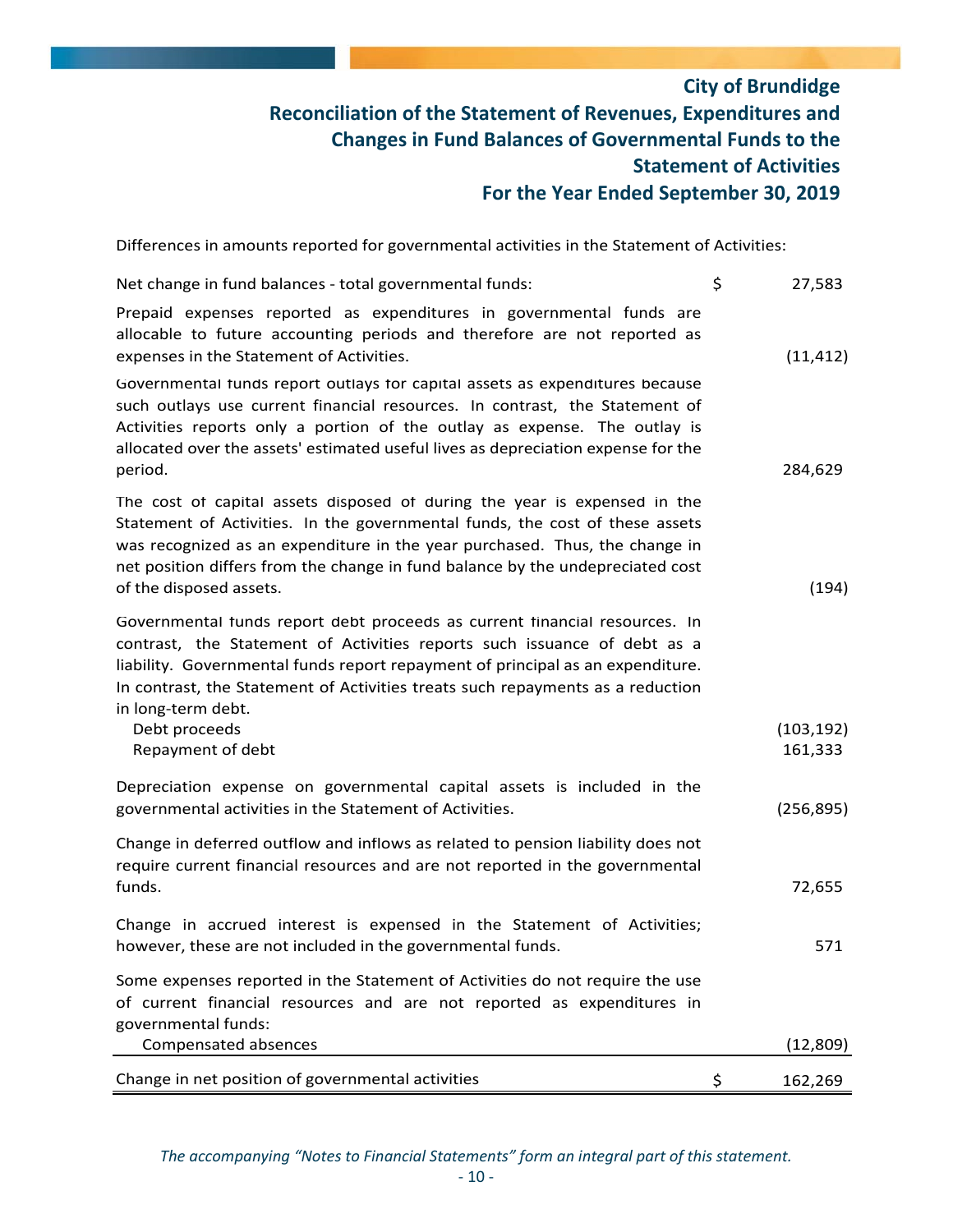### **City of Brundidge**

# **Statement of Revenues, Expenditures and Changes in Fund Balance ‐ Budget and Actual ‐ General Fund For the Year Ended September 30, 2019**

|                                 |                 | <b>Budgeted Amounts</b> |               | Variance      |
|---------------------------------|-----------------|-------------------------|---------------|---------------|
|                                 | <b>Original</b> |                         |               | with Final    |
|                                 | <b>Budget</b>   | <b>Final Budget</b>     | <b>Actual</b> | <b>Budget</b> |
| <b>Revenues</b>                 |                 |                         |               |               |
| <b>Taxes</b>                    | \$<br>852,850   | \$<br>973,349           | \$1,016,301   | \$<br>42,952  |
| Fees and fines                  | 17,000          | 23,000                  | 34,399        | 11,399        |
| Licenses and permits            | 174,550         | 174,550                 | 269,202       | 94,652        |
| Intergovernmental               | 74,081          | 74,081                  | 84,777        | 10,696        |
| Charges for services            | 125,000         | 125,000                 | 131,834       | 6,834         |
| Interest                        | 450             | 450                     | 1,283         | 833           |
| Rental income                   | 39,495          | 39,495                  | 40,017        | 522           |
| Miscellaneous                   | 15,500          | 18,000                  | 19,515        | 1,515         |
| Total revenues                  | 1,298,926       | 1,427,925               | 1,597,328     | 169,403       |
| <b>Expenditures</b>             |                 |                         |               |               |
| Current                         |                 |                         |               |               |
| General government              | 732,100         | 707,596                 | 711,501       | (3,905)       |
| Public safety                   | 1,003,292       | 997,199                 | 920,592       | 76,607        |
| Highways and streets            | 678,928         | 643,712                 | 560,173       | 83,539        |
| Sanitation and recycling        | 112,250         | 105,250                 | 98,318        | 6,932         |
| Health and welfare              | 68,596          | 64,396                  | 63,382        | 1,014         |
| Culture and recreation          | 385,269         | 358,341                 | 323,456       | 34,885        |
| Debt service                    |                 |                         |               |               |
| Principal                       | 123,379         | 167,779                 | 161,333       | 6,446         |
| Interest                        | 20,549          | 21,849                  | 19,544        | 2,305         |
| Capital outlay                  | 129,317         | 254,209                 | 284,629       | (30, 420)     |
| Total expenditures              | 3,253,680       | 3,320,331               | 3,142,928     | 177,403       |
| Excess (deficiency) of revenues |                 |                         |               |               |
| over expenditures               | (1,954,754)     | (1,892,406)             | (1,545,600)   | 346,806       |
| <b>Other Financing Sources</b>  |                 |                         |               |               |
| Debt proceeds                   | 42,417          | 103,192                 | 103,192       |               |
| Sale of capital assets          | 2,000           |                         |               |               |
| Transfers in                    | 1,952,606       | 1,952,606               | 1,369,150     | (583,456)     |
| Total other financing sources   | 1,997,023       | 2,055,798               | 1,472,342     | (583,456)     |
| Net change in fund balances     | 42,269          | 163,392                 | (73, 258)     | (236, 650)    |
| Fund Balances - beginning       | 807,681         | 807,681                 | 807,681       |               |
| Fund Balances - ending          | \$<br>849,950   | \$<br>971,073           | 734,423<br>\$ | \$ (236,650)  |

*The accompanying "Notes to Financial Statements" form an integral part of this statement.*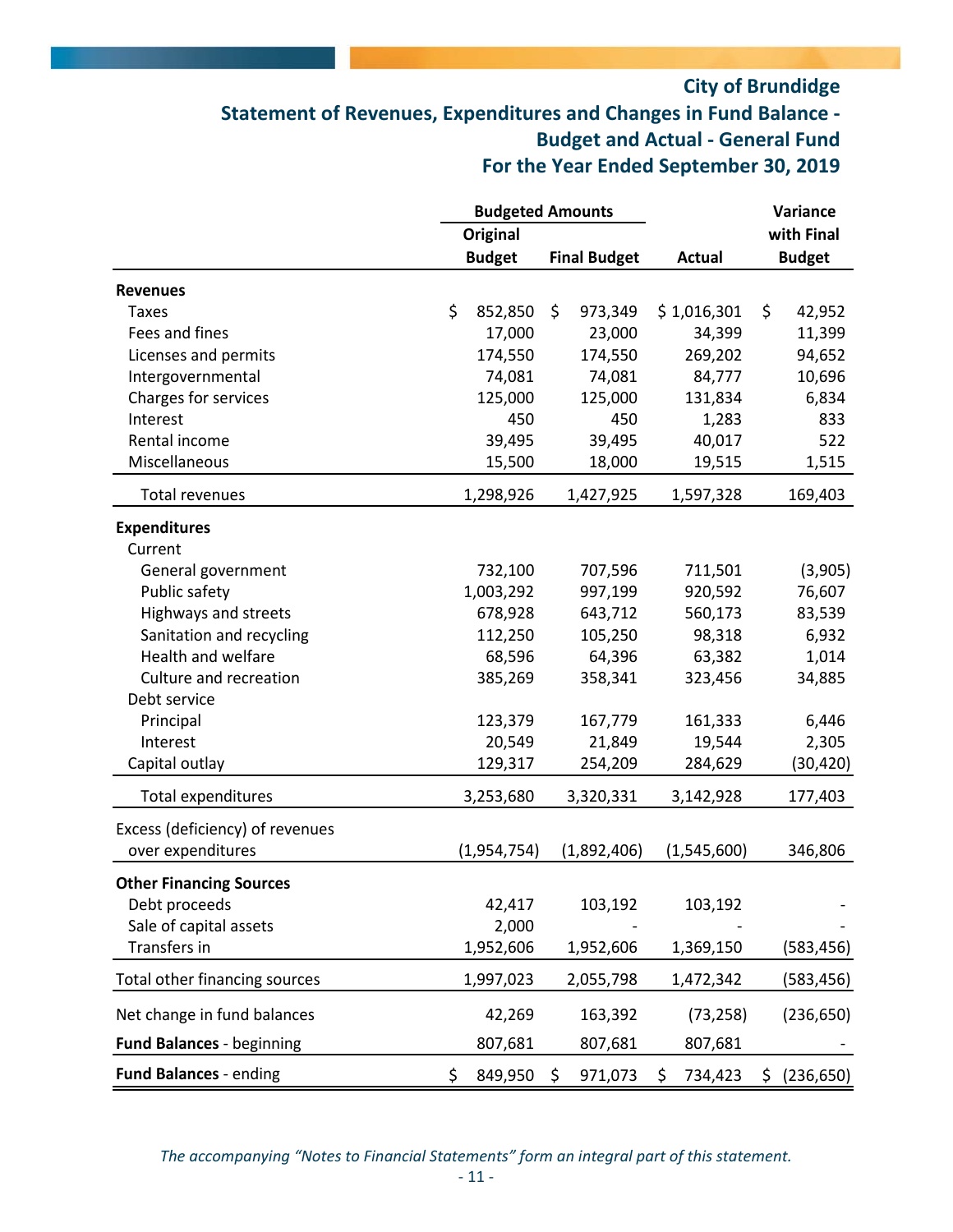# **City of Brundidge Statement of Net Position – Proprietary Fund September 30, 2019**

|                                                  | <b>Utilities</b>  |  |
|--------------------------------------------------|-------------------|--|
|                                                  | <b>Department</b> |  |
| <b>Assets</b>                                    |                   |  |
| Current assets                                   |                   |  |
| Cash and cash equivalents                        | \$<br>17,032      |  |
| Certificates of deposit                          | 1,008,775         |  |
| Receivables, net                                 | 742,036           |  |
| Inventory                                        | 362,114           |  |
| Prepaid expenses                                 | 17,093            |  |
| <b>Total current assets</b>                      | 2,147,050         |  |
| Noncurrent assets                                |                   |  |
| <b>Restricted assets</b>                         |                   |  |
| Cash                                             | 49,762            |  |
| Investments                                      | 377,113           |  |
| Other assets                                     | 36,720            |  |
| Capital assets, net of depreciation              | 10,602,912        |  |
| <b>Total noncurrent assets</b>                   | 11,066,507        |  |
| <b>Total assets</b>                              | 13,213,557        |  |
| <b>Deferred Outflows of Resources</b>            |                   |  |
| Deferred outflows related to pension             | 81,452            |  |
| Deferred charge on refunding                     | 220,780           |  |
| Total deferred outflows of resources             | 302,232           |  |
|                                                  |                   |  |
| <b>Liabilities</b><br><b>Current liabilities</b> |                   |  |
| Accounts payable                                 | 361,042           |  |
| Due to other funds                               | 12,970            |  |
| <b>Accrued expenses</b>                          | 73,739            |  |
| <b>Customer deposits</b>                         | 144,218           |  |
| Compensated absences                             | 58,110            |  |
| Utility revenue warrants - current               | 535,000           |  |
| <b>Total current liabilities</b>                 | 1,185,079         |  |
| <b>Noncurrent liabilities</b>                    |                   |  |
| Net pension liability                            | 38,975            |  |
| Utility revenue warrants                         | 7,724,142         |  |
| <b>Total noncurrent liabilities</b>              | 7,763,117         |  |
|                                                  |                   |  |
| <b>Total liabilities</b>                         | 8,948,196         |  |

(Continued)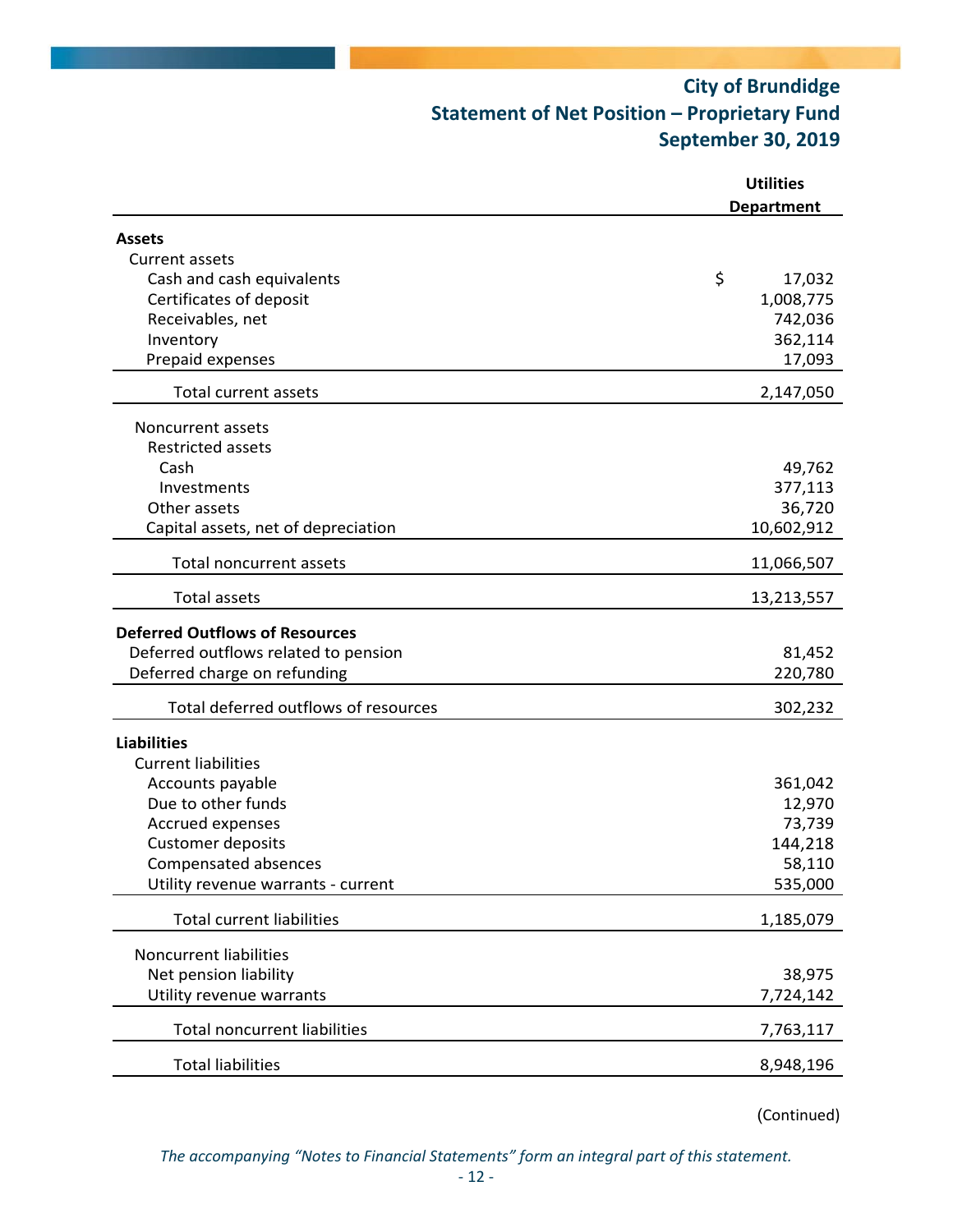# **City of Brundidge Statement of Net Position – Proprietary Fund (Continued) September 30, 2019**

|                                      | <b>Utilities</b>  |
|--------------------------------------|-------------------|
|                                      | <b>Department</b> |
| <b>Deferred Inflows of Resources</b> |                   |
| Deferred inflows related to pension  | 131,917           |
| <b>Net Position</b>                  |                   |
| Net investment in capital assets     | 2,564,550         |
| Unrestricted                         | 1,871,126         |
| Total net position                   | ς<br>4,435,676    |
|                                      |                   |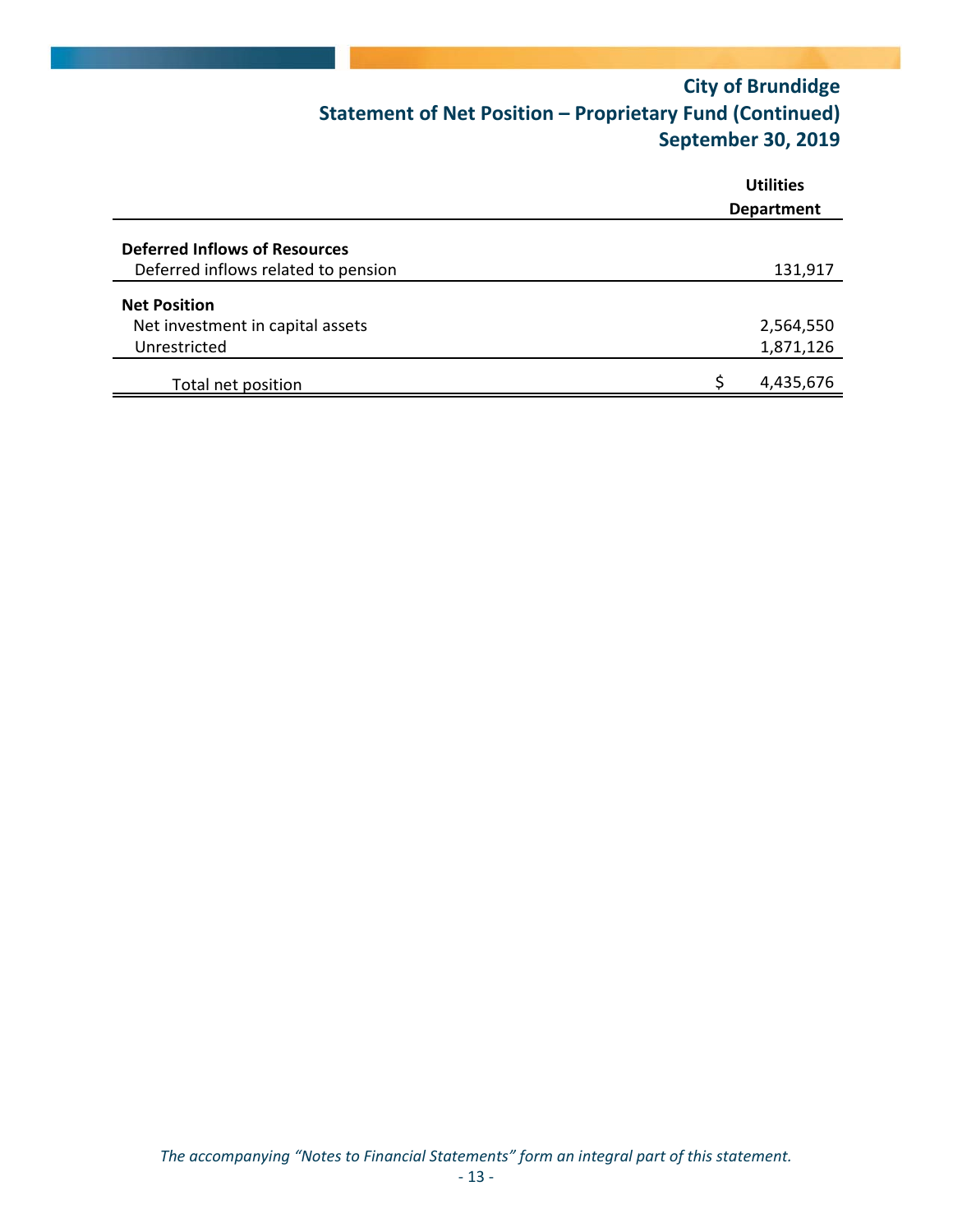# **City of Brundidge Statement of Revenues, Expenses and Changes in Net Position ‐ Proprietary Fund For the Year Ended September 30, 2019**

|                                          | <b>Utilities</b>  |  |  |  |
|------------------------------------------|-------------------|--|--|--|
|                                          | <b>Department</b> |  |  |  |
| <b>Operating Revenues</b>                |                   |  |  |  |
| Electric                                 | \$<br>6,156,598   |  |  |  |
| Sewer                                    | 917,784           |  |  |  |
| Water                                    | 655,692           |  |  |  |
| Total operating revenues                 | 7,730,074         |  |  |  |
| <b>Operating Expenses</b>                |                   |  |  |  |
| Cost of sales and service                | 3,787,862         |  |  |  |
| Administration                           | 1,241,543         |  |  |  |
| Repairs and maintenance                  | 390,423           |  |  |  |
| Depreciation                             | 497,408           |  |  |  |
| <b>Total operating expenses</b>          | 5,917,236         |  |  |  |
| <b>Operating Income</b>                  | 1,812,838         |  |  |  |
| <b>Non-Operating Revenues (Expenses)</b> |                   |  |  |  |
| Interest revenue                         | 7,820             |  |  |  |
| Miscellaneous                            | 10,536            |  |  |  |
| Interest expense                         | (203, 370)        |  |  |  |
| Amortization                             | (4,938)           |  |  |  |
| Total non-operating revenue (expenses)   | (189, 952)        |  |  |  |
| <b>Income Before Transfers</b>           | 1,622,886         |  |  |  |
| Transfers out                            | (1,330,584)       |  |  |  |
| Change in net position                   | 292,302           |  |  |  |
| Net Position - beginning                 | 4,143,374         |  |  |  |
| Net Position - ending                    | \$<br>4,435,676   |  |  |  |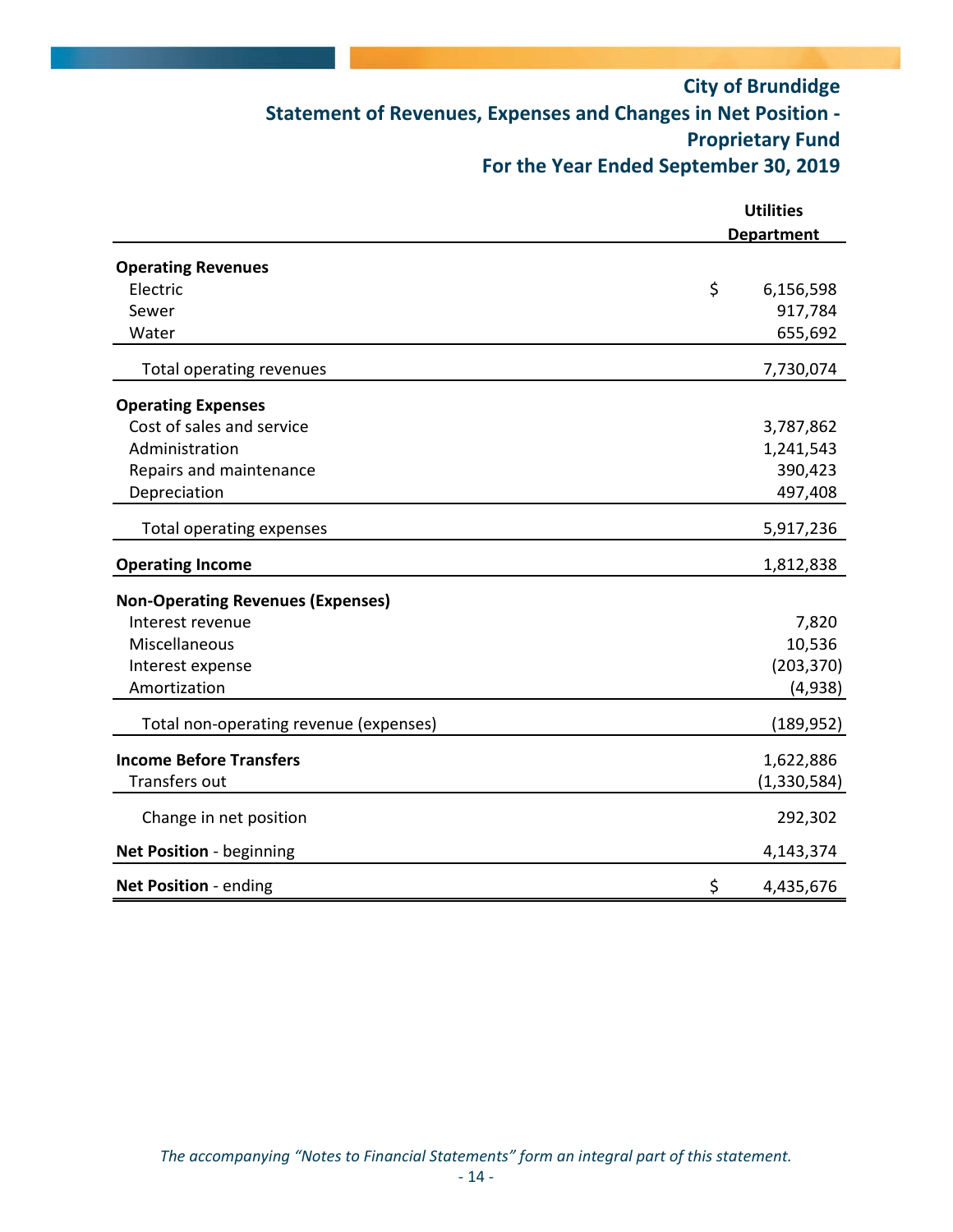# **City of Brundidge Statement of Cash Flows – Proprietary Fund For the Year Ended September 30, 2019**

|                                                                | <b>Utilities</b> |                   |  |
|----------------------------------------------------------------|------------------|-------------------|--|
|                                                                |                  | <b>Department</b> |  |
|                                                                |                  |                   |  |
| <b>Cash Flows From Operating Activities</b>                    |                  |                   |  |
| Receipts from customers and users                              | \$               | 7,818,303         |  |
| Payments to suppliers                                          |                  | (4,748,887)       |  |
| Payments to employees                                          |                  | (704, 828)        |  |
| Net cash provided by operating activities                      |                  | 2,364,588         |  |
| <b>Cash Flows From Noncapital Financing Activities</b>         |                  |                   |  |
| Other receipts                                                 |                  | 8,539             |  |
| Transfers to other funds                                       |                  | (1, 330, 584)     |  |
| Net cash used in noncapital financing activities               |                  | (1,322,045)       |  |
|                                                                |                  |                   |  |
| <b>Cash Flows From Capital and Related Financing Activties</b> |                  |                   |  |
| Principal payments on long-term debt                           |                  | (520,000)         |  |
| Interest and financing payments on capital debt                |                  | (205, 740)        |  |
| Purchase of capital assets                                     |                  | (162, 817)        |  |
| Purchases of investments                                       |                  | (1,083,396)       |  |
| Net cash used in capital and related financing activities      |                  | (1,971,953)       |  |
| <b>Cash Flows From Investing Activities</b>                    |                  |                   |  |
| Sales of investments                                           |                  | 524,410           |  |
| Interest received                                              |                  | 7,820             |  |
|                                                                |                  |                   |  |
| Net cash provided by investing activities                      |                  | 532,230           |  |
| Net decrease in cash and cash equivalents                      |                  | (397, 180)        |  |
| <b>Cash and Cash Equivalents - Beginning</b>                   |                  | 463,974           |  |
| Cash and Cash Equivalents - Ending                             | \$               | 66,794            |  |

‐Continued‐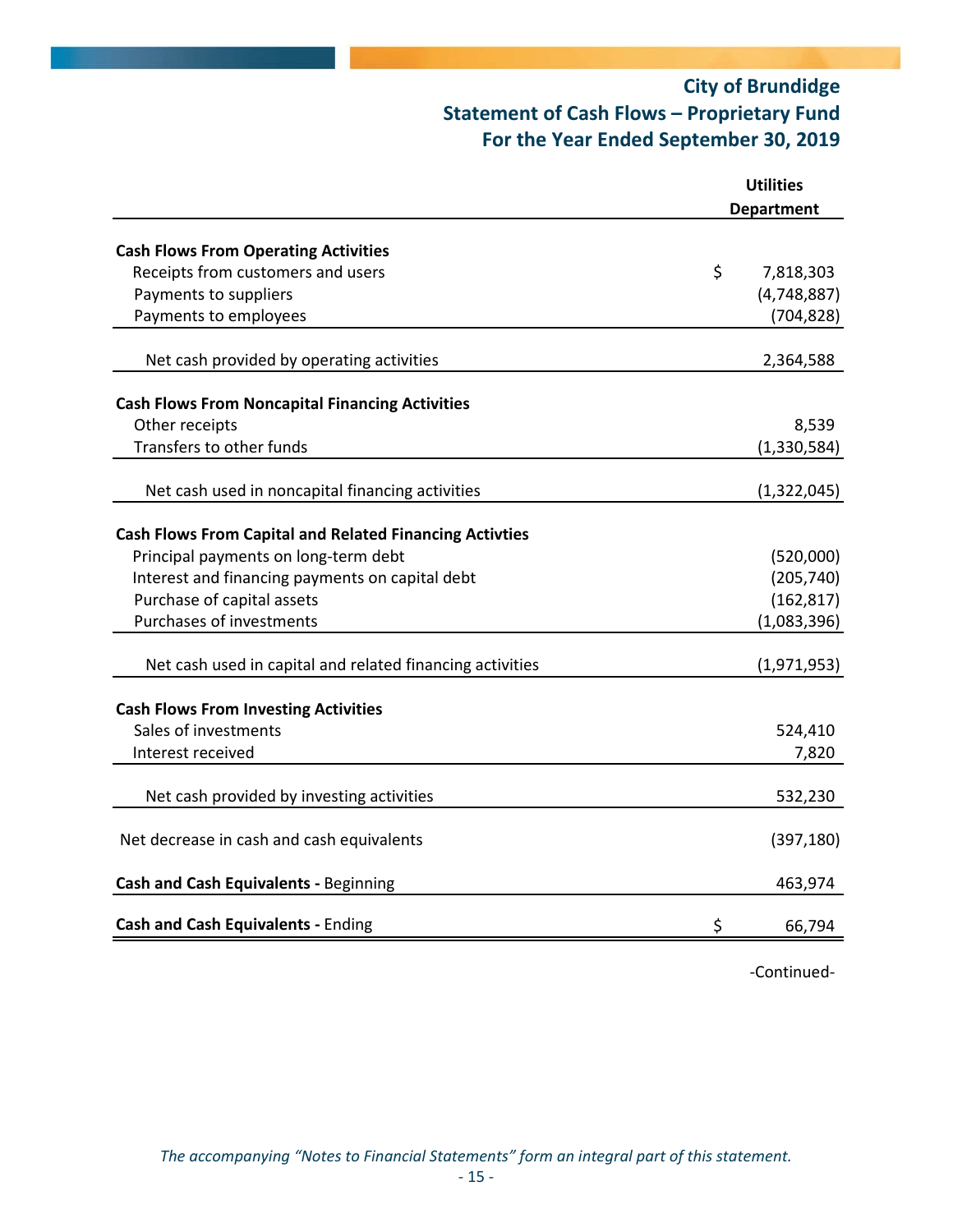# **City of Brundidge Statement of Cash Flows – Proprietary Fund (Continued) For the Year Ended September 30, 2019**

|                                                                    | <b>Utilities</b><br><b>Department</b> |           |
|--------------------------------------------------------------------|---------------------------------------|-----------|
| <b>Reconciliation of Operating Income to Net Cash</b>              |                                       |           |
| <b>Provided by Operating Activities</b>                            |                                       |           |
| Operating income                                                   | \$                                    | 1,812,838 |
| Adjustments to reconcile operating income to net                   |                                       |           |
| cash provided by operating activities:                             |                                       |           |
| Depreciation                                                       |                                       | 497,408   |
| Changes in operating assets and liabilities:                       |                                       |           |
| Decrease in receivables                                            |                                       | 86,846    |
| Decrease in inventory                                              |                                       | 10,521    |
| Decrease in prepaid expenses                                       |                                       | 3,237     |
| Decrease in accounts payable                                       |                                       | (4, 105)  |
| Decrease in accrued expenses                                       |                                       | (1,010)   |
| Decrease in net pension liability and related deferred inflows and |                                       |           |
| outflows                                                           |                                       | (47, 779) |
| Increase in customer deposits                                      |                                       | 1,383     |
| Increase in compensated absences                                   |                                       | 5,249     |
| Net cash provided by operating activities                          |                                       | 2,364,588 |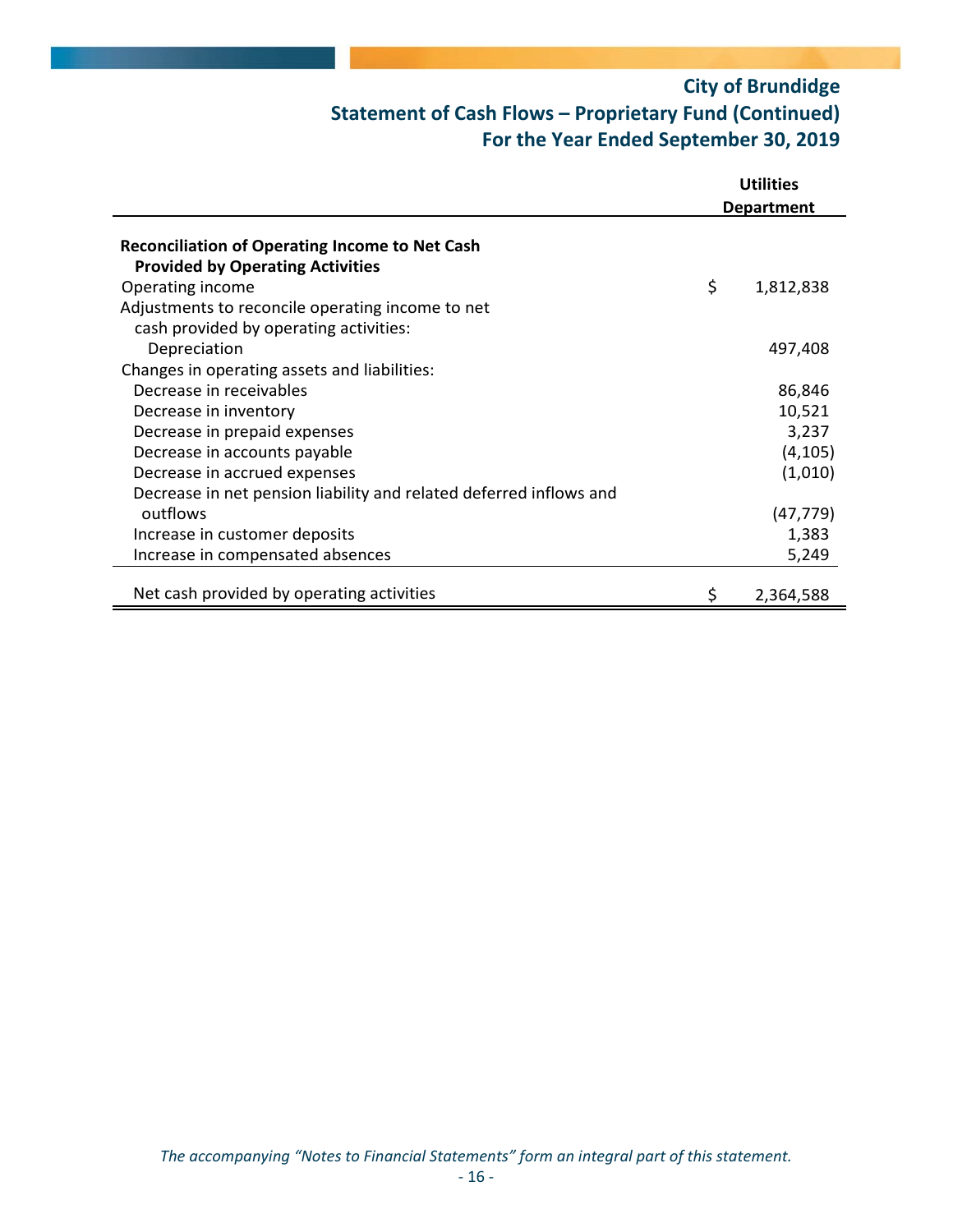### **NOTE**

- 1. Summary of Significant Accounting Policies
- 2. Stewardship, Compliance, and Accountability
- 3. Cash, Cash Equivalents and Investments
- 4. Receivables
- 5. Interfund Activity
- 6. Restricted Assets
- 7. Other Assets
- 8. Capital Assets
- 9. Long‐Term Debt
- 10. Operating Leases
- 11. Employee Retirement Plan
- 12. Other Post-Employment Benefits
- 13. Commitments and Contingencies
- 14. Risk Management and Litigation
- 15. Tax Abatements
- 16. Interest Costs
- 17. Cash Flow Information
- 18. Accumulated Patronage Capital Credits
- 19. Economic Dependency
- 20. Related Organizations
- 21. Subsequent Events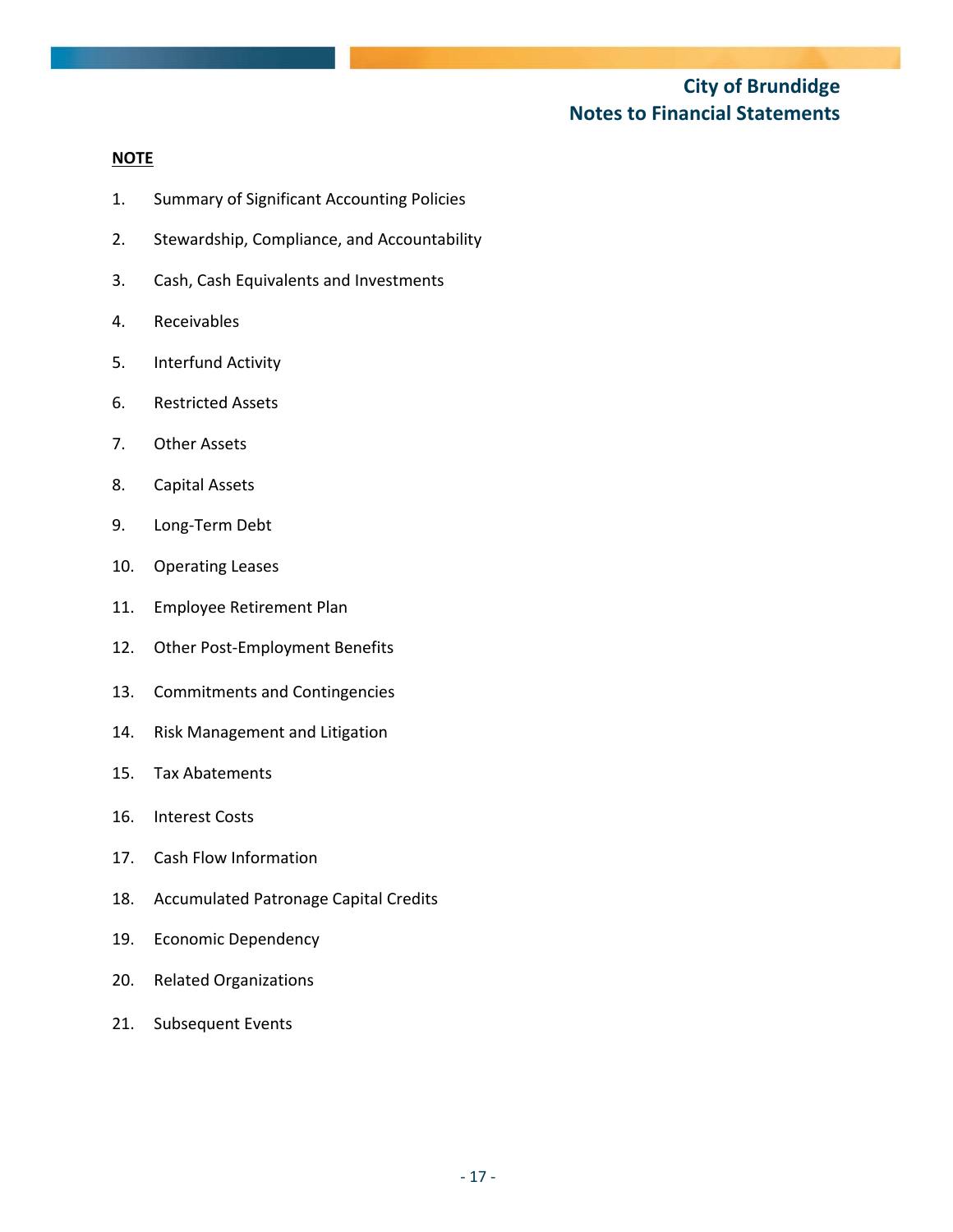### **NOTE 1 ‐ SUMMARY OF SIGNIFICANT ACCOUNTING POLICIES**

The financial statements of the City of Brundidge (the "City") have been prepared in conformity with accounting principles generally accepted (GAAP) in the United States of America as applied to governmental units in accordance with the Governmental Accounting Standards Board (GASB). GASB is the accepted standard‐setting body for establishing governmental accounting and financial reporting principles. The following notes to the financial statements are an integral part of the City's basic financial statements.

### *Reporting Entity*

The City is a municipal corporation governed by an elected mayor and five-member governing council (council). The accompanying financial statements present the government and its component units, entities for which the government is considered to be financially accountable. Blended component units are, in substance, part of the primary government's operations, even though they are legally separate entities. Thus, blended component units are appropriately presented as funds of the primary government. Each discretely presented component unit is reported in a separate column in the government‐wide financial statements to emphasize that it is legally separate from the government. The city reported no blended component units.

### *Discretely Presented Component Units*

The component unit column in the combined financial statements include the unaudited financial data of the Industrial Development Board. The Brundidge Solid Waste Authority, which has no assets or liabilities, reported no activity in 2019 and was also unaudited.

*Industrial Development Board (the "Board")* – The Board strives to bring economic development to the City. The citizens who serve on the Governing Board are appointed by the City Council and the City has guaranteed a portion of the Board's debt. Refer to Note 13 for details of the Guaranty Agreement.

*Brundidge Solid Waste Authority (the "Authority") –* Provides for the collection and disposal of solid waste and to encourage the planning of solid waste collection, disposal and resource recovery activities. The citizens who serve on the Board of the Authority are appointed by the City Council. In September of 2007, each of the City Council members and the City manager were appointed as members of the Board of the Authority with staggering terms of office. During the fiscal year ended September 30, 2017, the Authority became inactive and all assets and liabilities were transferred to the City.

### *Government‐wide and Fund Financial Statements*

The basic financial statements consist of the government-wide financial statements and fund financial statements. Government‐wide financial statements are comprised of the statement of net position and the statement of activities and reports information on all of the non‐fiduciary activities of the primary government and its component units. For the most part, the effect of inter‐fund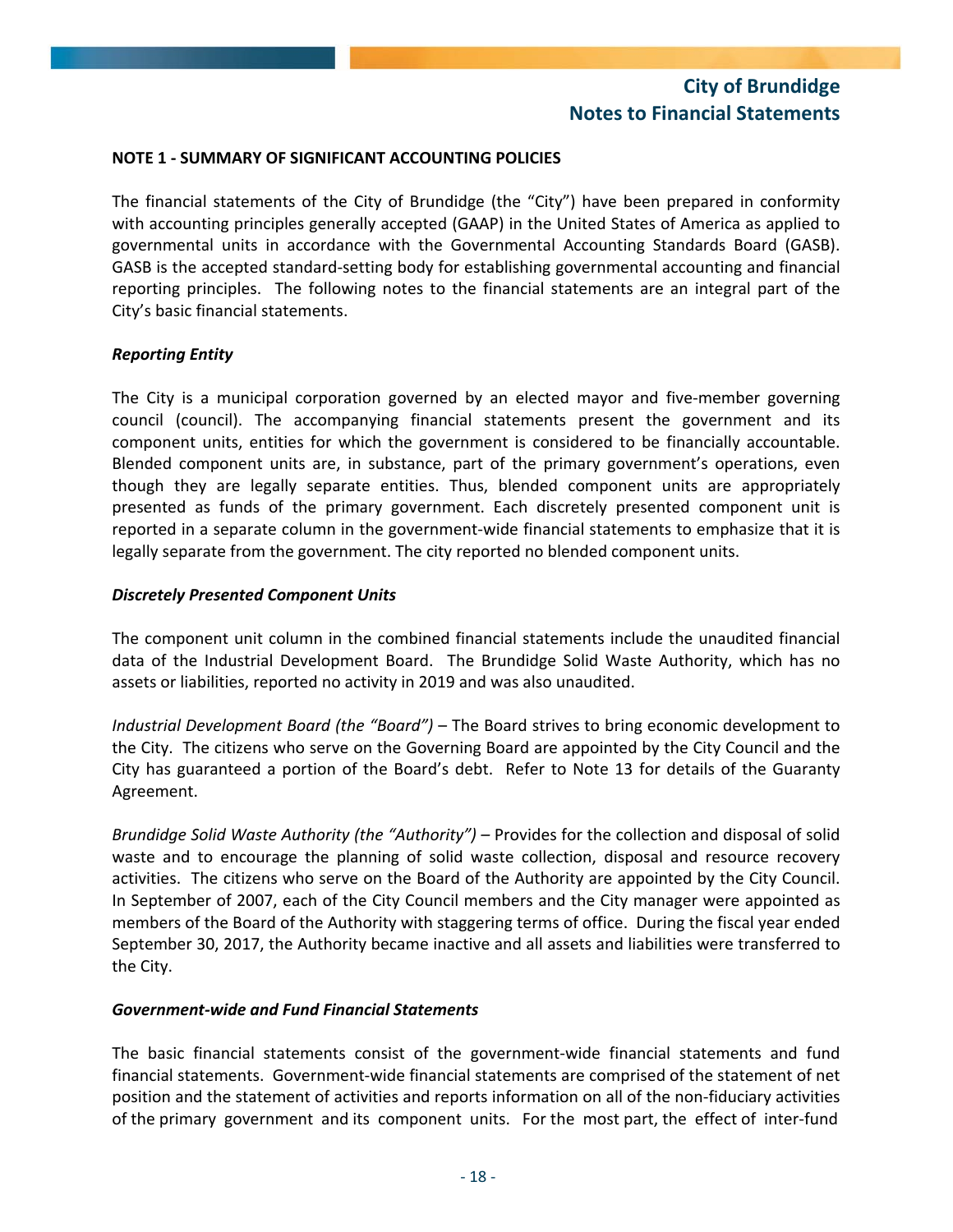### **NOTE 1 ‐ SUMMARY OF SIGNIFICANT ACCOUNTING POLICIES (Continued)**

activity has been removed from these statements. Fiduciary funds of the government are eliminated from this presentation since these resources are not available for general government funding purposes. Governmental activities*,* which normally are supported by taxes and intergovernmental revenues, are reported separately from business‐type activities*,* which rely to a significant extent on fees and charges for support. Likewise, the primary government is reported separately from certain legally separate component units for which the primary government is financially accountable.

The statement of activities demonstrates the degree to which the direct expenses of a given function or segment are offset by program revenues. Direct expenses are those that are clearly identifiable with a specific function or segment. Program revenues are classified into three categories: charges for services, operating grants and contributions, and capital grants and contributions. Charges for services refer to direct recovery from customers for services rendered.

Grants and contributions refer to revenues restricted for specific programs whose use may be restricted further to operational or capital items. The general revenues section displays revenue collected that helps support all functions of government and contribute to the change in the net position for the fiscal year. Revenues that are not classified as program revenues, including all taxes, are presented as general revenues.

The fund financial statements follow and report additional and detailed information about operations for major funds individually and nonmajor funds in the aggregate for governmental and fiduciary funds. A reconciliation is provided that converts the results of governmental fund accounting to the government‐wide presentations.

### *Measurement Focus, Basis of Accounting, and Financial Statement Presentation*

The government‐wide financial statements are reported using the economic resources measurement focus and the accrual basis of accounting*,* as are the proprietary fund and fiduciary fund financial statements. Revenues are recorded when earned and expenses are recorded when a liability is incurred, regardless of the timing of related cash flows. Property taxes are recognized as revenues in the year for which they are levied. Grants and similar items are recognized as revenue as soon as all eligibility requirements imposed by the provider have been met.

Governmental fund financial statements are reported using the current financial resources measurement focus and the modified accrual basis of accounting*.* Revenues are recognized as soon as they are both measurable and available. Revenues are considered to be available when they are collectible within the current period, considered to be sixty days for property taxes and ninety days for all other revenue. Expenditures generally are recorded when a liability is incurred, as under accrual accounting. However, debt service expenditures, as well as expenditures related to compensated absences and claims and judgments, are recorded only when payment is due. General capital asset acquisitions are reported as expenditures in governmental funds. Proceeds of general long‐term debt and acquisitions under capital leases are reported as other financing sources.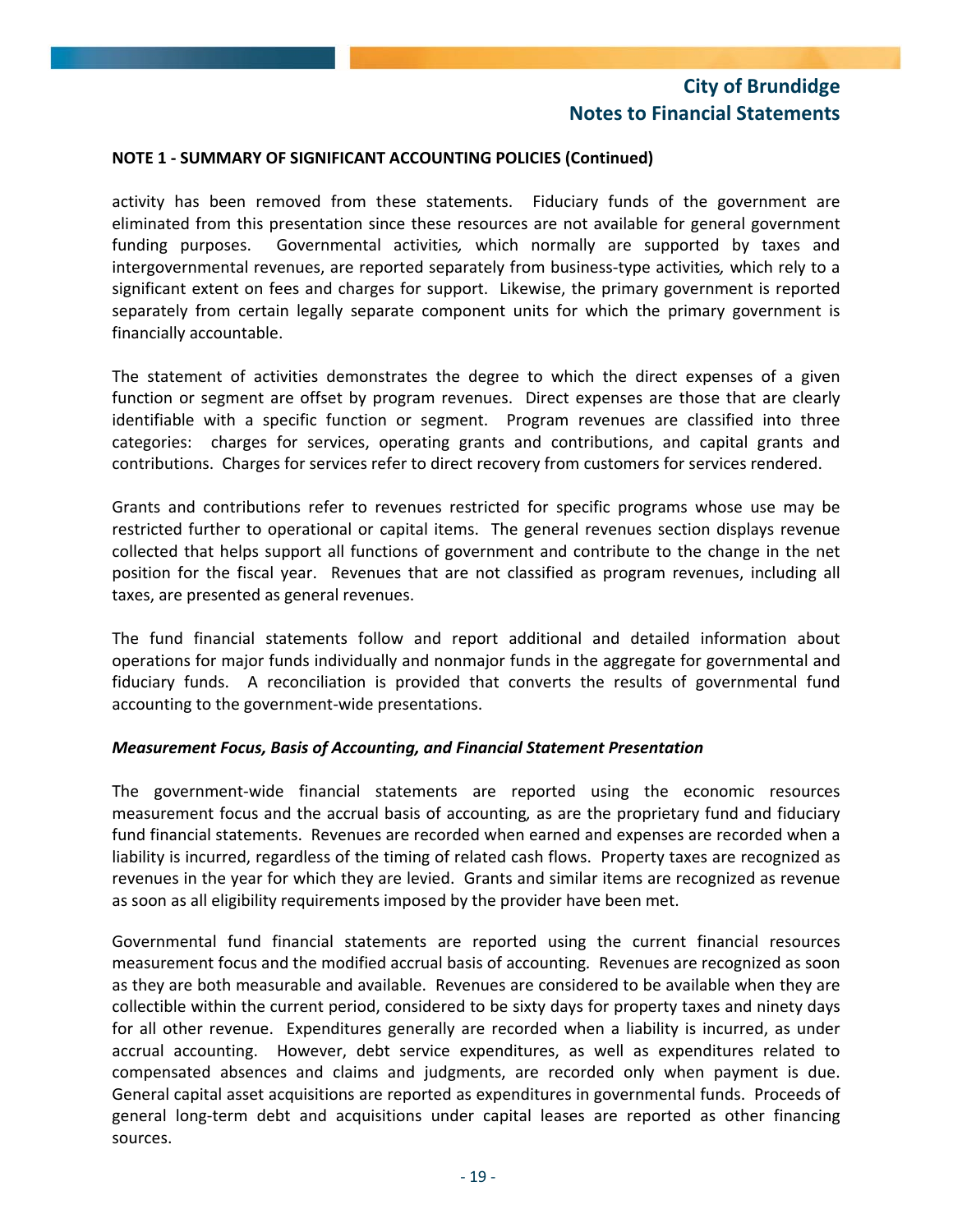### **NOTE 1 ‐ SUMMARY OF SIGNIFICANT ACCOUNTING POLICIES (Continued)**

In applying the susceptibility-to-accrual concept to intergovernmental revenues, the legal and contractual requirements of the numerous individual programs are used as guidance. There are, however, essentially two types of these revenues. In one, monies must be expended for the specific purpose or project before any amounts will be paid to the City; therefore, revenues are recognized based upon the expenditures recorded. In the other, monies are virtually unrestricted as to purpose of expenditure and substantially irrevocable; i.e., revocable only for failure to comply with prescribed compliance requirements, such as with equal employment opportunity. These resources are reflected as revenues at the time of receipt or earlier if they meet the availability criterion.

Property taxes, franchise taxes, licenses, and interest associated with the current fiscal period are all considered to be susceptible to accrual and so have been recognized as revenues of the current fiscal period. All other revenue items are considered to be measurable and available only when cash is received by the City.

Proprietary funds distinguish operating revenues and expenses from non-operating items. Operating revenues and expenses generally result from providing services and producing and delivering goods in connection with a proprietary fund's principal ongoing operations. The principal operating revenues of the Utilities Department are charges to customers for sales and services.

Operating expenses for the enterprise fund include the cost of sales and services, administrative expenses, and depreciation on capital assets. All revenues and expenses not meeting this definition are reported as non‐operating revenues and expenses.

As a general rule, the effect of interfund activity has been eliminated from the government‐wide financial statements. Exceptions to this general rule are payments-in-lieu of taxes and other charges between the government's utilities functions and various other functions of the government. Elimination of these charges would distort the direct costs and program revenues reported for the various functions concerned.

The following is reported as a major governmental fund:

**General Fund** is the City's primary operating fund. It accounts for all financial resources of the general government, except those required to be accounted for in another fund.

The City reports the following nonmajor governmental fund types in the "Other Governmental Funds" column:

**Special Revenue Funds** accounts for the proceeds of specific revenue sources requiring separate accounting because of legal or regulatory provisions or administrative action. Special revenue funds consist of the following, Four and Five Cent Gas Tax Fund, Seven Cent Gas Tax Fund, Two Cent Gas Tax Fund, and Tobacco Tax Fund.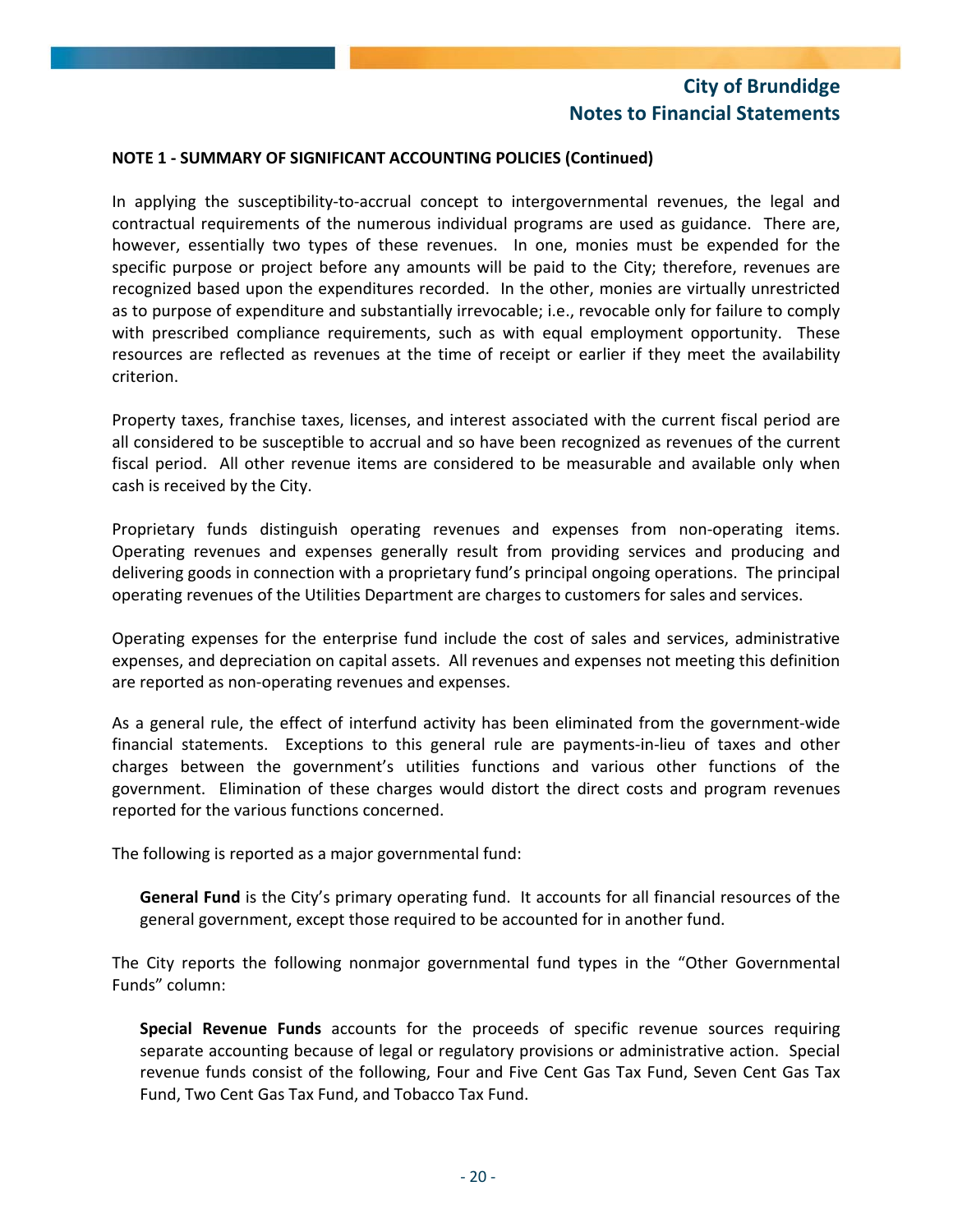**Permanent Funds** accounts for resources from other parties, including individuals, private organizations and other governments, whereby use of the resources are restricted to the extent only earnings and not principal, may be used for a specified program(s), for the benefit of the government and its citizenry. The City reported only one permanent fund, the Joseph Carroll Library Fund.

The following is reported as a major proprietary fund:

**Utilities Department** accounts for the operations of the Utilities Department (electric, sewer, water and wastewater).

### *Cash and Cash Equivalents*

Cash and cash equivalents are considered to be cash on hand, demand deposits and short‐term investments with original maturities of three months or less from the date of acquisition.

### *Investments*

The City's investments are limited to funds that invest in U.S. Government backed securities and certificates of deposits at federally insured banks. These investments are reported at fair value, except for the certificates of deposit, which are carried at amortized cost.

### *Receivables and Unbilled Revenue*

Proprietary fund accounts receivables are shown net of an allowance for uncollectible accounts outstanding in excess of 90 days. The City grants credit to customers who use its various services, substantially all of who are local residents or businesses. The Proprietary Fund receivable represents uncollected billing for services billed prior to year‐end and an amount due for services rendered prior to September 30 that were not billed until October (unbilled revenue). Federal and other financial assistance due to the City as reimbursement for expenditures made as of September 30 are accrued and reported as revenues in the year the expenditures are made. Accounts receivables for court costs and fines are shown net of an allowance for uncollectible accounts outstanding in excess of one year. For all other receivables, provisions for credit losses are charged to income in amounts sufficient to maintain the allowance at a level considered adequate to cover current losses. Accounts receivable are written off on an individual basis in the year the City deems them uncollectible.

### *Inventories and Prepaid Items*

Inventories are stated at cost, which approximates market using the average cost method. Purchases of inventories for governmental funds are reported as expenditures in the period purchased. Inventories of proprietary fund types are reported as an expense when consumed in the operations of the fund.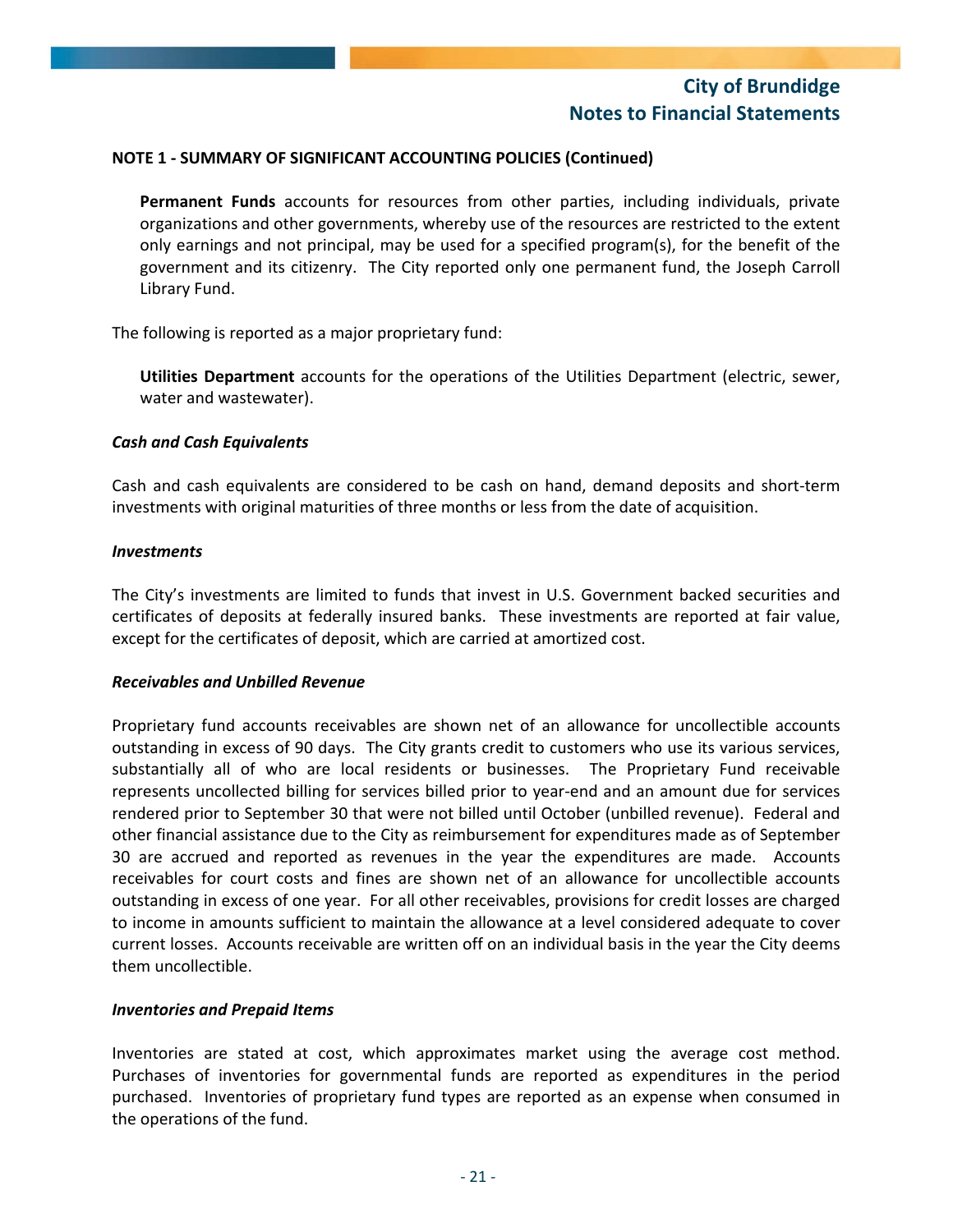Certain payments to vendors reflect costs applicable to future accounting periods and are recorded as prepaid items in the government‐wide financial statements. At the fund level, expenditures are recognized when the available finance resource is expended.

### *Interfund Loans and Transfers*

Activity between funds that is representative of lending/borrowing arrangements outstanding at the end of the fiscal year is referred to as either "due to/from other funds" (i.e., the current portion of inter‐fund loans) or "advances to/from other funds" (i.e., the non‐current portion of inter‐fund loans). All other outstanding balances between funds are reported as "due to/from other funds." Any residual balances outstanding between the governmental activities and business‐type activities are reported in the government‐wide financial statements as "internal balances."

### *Restricted Assets*

The business-type activities restricted assets as reported in the Statement of Net Position are restricted by bond agreements to retire the long-term debt shown in the proprietary fund. The assets were accumulated according to the bond indenture of the various issues. Restricted asset reported as governmental activities is restricted for capital improvements, fire department, library and highways and streets.

It is the City's policy to use restricted assets before unrestricted assets when both are available to fund specific expenditures.

### *Capital Assets*

Capital assets, which include property, plant, equipment, and infrastructure assets (e.g., roads, bridges, sidewalks, and similar items) are reported in the applicable governmental or business‐type activities columns in the government‐wide financial statements. Capital assets are defined by the City as assets with an initial, individual cost of more than \$1,000 and with an estimated useful life in excess of two years. Such assets are recorded at historical cost or estimated historical cost if purchased or constructed. Donated capital assets are recorded at acquisition value at the date of donation. The City did not report infrastructure acquired prior to October 1, 2003.

The cost of normal maintenance and repairs that do not add to the value of the asset or materially extend assets lives are not capitalized.

Property, plant, and equipment of the primary government are depreciated using the straight line method over the following estimated useful lives:

| Electrical       | $10 - 50$ years |
|------------------|-----------------|
| Water system     | $10 - 50$ years |
| <b>Buildings</b> | $25 - 50$ years |
| Sewer system     | $10 - 50$ years |
| Vehicles         | 5 - 10 years    |
| Infrastructure   | $10 - 50$ years |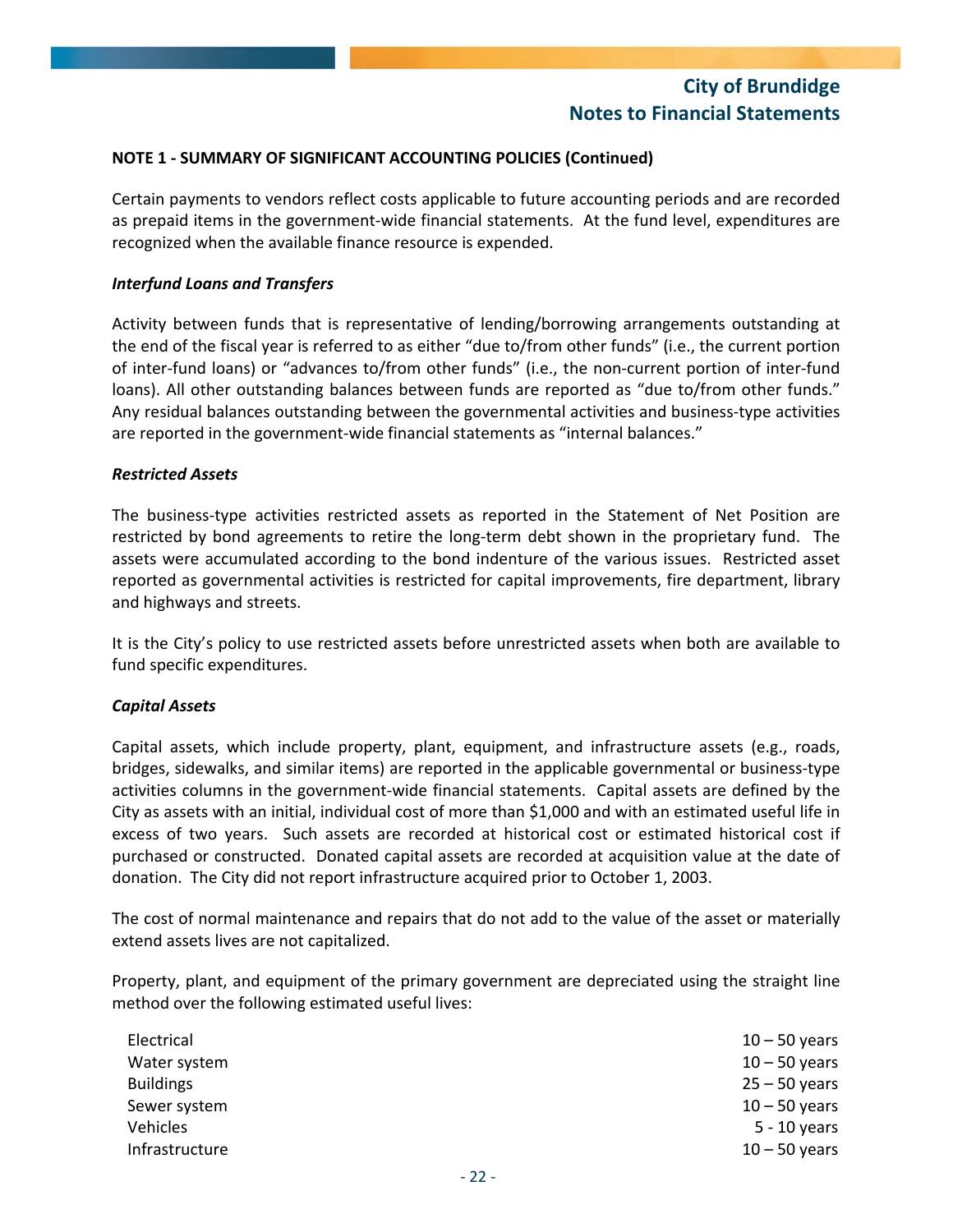### *Unamortized Bond Insurance*

Unamortized debt expense related to bond insurance is amortized by using the outstanding principal method over the life of the related debt and is reported as other assets on the statement of net position. Other bond issuance costs are expensed as incurred.

### *Compensated Absences*

The City allows employees to accumulate vacation and sick leave up to certain limits for use in subsequent periods. Upon retirement or termination of employment, an employee is compensated for accumulated vacation hours at current wage rates. The liability for compensated absences reported in the government‐wide and proprietary fund statements consists of unpaid, accumulated annual leave balances. The liability has been calculated using the vesting method, in which leave amounts for both employees who currently are eligible to receive termination payments and other employees who are expected to become eligible in the future to receive such payments upon termination are included.

### *Long‐Term Obligations*

In the government-wide financial statements and proprietary fund types in the fund financial statements, long-term debt and other long-term obligations are reported as liabilities in the applicable governmental activities, business-type activities, or proprietary fund type statement of net position. Bond premiums and discounts, as well as issuance costs, are deferred and amortized over the life of the bonds using the effective interest method. Bonds payable are reported net of the applicable bond premium or discount.

In the fund financial statements, governmental fund types recognize bond premiums and discounts, as well as bond issuance costs, during the current period. The face amount of debt issued is reported as other financing sources. Premiums received on debt issuances are reported as other financial sources while discounts on debt issuance are reported as other financing uses. Issuance costs, whether or not withheld from the actual debt proceeds received, are reported as debt service expenditures.

### *Pensions*

The Employees' Retirement System of Alabama (the "Plan") financial statements are prepared using the economic resources measurement focus and accrual basis of accounting. Contributions are recognized as revenues when earned, pursuant to the plan requirements. Benefits and refunds are recognized when due and payable in accordance with the terms of the Plan. Expenses are recognized when the corresponding liability is incurred, regardless of when the payment is made. Investments are reported at fair value. Financial statements are prepared in accordance with requirements of the GASB. Under these requirements, the Plan is considered a component unit of the State of Alabama and is included in the State's Comprehensive Annual Financial Report.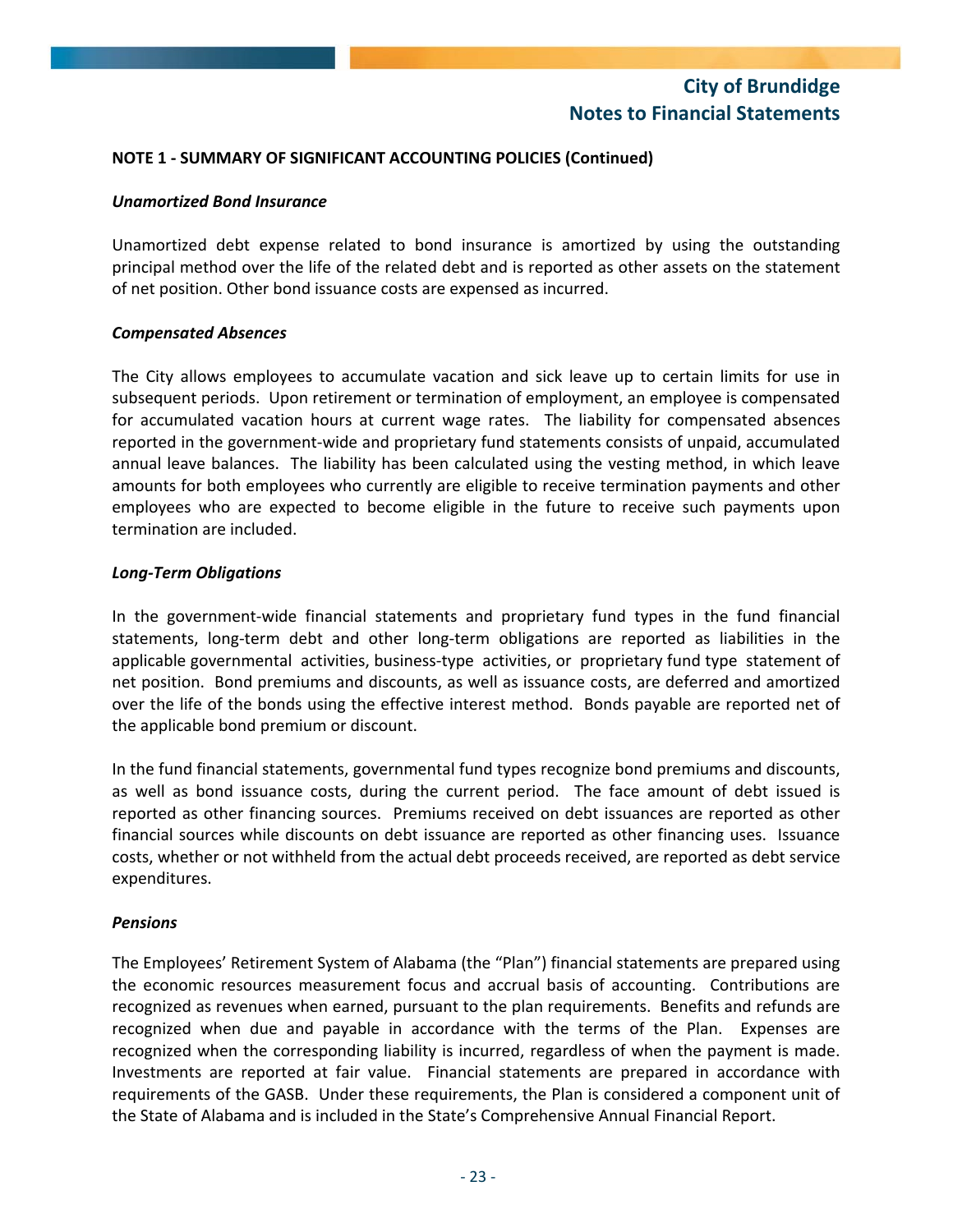### **NOTE 1 ‐ SUMMARY OF SIGNIFICANT ACCOUNTING POLICIES (Continued)**

### *Deferred Outflows/Inflows of Resources*

In addition to assets, the statement of net position will sometimes report a separate section for deferred outflows of resources. This separate financial statement element, *deferred outflows of resources*, represents a consumption of net position that applies to a future period and so will not be recognized as an outflow of resources (expense/expenditure) until then. The City has two items that qualify for reporting in this category, the deferred charge on refunding and the deferred outflows related to pension reported in the statement of net position. A deferred charge on refunding results from the difference in the carrying value of refunded debt and its reacquisition price. This amount is deferred and amortized over the shorter of the life of the refunded or refunding debt. A deferred outflow related to pension results from contributions related to normal and accrued liability components of employer rate (net of any refunds or error service payments) subsequent to the measurement date.

In addition to liabilities, the statement of net position will sometimes report a separate section for deferred inflows of resources. This separate financial statement element, *deferred inflows of resources,* represents an acquisition of net position that applies to a future period and so will *not* be recognized as an inflow of resources (revenue) until that time. The City has two items that qualify for reporting in this category, the property taxes levied for subsequent periods and the deferred inflows related to pension. The property taxes levied for subsequent periods result from property taxes that are levied by the County Commission in February of each year based on property on record as of the preceding October 1. The enforceable legal claim exists as of October 1 preceding the February meeting of the County Commission. A deferred inflow related to pension results from the net difference between projected and actual earnings on plan investments, and is amortized over five years beginning with the year in which the difference occurred.

### *Net Position and Fund Equity*

Net position is reported on the government‐wide financial statements in the following categories:

- *Net investment in capital assets*  Component of net position that consists of the historical cost of capital assets, net of accumulated depreciation, reduced by the outstanding balances of any bonds, notes or other borrowings that are attributable to the acquisition, construction, or improvement of those assets. Deferred outflows of resources and deferred inflows of resources that are attributable to the acquisition, construction, or improvement of those assets or related debt should also be included in this component of net position.
- *Restricted*  Component of net position that consists of assets that are restricted by contributors, contractual provisions (such as debt covenants), or enabling legislation, reduced by liabilities and deferred inflows of resources related to those assets.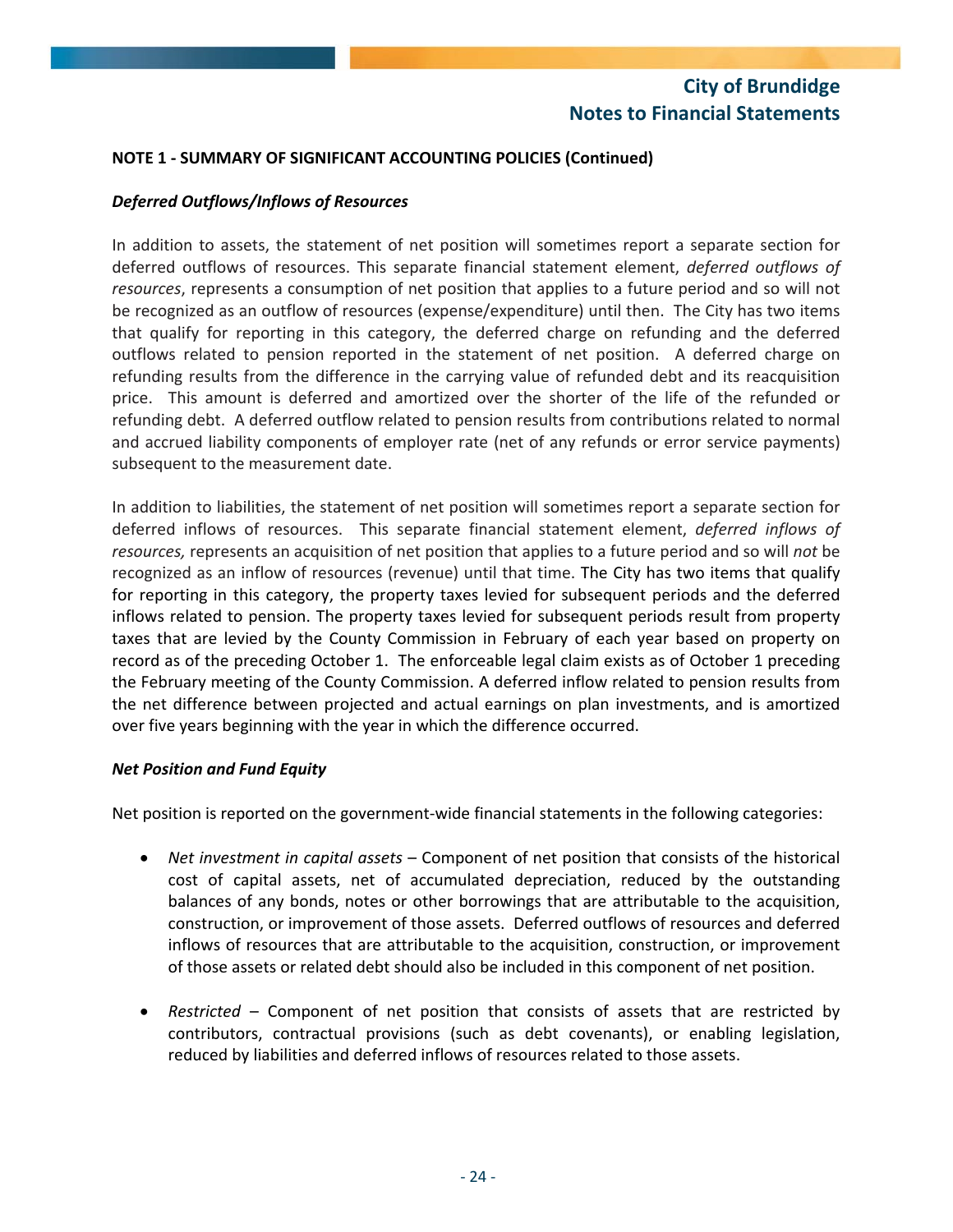### **NOTE 1 ‐ SUMMARY OF SIGNIFICANT ACCOUNTING POLICIES (Continued)**

• *Unrestricted* - This component of net position is the net amount of the assets, deferred outflows or resources, liabilities, and deferred inflows of resources that are not included in the determination of net investment in capital assets or the restricted components of net position.

Fund balances are reported in the fund financial statements in two major categories: nonspendable and spendable. Nonspendable fund balances are balances that cannot be spent because they are not expected to be converted to cash or they are legally or contractually required to remain intact. The City reported \$18,043 of nonspendable fund balances in the Joseph Carroll Library fund (Permanent Fund) and \$2,851 in the general fund for inventory. Donor restrictions only allow earnings from assets held in that fund to be expended. In addition to the nonspendable fund balance, spendable fund balances are reported based on a hierarchy of spending constraints:

*Restricted* – Fund balances that are constrained by external parties, constitutional provisions or enabling legislation. The City's restricted fund balance primarily includes taxes for road and bridge maintenance and repairs, state funds for capital improvements, court operations, library and fire department.

*Committed* – Fund balances that contain self‐imposed constraints of the government from its highest level of decision making authority. The City has no fund balances classified as committed.

*Assigned* – Fund balances that contain self‐imposed constraints of the government to be used for a particular purpose. The City has not assigned fund balances.

*Unassigned* – Fund balances of the general fund that are not constrained for any particular purpose.

The authority to establish, modify, or rescind a committed or assigned fund balance rests with the City Council and these actions are accomplished through an adopted resolution.

When both restricted and unrestricted fund balances are available for use, it is the City's policy to use restricted fund balance first, then unrestricted fund balance. Furthermore, committed fund balances are reduced first, followed by assigned amounts, and then unassigned amounts when expenditures are incurred for purposes for which amounts in any of those unrestricted fund balance classifications can be used.

Proprietary fund equity is classified the same as in the government‐wide statements.

### *Property Tax Calendar*

In Alabama, city property taxes are levied by the County Commission at its first regular meeting in February of each year based on the property on record as of the preceding October 1. The taxes are due the following October 1 and delinquent after December 31. Taxes levied in fiscal year 2019 for the 2020 budget year have been recorded as receivables and deferred inflows. These balances are deemed collectible and no allowance for uncollectibles is reported.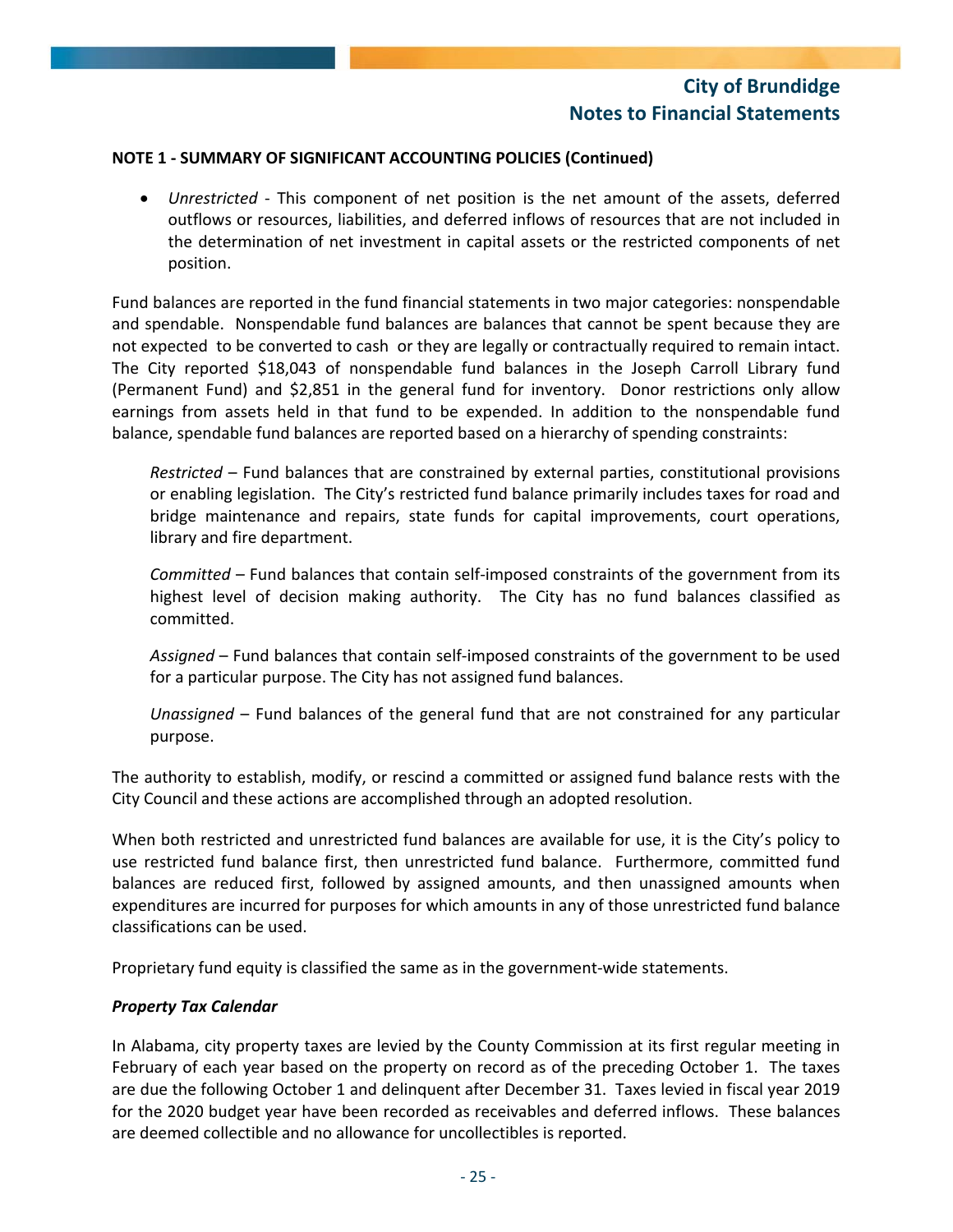### *Management Estimates and Assumptions*

The preparation of financial statements in conformity with accounting principles generally accepted in the United States of America requires management to make estimates and assumptions that affect the reported amounts of assets and liabilities and disclosure of contingent assets and liabilities at the date of the financial statements and the reported amounts of revenues and expenses during the reporting period. Actual results could vary from estimates used.

### *New Accounting Standards Adopted*

In Fiscal Year 2019, the Board adopted two new statements of financial accounting standards issued by the *Governmental Accounting Standards Board* (GASB):

- Statement No. 83, *Certain Asset Retirement Obligations* (GASB 83)
- Statement No. 88, *Certain Disclosures Related to Debt, Including Direct Borrowings and Direct Placements* (GASB 88)

GASB 83 establishes standards of accounting and financial reporting requirements for legally enforceable liabilities associated with the retirement of certain tangible capital assets. State and local governments that have legal obligations to perform future asset retirement activities related to its tangible capital assets should recognize a liability based on the regulation of the statement. The requirements of this Statement are effective for reporting periods beginning after June 15, 2018. GASB 83 had no impact on the City's financial statements.

GASB 88 defines debt for purposes of disclosure in notes to financial statements as a liability that arises from a contractual obligation to pay cash (or other assets that may be used in lieu of cash) in one or more payments to settle an amount that is fixed at the date the contractual obligation is established. GASB 88 requires that additional essential information related to debt be disclosed in notes to financial statements, including unused lines of credit; assets pledged as collateral for the debt; and terms specified in debt agreements related to significant subjective acceleration clauses. GASB 88 also requires that existing and additional information be provided for direct borrowings and direct placements of debt separately from other debt. The requirements of GASB 88 are effective for reporting periods beginning after June 15, 2018. GASB 88 had no impact on the City's financial statements.

### *Pronouncements Issued But Not Yet Effective*

GASB has issued the following pronouncements that may affect future financial position, results of operations, cash flows, or financial presentation of the Board upon implementation. Management has not yet evaluated the effect of implementation of these standards.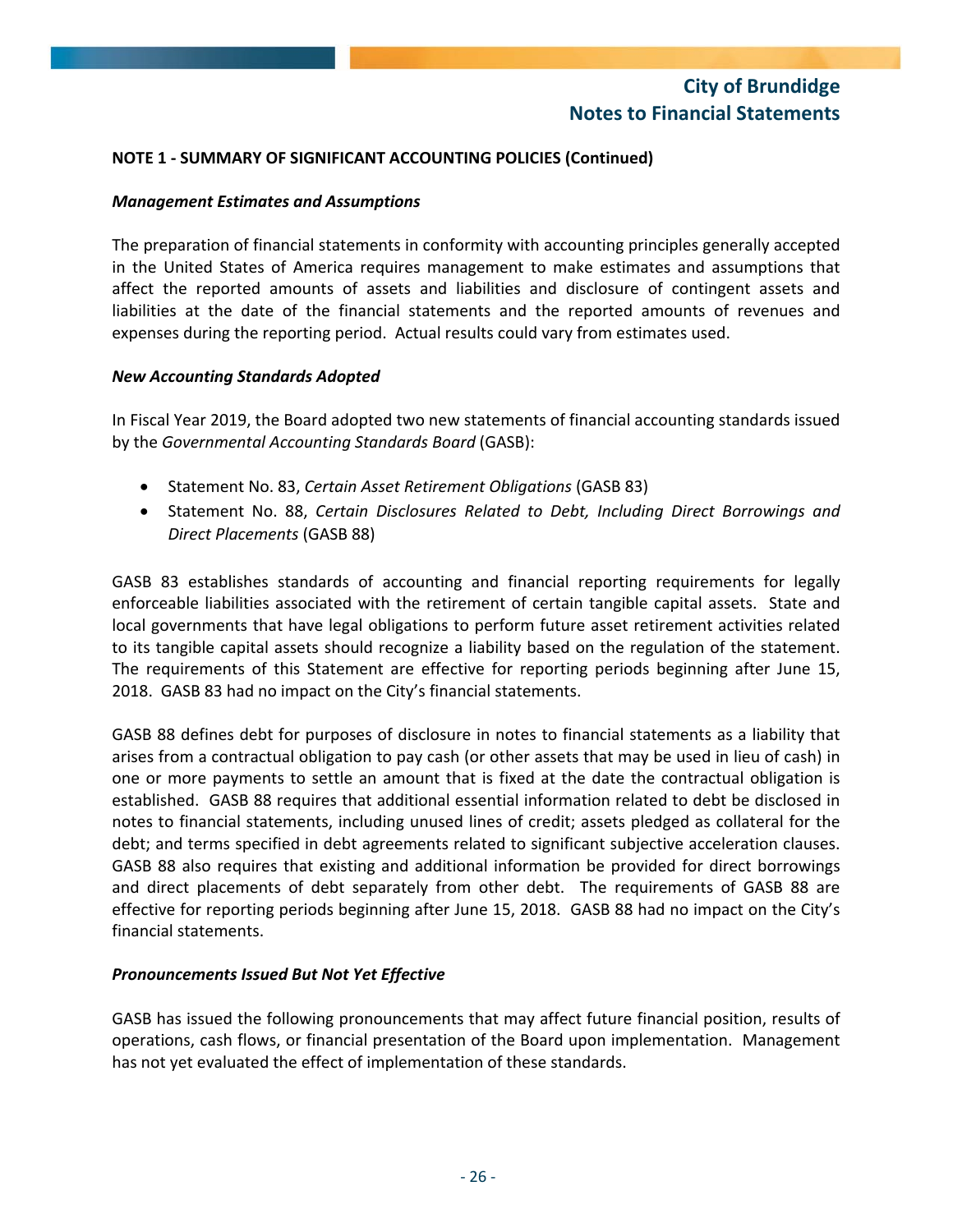| <b>GASB</b><br><b>Statement No.</b> | <b>GASB Accounting Standard</b>                             | <b>Effective</b><br><b>Fiscal Year</b> |
|-------------------------------------|-------------------------------------------------------------|----------------------------------------|
|                                     |                                                             |                                        |
| 84                                  | <b>Fiduciary Activities</b>                                 | 2020                                   |
| 87                                  | Leases                                                      | 2021                                   |
| 89                                  | Accounting for Interest Cost Incurred before the End of a   |                                        |
|                                     | <b>Construction Period</b>                                  | 2021                                   |
| 90                                  | Majority Equity Interests – An Amendment of GASB Statements |                                        |
|                                     | No. 14 and No. 61                                           | 2020                                   |
| 91                                  | <b>Conduit Debt Obligations</b>                             | 2022                                   |

### **NOTE 1 ‐ SUMMARY OF SIGNIFICANT ACCOUNTING POLICIES (Continued)**

### **NOTE 2 ‐ STEWARDSHIP, COMPLIANCE, AND ACCOUNTABILITY**

### *Budgetary Information*

Each year formal budgets are legally adopted and amended as required by the City Council for the General Fund, Special Revenue Funds and Utilities Department. Management can approve transfers within government function categories only. Transfers of appropriations or revisions between government function categories require the approval of the City Council. The level of budgetary control (i.e., the level at which expenditures may not legally exceed appropriations) is at the government function category level. Budgets for the governmental funds are adopted on a basis consistent with GAAP.

### **NOTE 3 ‐ CASH, CASH EQUIVALENTS AND INVESTMENTS**

### *Cash and Cash Equivalents*

The custodial credit risk for deposits is the risk that, in the event of a bank failure, the City will not be able to cover deposits or will not be able to recover collateral securities that are in the possession of an outside party. The City's deposits at year-end were entirely covered by federal deposit insurance or by the Security for Alabama Funds Enhancement Program (SAFE Program). The SAFE Program was established by the Alabama Legislature and is governed by the provisions contained in Section 41‐14A of the Code of Alabama 1975, as amended.

Under the SAFE Program, all public funds are protected through a collateral pool administered by the Alabama State Treasurer's Office. Under this program, financial institutions holding deposits of public funds must pledge securities as collateral against those deposits. In the event of failure of a financial institution, securities pledged by that financial institution would be liquidated by the State Treasurer to replace the public deposits not covered by the Federal Deposit Insurance Corporation (FDIC). If the securities pledged fail to produce adequate funds, every institution participating in the pool would share the liability for the remaining balance.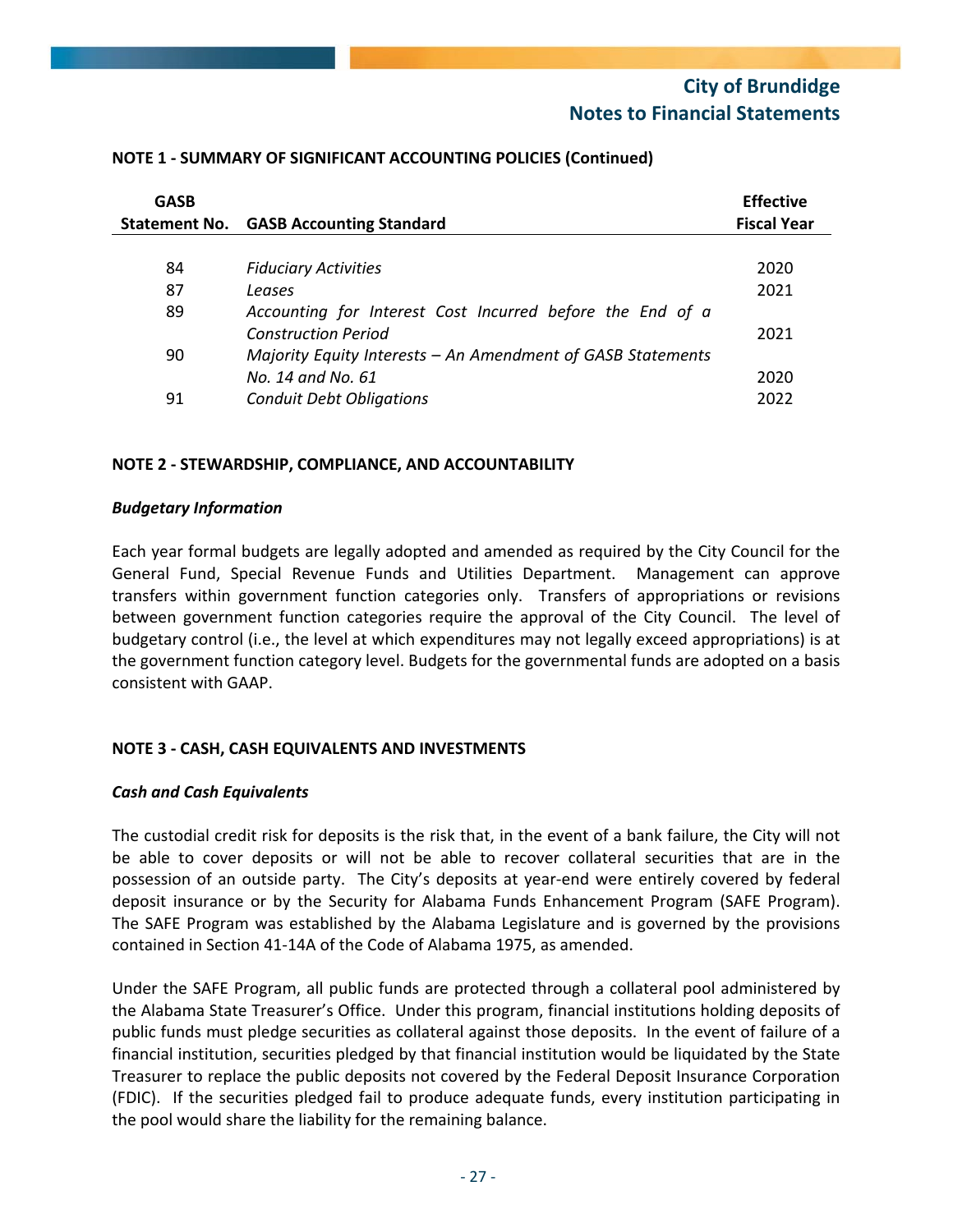### **NOTE 3 ‐ CASH, CASH EQUIVALENTS AND INVESTMENTS (Continued)**

#### *Investments*

The City's investment policy, addressing credit and interest rate risk, limits its exposure to both as noted below. Concentration of credit risk is the risk of loss attributable to the quantity of the government's investments in a single issuer. The City has limited its credit risk by investing only in funds that invest in U.S. Government backed securities and certificates of deposit at federally insured banks. Interest rate risk is the risk that changes in interest rates will adversely affect the fair value of an investment. The City has limited its interest rate risk by investing in securities with a maturity of three years or less. All certificates of deposit have maturities of 12 months.

For an investment, custodial credit risk is the risk that an entity will not be able to recover the value of its investments that are in the possession of an outside party if the counterparty fails. The Treasury Portfolio securities noted below are held by the City's counterparties in the trust department of Regions Bank, not in the City's name. At September 30, 2019, the City held the following investments:

|                                        | <b>Investment</b> |                   |       | Fair    |
|----------------------------------------|-------------------|-------------------|-------|---------|
| <b>Investment Type</b>                 | Rating            | <b>Maturities</b> | Level | Value   |
|                                        |                   |                   |       |         |
| <b>Restricted investments</b>          |                   |                   |       |         |
| Morgan Stanley Institutional Liquidity |                   |                   |       |         |
| Fund - Treasury Portfolio              | AAAm              | Current           |       | 377.113 |

### *Fair Value Measurements*

The City categorizes its fair value measurements within the fair value hierarchy established by generally accepted accounting principles. The hierarchy is based on the valuation inputs used to measure the fair value of the asset.

- Level 1 inputs are quoted prices in active markets for identical assets. Quoted price data is generally obtained from exchange or dealer markets.
- Level 2 inputs are significant other observable inputs. Inputs are obtained from various sources, including market participants, dealers and brokers.
- Level 3 inputs are significant unobservable inputs as they trade infrequently or not at all.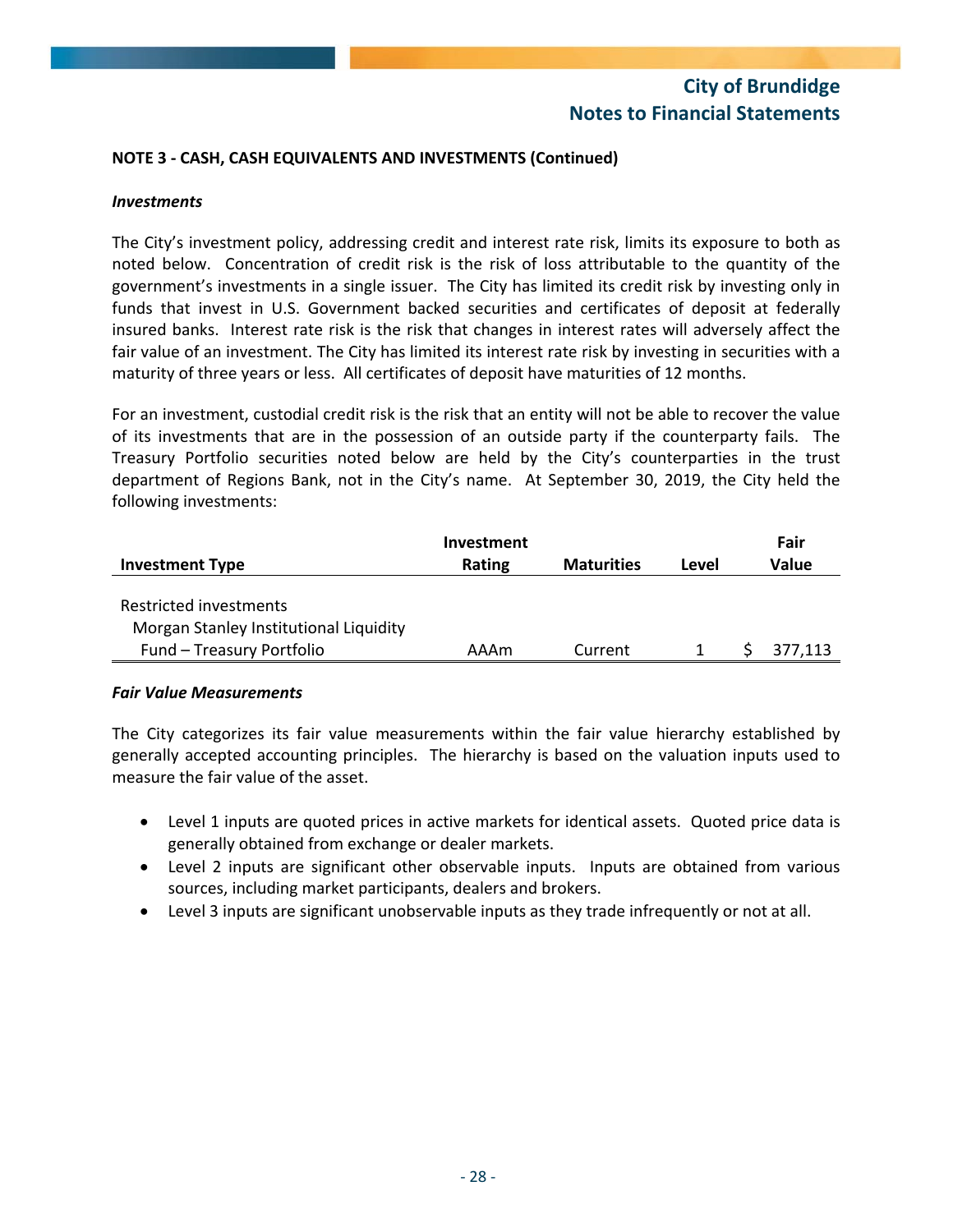### **NOTE 4 ‐ RECEIVABLES**

Receivables at September 30, 2019 consist of the following:

|                                           |                  | <b>Other</b> |             |
|-------------------------------------------|------------------|--------------|-------------|
|                                           | General          | Governmental |             |
|                                           | <b>Fund</b>      | <b>Funds</b> | Proprietary |
|                                           |                  |              |             |
| <b>Taxes</b>                              | \$<br>447,447 \$ | $11,186$ \$  |             |
| Accounts                                  | 11,294           |              | 674,459     |
| Unbilled revenues                         | 2,477            |              | 69,982      |
| Court costs and fines                     | 99,278           |              |             |
| Other receivables                         | 17,049           |              | 202         |
| Total receivable                          | 577,545          | 11,186       | 744,643     |
| Less allowance for uncollectible accounts | (49,049)         |              | (2,607)     |
| Less amount due to others                 | (39,964)         |              |             |
| Receivables, net                          | 488,532          | 11,186       | 742,036     |

### **NOTE 5 ‐ INTERFUND ACTIVITY**

Interfund balances and transfers are generally used to meet cash demands necessary to pay operating expenses. Amounts are generally repaid during the next fiscal year. Balances due to/from other funds at September 30, 2019 are as follows:

| <b>Fund</b>            | Due to                             | Due From                               |  |  |
|------------------------|------------------------------------|----------------------------------------|--|--|
| General<br>Proprietary | $\overline{\phantom{a}}$<br>12,970 | 12,970<br>$\qquad \qquad \blacksquare$ |  |  |
|                        | 12,970                             | 12,970                                 |  |  |

Interfund transfers for the year ended September 30, 2019 are as follows:

| <b>Interfund Transfers</b> | <b>Transfers in</b> |           | <b>Transfers out</b> |           |  |
|----------------------------|---------------------|-----------|----------------------|-----------|--|
| General fund               |                     | 1,369,150 |                      |           |  |
| Other governmental funds   |                     |           |                      | 38,566    |  |
| Proprietary fund           |                     |           |                      | 1,330,584 |  |
|                            |                     | 1,369,150 |                      | 1,369,150 |  |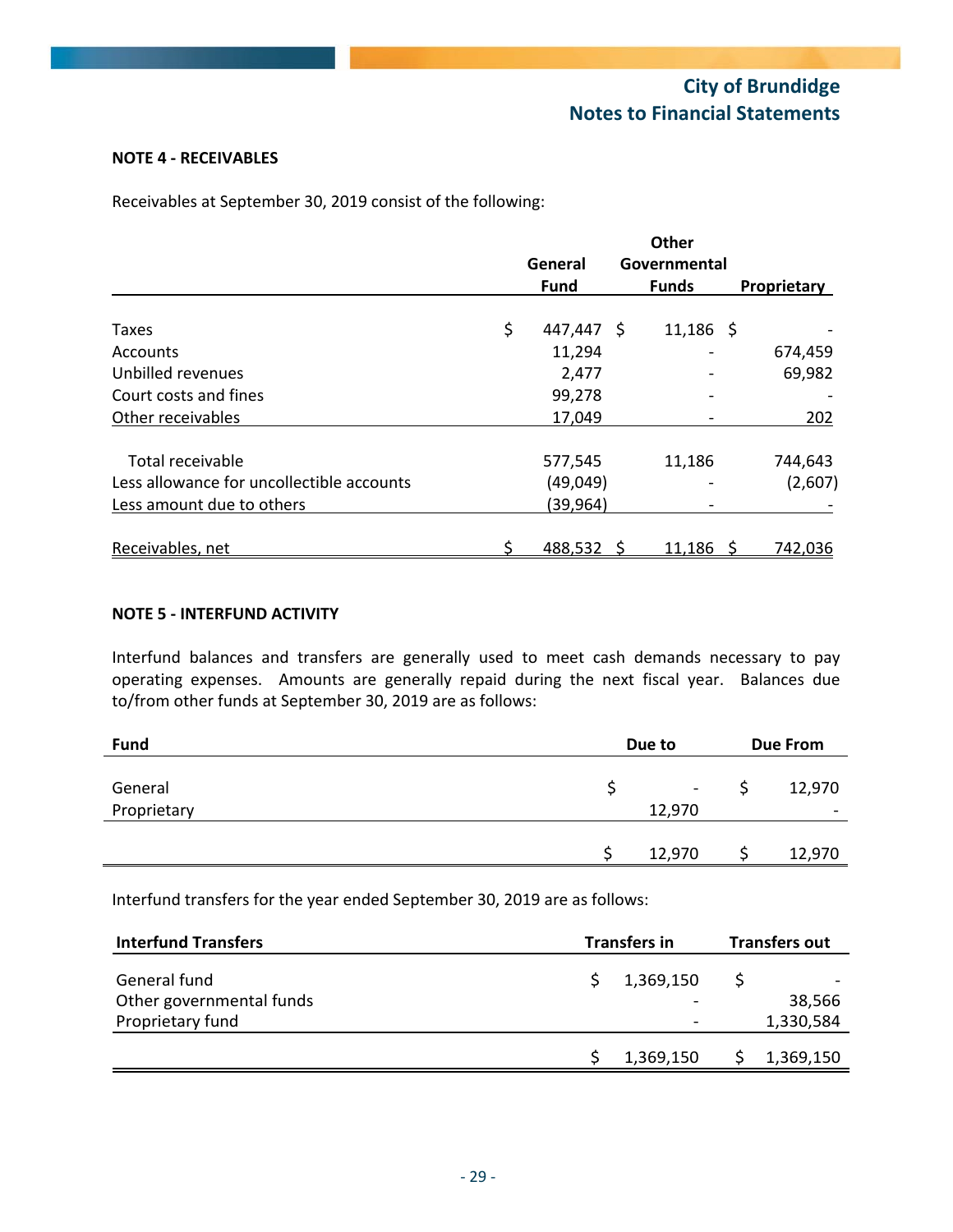### **NOTE 6 ‐ RESTRICTED ASSETS**

Restricted assets were comprised of the following:

| September 30, 2019          | General      | Proprietary |                |  |
|-----------------------------|--------------|-------------|----------------|--|
| Cash restricted for:        |              |             |                |  |
| Capital improvements        | \$<br>98,550 | \$          |                |  |
| Court                       | 5,393        |             |                |  |
| Debt service                |              |             | 49,762         |  |
| Investments restricted for: |              |             |                |  |
| Debt service                |              |             | 377,113        |  |
|                             |              |             |                |  |
|                             | 103,943      |             | <u>426,875</u> |  |

### **NOTE 7 ‐ OTHER ASSETS**

Other assets at September 30, 2019 consist of the following:

|                                        | General<br><b>Fund</b> | Proprietary<br><b>Fund</b> |
|----------------------------------------|------------------------|----------------------------|
| Deposits<br>Unamortized bond insurance | 22,545                 | 2,500<br>34,220            |
|                                        | 22,545                 | 36,720                     |

### **NOTE 8 ‐ CAPITAL ASSETS**

Capital asset activity for the year ended September 30, 2019 was as follows:

|                                                                                                               | <b>Beginning</b><br><b>Balance</b><br>10/1/2018 | <b>Increases</b> |      | <b>Decreases</b> |   | <b>Ending</b><br><b>Balance</b><br>9/30/2019 |
|---------------------------------------------------------------------------------------------------------------|-------------------------------------------------|------------------|------|------------------|---|----------------------------------------------|
| <b>Governmental Activities:</b><br>Capital assets, not being depreciated:<br>Land<br>Construction in progress | 2,342,497 \$<br>131,579                         | 183,435          | - \$ | 283,964          | S | 2,342,497<br>31,050                          |
| Capital assets, not being depreciated                                                                         | 2,474,076                                       | 183,435          |      | 283,964          |   | 2,373,547                                    |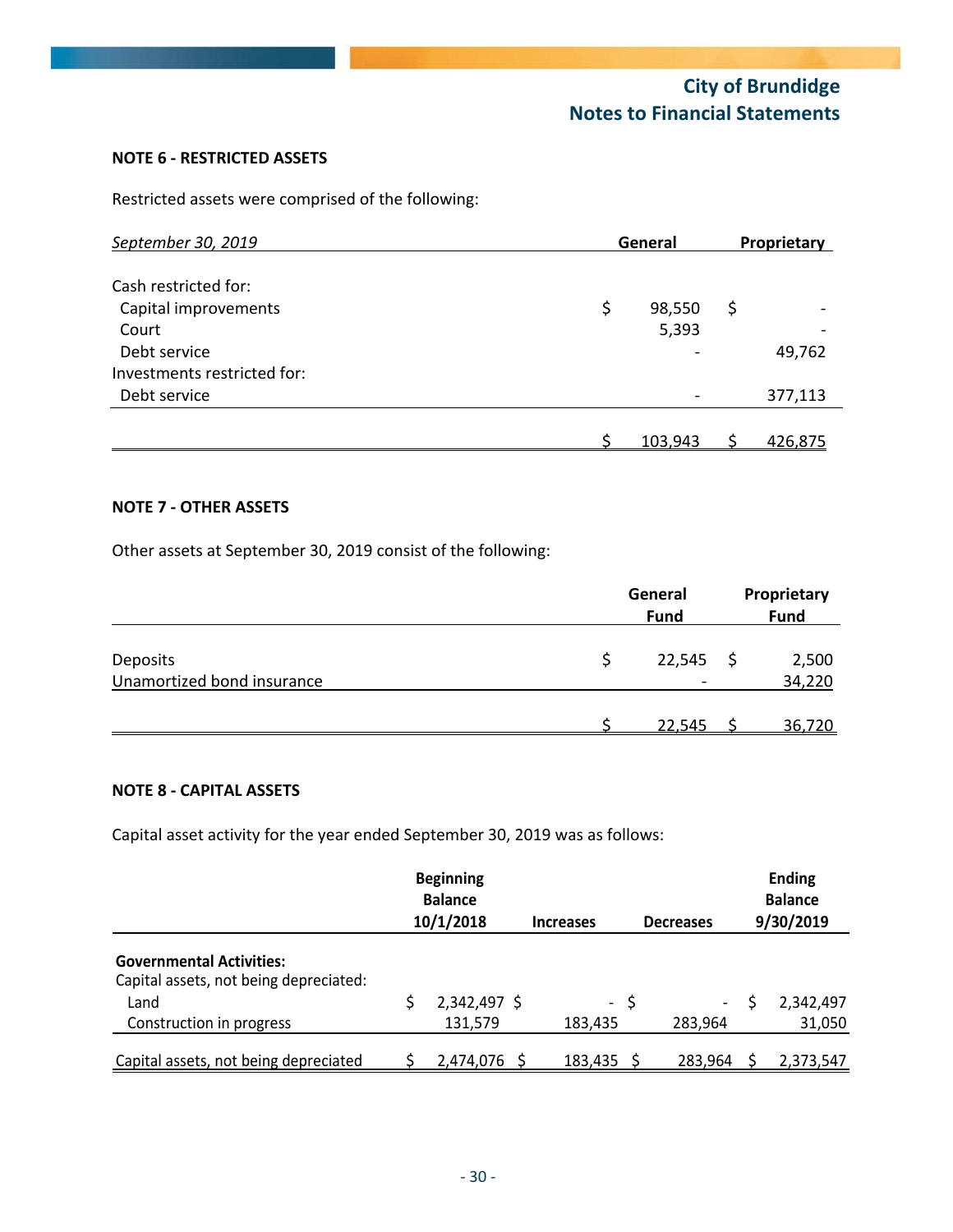# **NOTE 8 ‐ CAPITAL ASSETS (Continued)**

|                                                 |    | <b>Balance</b>   |                  |    |                   |    | <b>Balance</b> |
|-------------------------------------------------|----|------------------|------------------|----|-------------------|----|----------------|
|                                                 |    | 10/1/2018        | <b>Increases</b> |    | <b>Decreases</b>  |    | 9/30/2019      |
|                                                 |    |                  |                  |    |                   |    |                |
| Capital assets, being depreciated:<br>Equipment | \$ | 2,497,204 \$     | 89,504 \$        |    | $68,355$ \$       |    | 2,518,353      |
| <b>Buildings</b>                                |    | 2,383,485        | 295,654          |    |                   |    | 2,679,139      |
| Public improvements                             |    | 1,851,166        |                  |    |                   |    | 1,851,166      |
|                                                 |    |                  |                  |    |                   |    |                |
| Total capital assets, being depreciated         |    | 6,731,855        | 385,158          |    | 68,355            |    | 7,048,658      |
| Less accumulated depreciation for:              |    |                  |                  |    |                   |    |                |
| Equipment                                       |    | 1,841,697        | 151,896          |    | 68,161            |    | 1,925,432      |
| <b>Buildings</b>                                |    | 1,530,009        | 66,534           |    |                   |    | 1,596,543      |
| Public improvements                             |    | 517,676          | 38,465           |    |                   |    | 556,141        |
|                                                 |    |                  |                  |    |                   |    |                |
|                                                 |    | 3,889,382        | 256,895          |    | 68,161            |    | 4,078,116      |
| Total capital assets, being                     |    |                  |                  |    |                   |    |                |
| depreciated, net                                | Ś. | $2,852,473$ \$   | $128,263$ \$     |    | $194 \; \text{S}$ |    | 2,980,542      |
|                                                 |    |                  |                  |    |                   |    |                |
| <b>Business-type Activities:</b>                |    |                  |                  |    |                   |    |                |
| <b>Utilities Department</b>                     |    |                  |                  |    |                   |    |                |
| Capital assets not being depreciated:           |    |                  |                  |    |                   |    |                |
| Land                                            | \$ | $60,801$ \$      |                  | S  |                   | S  | 60,801         |
|                                                 |    |                  |                  |    |                   |    |                |
| Capital assets being depreciated:               |    |                  |                  |    |                   |    |                |
| Equipment                                       | \$ | 1,144,752        | \$<br>43,459     | \$ |                   | \$ | 1,188,211      |
| <b>Buildings</b>                                |    | 128,730          | 3,800            |    |                   |    | 132,530        |
| Public improvements                             |    | 18,525,571       | 115,558          |    |                   |    | 18,641,129     |
| Total capital assets, being depreciated         |    | 19,799,053       | 162,817          |    |                   |    | 19,961,870     |
|                                                 |    |                  |                  |    |                   |    |                |
| Less accumulated depreciation for:              |    |                  |                  |    |                   |    |                |
| Equipment                                       |    | 964,238          | 72,211           |    |                   |    | 1,036,449      |
| <b>Buildings</b>                                |    | 94,937           | 4,447            |    |                   |    | 99,384         |
| Public improvements                             |    | 7,863,176        | 420,750          |    |                   |    | 8,283,926      |
|                                                 |    |                  |                  |    |                   |    |                |
|                                                 |    | 8,922,351        | 497,408          |    |                   |    | 9,419,759      |
| Total capital assets, being                     |    |                  |                  |    |                   |    |                |
| depreciated, net                                |    | $$10,876,702$ \$ | $(334,591)$ \$   |    |                   |    | \$10,542,111   |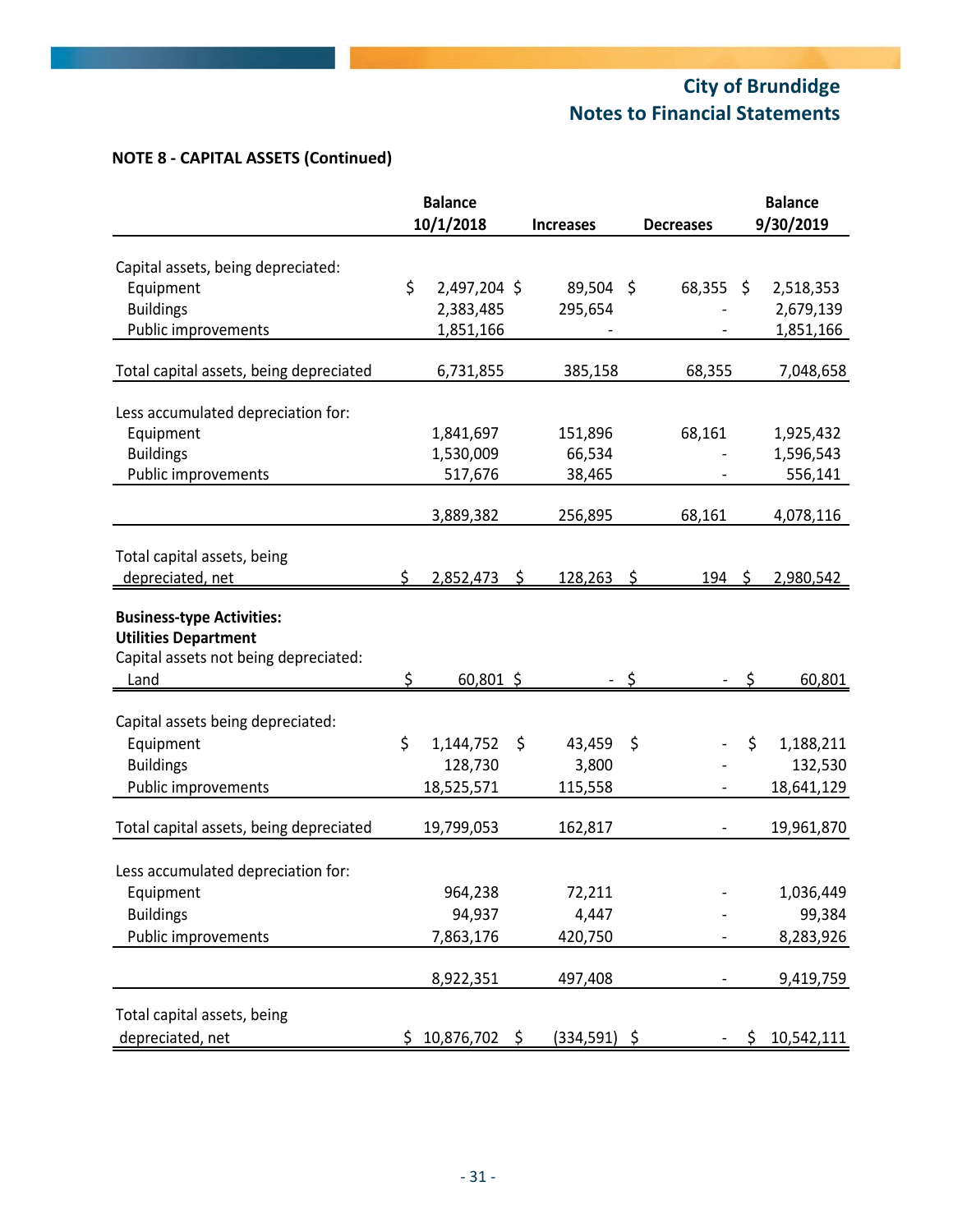### **NOTE 8 ‐ CAPITAL ASSETS (Continued)**

Depreciation expense was charged to functions as follows:

| <b>Governmental Activities:</b>                      |               |
|------------------------------------------------------|---------------|
| General government                                   | \$<br>28,493  |
| Public safety                                        | 119,367       |
| Highways and streets                                 | 50,229        |
| Sanitation and recycling                             | 6,302         |
| Culture and recreation                               | 28,052        |
| Health and welfare                                   | 24,452        |
|                                                      |               |
| Total depreciation expense – governmental activities | \$<br>256,895 |
|                                                      |               |
| <b>Business-type Activities:</b>                     |               |
| Electric                                             | \$<br>170,788 |
| Sewer                                                | 201,235       |
| Water                                                | 125,385       |
|                                                      |               |
| Utilities department                                 | \$<br>497,408 |

### **NOTE 9 ‐ LONG‐TERM DEBT**

Long-term debt activity for the year ended September 30, 2019 was as follows:

|                                    | <b>Beginning</b><br><b>Balance</b><br>10/1/2018 | <b>Additions</b> |     | <b>Reductions</b> |    | <b>Ending</b><br><b>Balance</b><br>9/30/2019 | <b>Due</b><br>Within<br><b>One Year</b> |
|------------------------------------|-------------------------------------------------|------------------|-----|-------------------|----|----------------------------------------------|-----------------------------------------|
|                                    |                                                 |                  |     |                   |    |                                              |                                         |
| <b>Governmental Activities:</b>    |                                                 |                  |     |                   |    |                                              |                                         |
| Compensated absences               | \$<br>$81,922$ \$                               | 77,448           | -\$ | 64,639            | \$ | 94,731                                       | \$<br>94,731                            |
| <b>General obligation warrants</b> | 739,146                                         | 103,192          |     | 161,333           |    | 681,005                                      | 134,508                                 |
|                                    |                                                 |                  |     |                   |    |                                              |                                         |
|                                    | 821,068                                         | 180,640          |     | 225,972           |    | 775,736                                      | 229,239                                 |
| <b>Business-type Activities:</b>   |                                                 |                  |     |                   |    |                                              |                                         |
| Compensated absences               | 52,861                                          | 49,481           |     | 44,232            |    | 58,110                                       | 58,110                                  |
| Utility revenue warrants           | 8,805,000                                       |                  |     | 520,000           |    | 8,285,000                                    | 535,000                                 |
| <b>Bond discounts</b>              | (27, 983)                                       |                  |     | (2, 125)          |    | (25, 858)                                    |                                         |
|                                    |                                                 |                  |     |                   |    |                                              |                                         |
|                                    | 8,829,878                                       | 49,481           |     | 562,107           |    | 8,317,252                                    | 593,110                                 |
| Total                              | 9,650,946                                       | 230,121          |     | 788,079           | S  | 9,092,988                                    | 822,349                                 |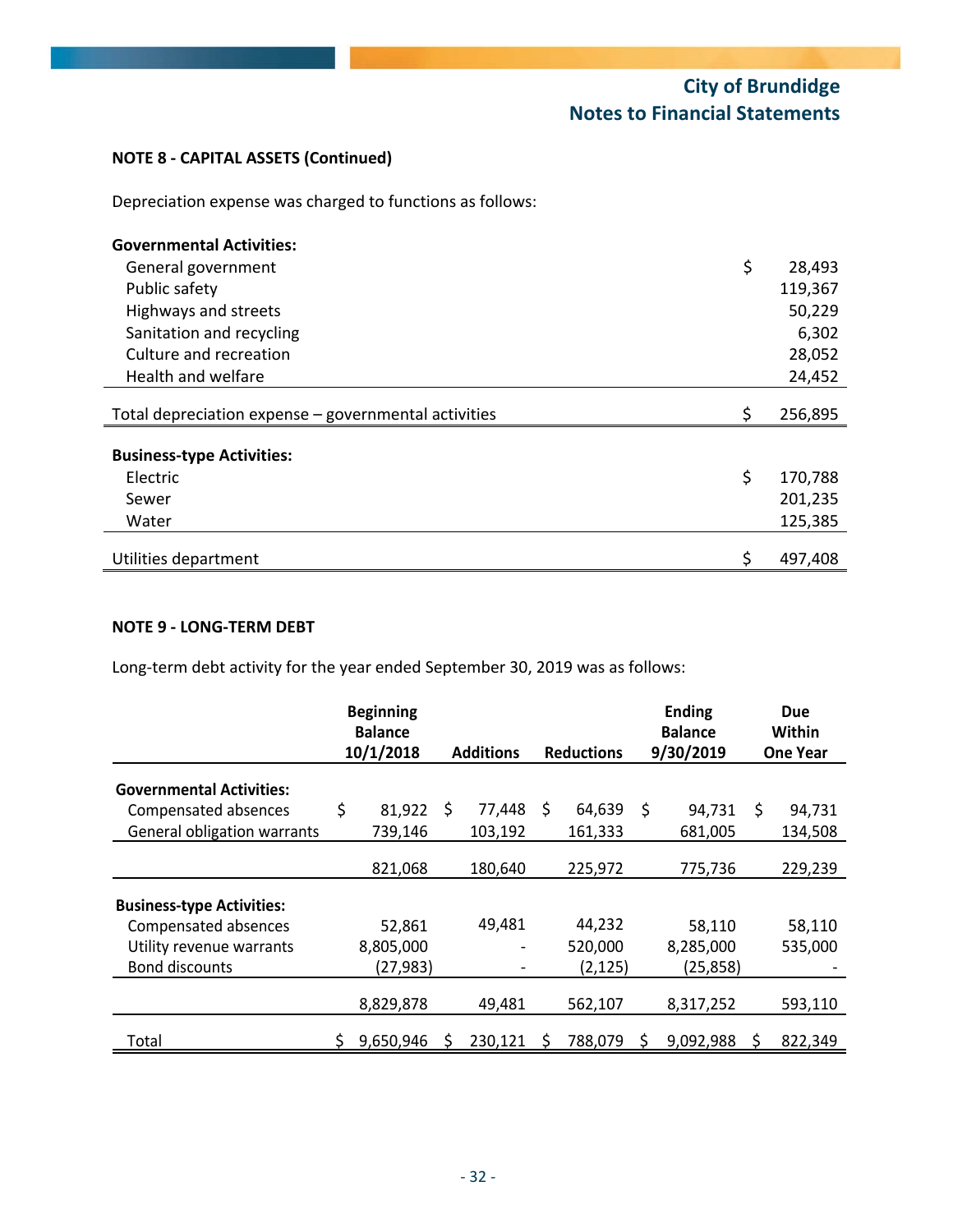### **NOTE 9 ‐ LONG‐TERM DEBT (Continued)**

### **Governmental Activities**

**Series 2015A General Obligation Warrants** – Debt service requirements on these bonds at September 30, 2019 are as follows:

| <b>Fiscal Year Ending</b><br>September 30, | Principal |  |        |
|--------------------------------------------|-----------|--|--------|
| 2020                                       | 43,314    |  | 6,292  |
| 2021                                       | 44,491    |  | 5,115  |
| 2022                                       | 35,385    |  | 3,877  |
|                                            | 123,190   |  | 15,284 |

On May 14, 2015, the City issued General Obligation Warrants Series 2015A in the amount of \$1,120,192. Proceeds of the warrants were used to purchase real property. Principal and interest is payable annually. The interest rate on the bonds is 2.75%. This warrant is a general obligation of the City on which the full faith and credit of the City has been irrevocably pledged. On November 2, 2016, a loan modification agreement was signed due to unscheduled principal reduction. The debt service requirements are based on the loan modification agreement.

**Series 2016 General Obligation Warrants** – Debt service requirements on these bonds at September 30, 2019 are as follows:

| <b>Fiscal Year Ending</b> |           |         |                 |
|---------------------------|-----------|---------|-----------------|
| September 30,             | Principal |         | <b>Interest</b> |
| 2020                      |           | 76,887  | 2,158           |
| 2021                      |           | 72,259  | 898             |
| 2022                      |           | 12,284  | 27              |
|                           |           |         |                 |
|                           |           | 161,430 | 3,083           |

On August 24, 2016, the City issued General Obligation Warrants Series 2016 in the amount of \$350,000. Proceeds of the warrants were used to resurface roads. Principal and interest is payable monthly. The interest rate on the bonds is 1.75%. This warrant is a general obligation of the City on which the full faith and credit of the City has been irrevocably pledged.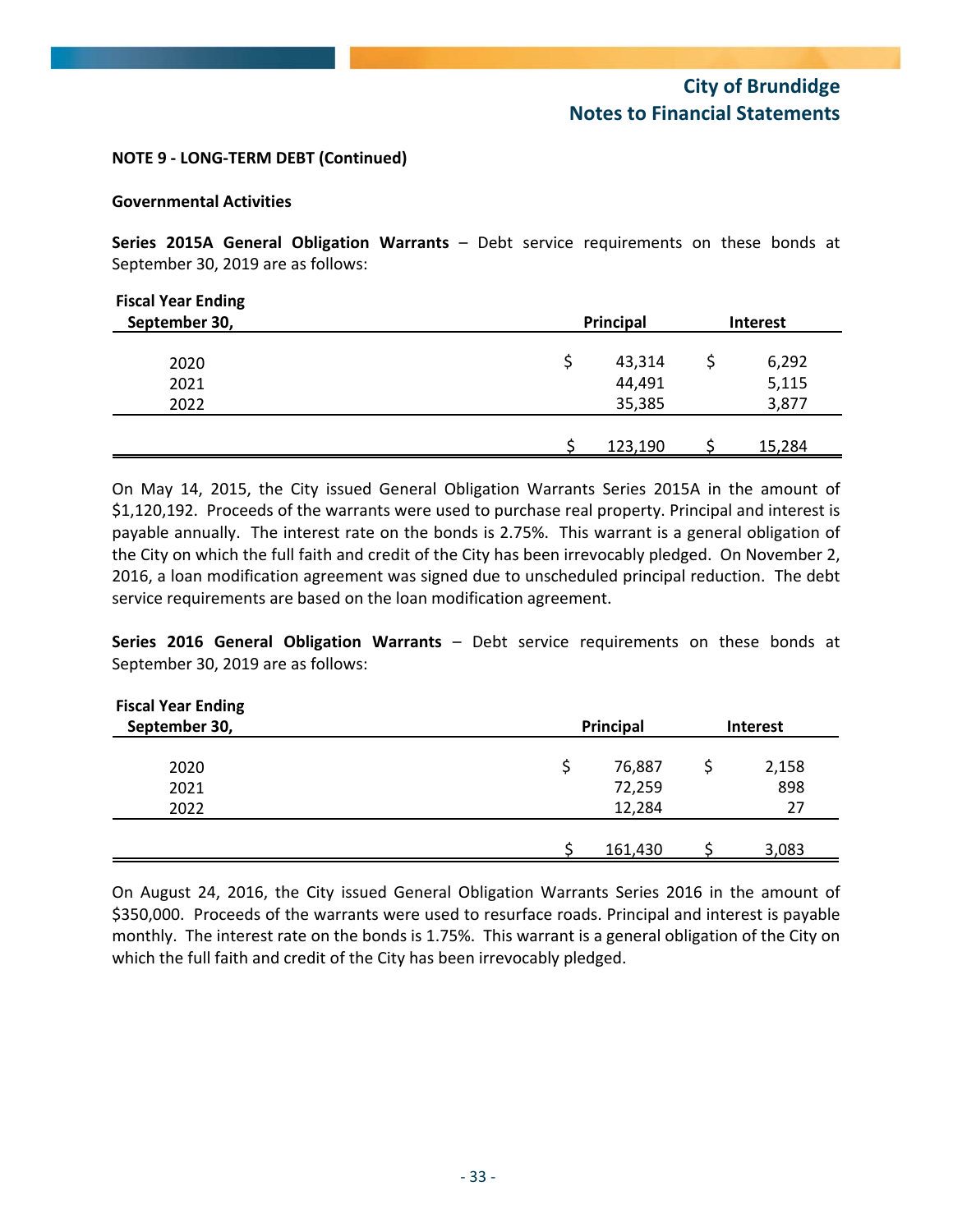#### **NOTE 9 ‐ LONG‐TERM DEBT (Continued)**

**Series 2017 General Obligation Warrants** – Debt service requirements on these bonds at September 30, 2019 are as follows:

### **Fiscal Year Ending**

| September 30, | Principal    |    | Interest |
|---------------|--------------|----|----------|
| 2020          | \$<br>14,308 | \$ | 13,630   |
| 2021          | 14,831       |    | 13,697   |
| 2022          | 15,381       |    | 13,146   |
| 2023          | 15,952       |    | 12,577   |
| 2024          | 16,510       |    | 12,018   |
| 2025-2029     | 92,365       |    | 50,275   |
| 2030-2034     | 110,835      |    | 31,805   |
| 2035-2039     | 116,203      |    | 9,797    |
|               |              |    |          |
|               | 396,385      |    | 156,945  |

During June of 2017, the City authorized the issuance and sale of up to \$400,000 General Obligation Warrants Series 2017. Proceeds of the warrants will be used to purchase property and renovate and equip the property for use by the City as City Hall. The construction/draw period will be for 18 months at 2.48% interest. Payments of interest only shall be made quarterly starting November 30, 2017 during the draw period. At the end of the construction/draw period, the debt will convert to a 20 year term at 3.65% interest. On March 1, 2019, this warrant became a term warrant in a principal amount equal to the aggregate outstanding principal balance of all advances during draw period plus unpaid interest. Payments of principal and interest will be made in equal monthly installments beginning March 31, 2019 and continuing through February 28, 2039. This warrant is a general obligation of the City on which the full faith and credit of the City has been irrevocably pledged.

### **Business‐type Activities**

**2012 Utility Revenue Warrants** – Debt service requirements on these bonds at September 30, 2019 are as follows:

| <b>Fiscal Year Ending</b> |              |    |                 |
|---------------------------|--------------|----|-----------------|
| September 30,             | Principal    |    | <b>Interest</b> |
| 2020                      | \$<br>40,000 | \$ | 20,074          |
| 2021                      | 40,000       |    | 18,975          |
| 2022                      | 45,000       |    | 17,806          |
| 2023                      | 45,000       |    | 16,569          |
| 2024                      | 45,000       |    | 15,331          |
| 2025-2029                 | 250,000      |    | 56,925          |
| 2030-2034                 | 285,000      |    | 20,008          |
|                           | 750,000      |    | 165,688         |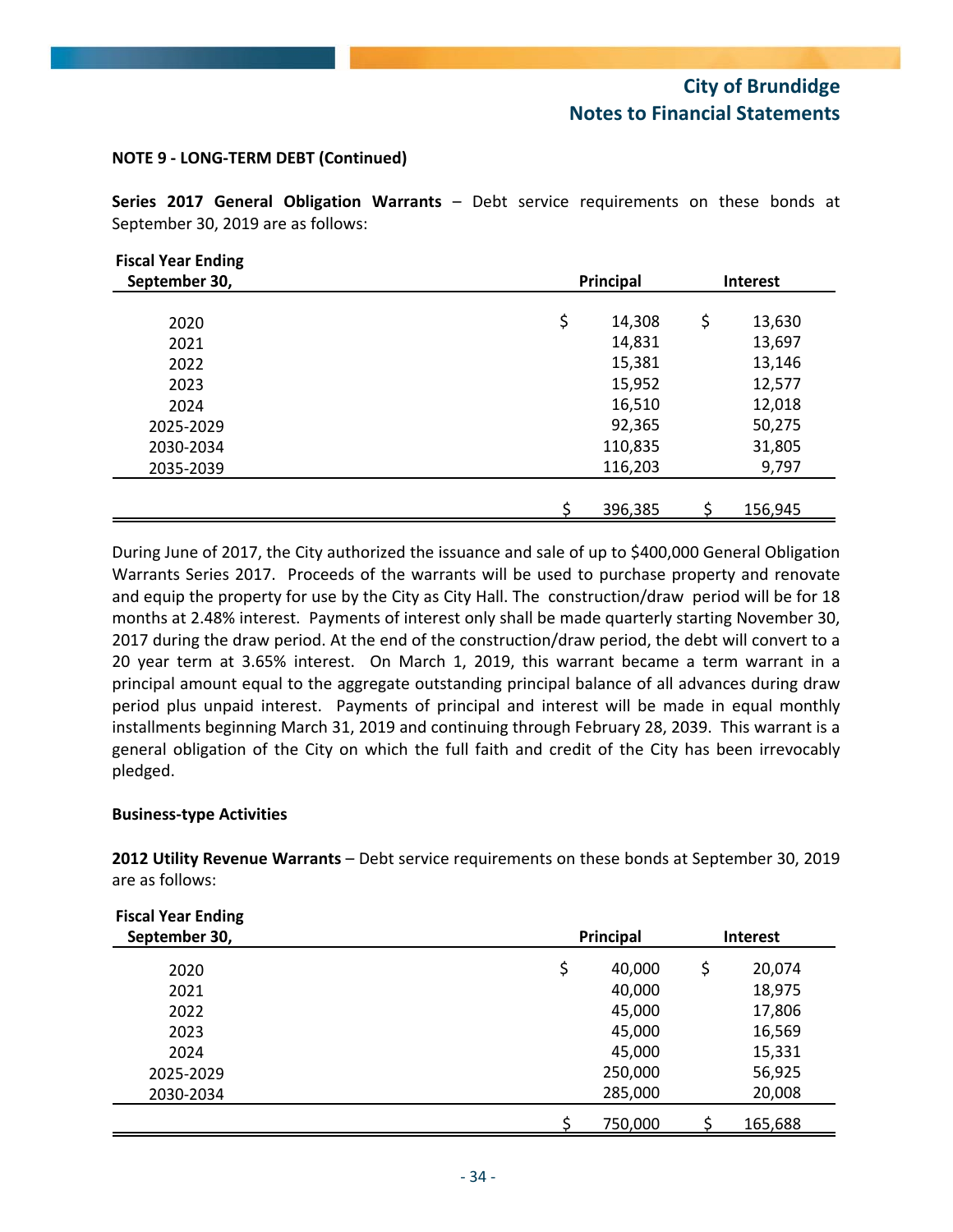#### **NOTE 9 ‐ LONG‐TERM DEBT (Continued)**

On December 1, 2012, the City issued Utility Revenue Warrants Series 2012‐DWSRF‐DL in the amount of \$940,000 through the State Revolving Fund administered by Alabama Drinking Water Finance Authority and ADEM. Proceeds of the warrants were used to make improvements to the City's utility system. Principal is payable annually and interest is payable semi‐annually. The interest rate on the bonds is 2.75% and the City pledged future electric, water and sewer customer revenues, net of specified operating expenses, to repay the bonds. Such pledge is subject and subordinate to the pledge of the net revenues for the 2015 obligations. The bonds are payable solely from customer net revenues and are payable through 2034. The total principal and interest remaining to be paid on the warrants is \$915,686. Principal and interest paid for the current year and total operating net income were \$61,175 and \$1,812,838, respectively. The principal forgiveness is earned as requirements of the agreement are met. For the fiscal year ended September 30, 2019, the City earned \$5,112 in principal forgiveness and the balance of the unearned principal forgiveness was \$‐0‐.

**2016 Utility Revenue Warrants** – Debt service requirements on these bonds at September 30, 2019 are as follows:

| <b>Fiscal Year Ending</b><br>September 30, | Principal                           |    | <b>Interest</b>            |
|--------------------------------------------|-------------------------------------|----|----------------------------|
| 2020<br>2021<br>2022                       | \$<br>100,000<br>100,000<br>105,000 | \$ | 43,010<br>40,810<br>38,555 |
| 2023<br>2024                               | 105,000<br>105,000                  |    | 36,245<br>33,935           |
| 2025-2029<br>2030-2034<br>2035-2036        | 570,000<br>645,000<br>275,000       |    | 133,100<br>66,275<br>6,105 |
|                                            | 2,005,000                           |    | 398,035                    |

On February 1, 2016, the City issued Utility Revenue Warrants Series 2016‐CWSRF‐DL in the amount of \$2,285,000 through the State Revolving Fund administered by Alabama Water Pollution Control Authority and ADEM. Proceeds of the warrants will be used to make capital improvements to the City's sewer system. Principal is payable annually and interest is payable semi-annually. The interest rate on the bonds is 2.2% and the City pledged future electric, water and sewer customer revenues, net of specified operating expenses, to repay the bonds. Such pledge is subject and subordinate to the pledge of the net revenues for the 2015 and 2012 obligations. The bonds are payable solely from customer net revenues and are payable through 2036. The total principal and interest remaining to be paid on the warrants is \$2,403,035. Principal and interest paid for the current year and total operating net income were \$140,155 and \$1,812,838, respectively.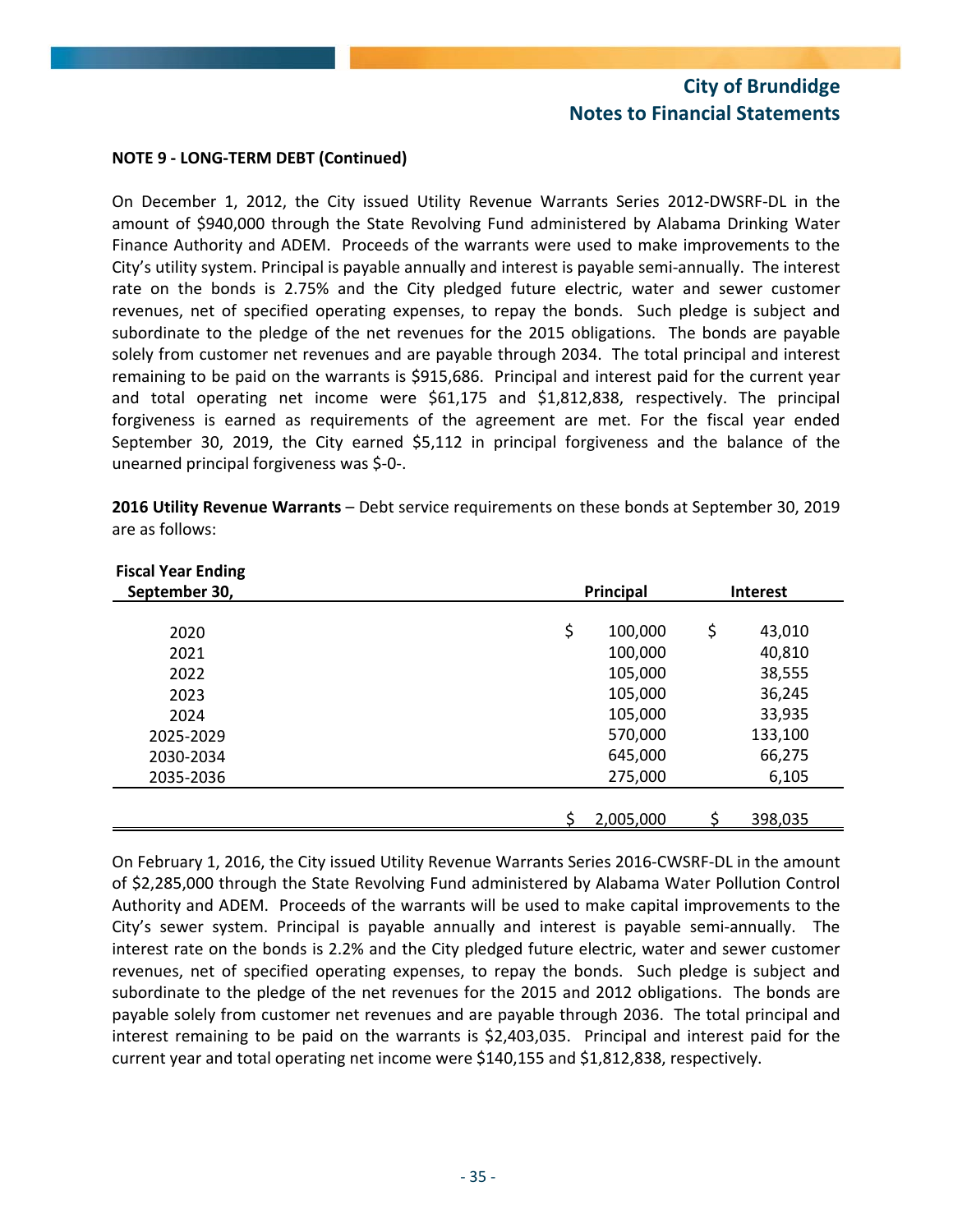### **NOTE 9 ‐ LONG‐TERM DEBT (Continued)**

**2015 Utility Revenue Warrants** – Debt service requirements on these bonds at September 30, 2019 are as follows:

| <b>Fiscal Year Ending</b> |               |                 |
|---------------------------|---------------|-----------------|
| September 30,             | Principal     | <b>Interest</b> |
|                           |               |                 |
| 2020                      | \$<br>395,000 | \$<br>132,499   |
| 2021                      | 400,000       | 126,138         |
| 2022                      | 410,000       | 119,045         |
| 2023                      | 415,000       | 110,999         |
| 2024                      | 425,000       | 102,070         |
| 2025-2029                 | 2,280,000     | 345,265         |
| 2030-2032                 | 1,205,000     | 46,983          |
|                           |               |                 |
|                           | 5,530,000     | 982,999         |

On November 1, 2015, the City issued warrants totaling \$6,670,000 to refund Series 2005 warrants outstanding in the principal amount of \$6,605,000 and related costs in connection with issuance of warrants. The refunding decreased the total debt service payments of the City over the next sixteen years by approximately \$1,521,573 and resulted in an economic gain (difference between the present values of the debt service payments on the old and new debt) for the City of approximately \$1,010,860. The City has pledged future electric, water and sewer customer revenues, net of specified operating expenses, to repay in utility revenue bonds issued in 2015. The bonds are payable solely from customer net revenues and are payable through 2032. The total principal and interest remaining to be paid on the warrants is \$6,512,999. Principal and interest paid for the current year and total operating net income were \$524,410 and \$1,812,838, respectively.

The difference between the reacquisition price (funds required to refund the old debt) and the net carrying amount of the old debt is carried as deferred refunding cost and will be amortized over the remaining life of the old bond on the straight line basis. The amount deferred on the reacquisition was \$290,341, which includes \$143,383 of previous unamortized refunding costs; the total amount amortized for the year ended September 30, 2019 was \$1,008 and was reported as a part of interest expense. The balance of deferred refunding cost for this warrant at September 30, 2019, was \$220,780.

### **Other Long‐Term Debt**

Compensated absences are generally liquidated by the City's general fund and Utilities Department, respectively.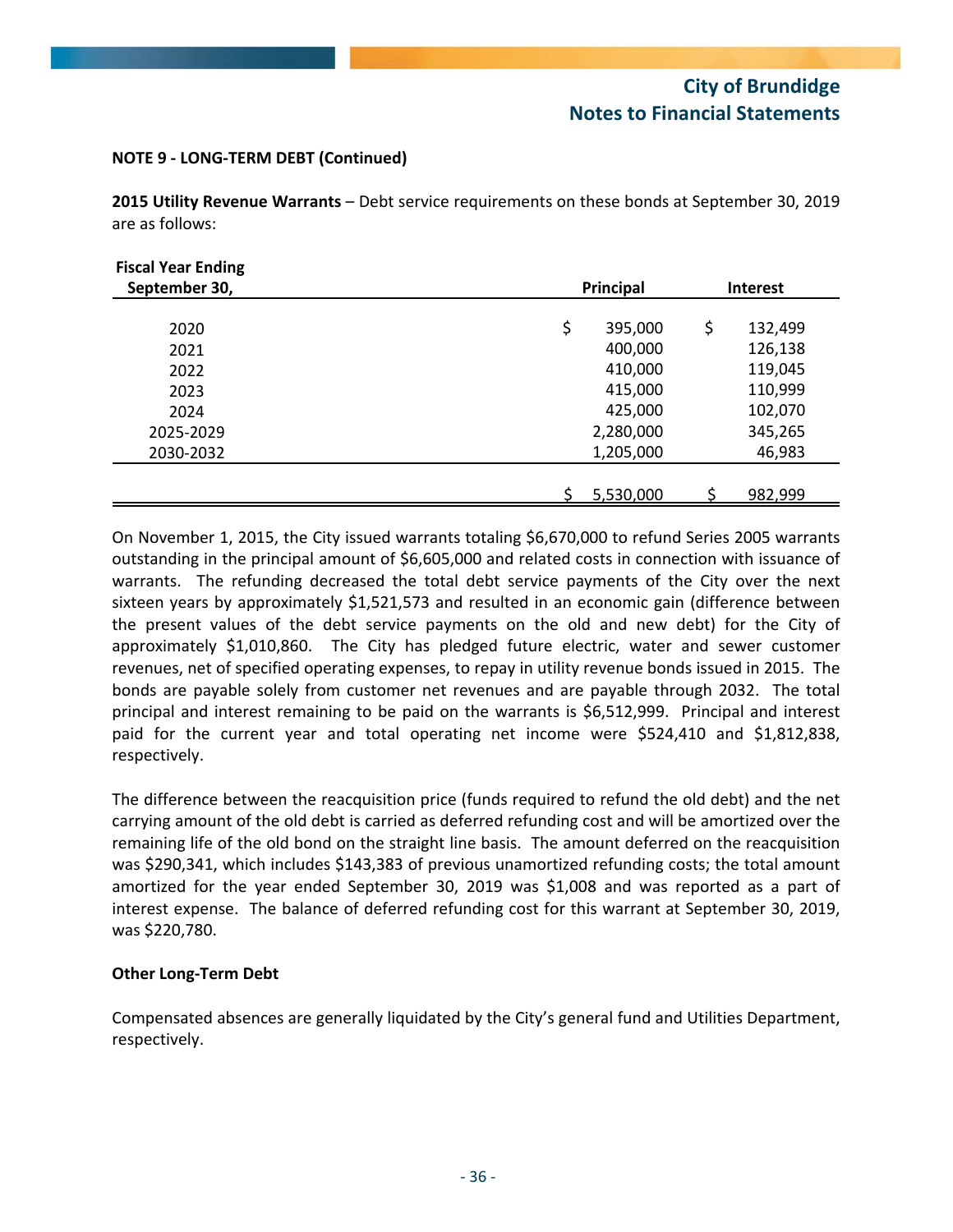#### **NOTE 10 ‐ OPERATING LEASES**

The City entered into a lease with Wal‐Mart Stores East, L.P. (Lessee) on April 17, 2002 wherein the City agreed to lease certain property acquired with capital grants. The lease calls for annual lease payments of \$1 and will expire on April 16, 2101. The lessee has the unrestricted option to terminate the lease at any time upon written notice to the City and purchase the property for a price of \$939,856. The lessee shall also have the right of first refusal to purchase the property in the event the City obtains an offer, at a price equal to the offer, not to exceed \$939,856.

The City (Lessee) entered into leases with Xerox Corporation during fiscal year ending September 30, 2017 to lease two copiers. Lease expense under this noncancelable lease for September 30, 2019 was \$2,202. At September 30, 2019, future minimum rentals under noncancelable operating leases with a remaining lease term in excess of one year are summarized as follows:

2020 \$ 1,470

### **NOTE 11 ‐ EMPLOYEE RETIREMENT PLAN**

#### *General Information about the Pension Plan*

*Plan description.* The Employees' Retirement System of Alabama ("ERS"), an agent multipleemployer plan, was established October 1, 1945, pursuant to the *Code of Alabama 1975, Title 36, Chapter 27* (Act 515 of the Legislature of 1945). The purpose of the ERS is to provide retirement allowances and other specified benefits for state employees, State Police, and on an elective basis, to all cities, counties, towns and quasi-public organizations. The responsibility for the general administration and operating of ERS is vested in its Board of Control which consists of 13 trustees. The Plan is administered by the Retirement Systems of Alabama ("RSA"). The *Code of Alabama, Title 36*, *Chapter 27* grants the authority to establish and amend the benefit terms to the ERS Board on Control. The Plan issues a publicly available financial report that can be obtained at www.rsa‐ al.gov.

The ERS Board of Control consists of 13 trustees as follows:

- 1) The Governor, ex officio.
- 2) The State Treasurer, ex officio.
- 3) The State Personnel Director, ex officio.
- 4) The State Director of Finance, ex officio.
- 5) Three vested members of ERS appointed by the Governor for a term of four years, no two of whom are from the same department of state government nor from any department of which an ex officio trustee is the head.
- 6) Six members of ERS who are elected by members from the same category of ERS for a term of four years as follows:
	- a. Two retired members with one from the ranks of retired state employees and one from the ranks of retired employees of a city, county or a public agency each of whom is an active beneficiary of ERS.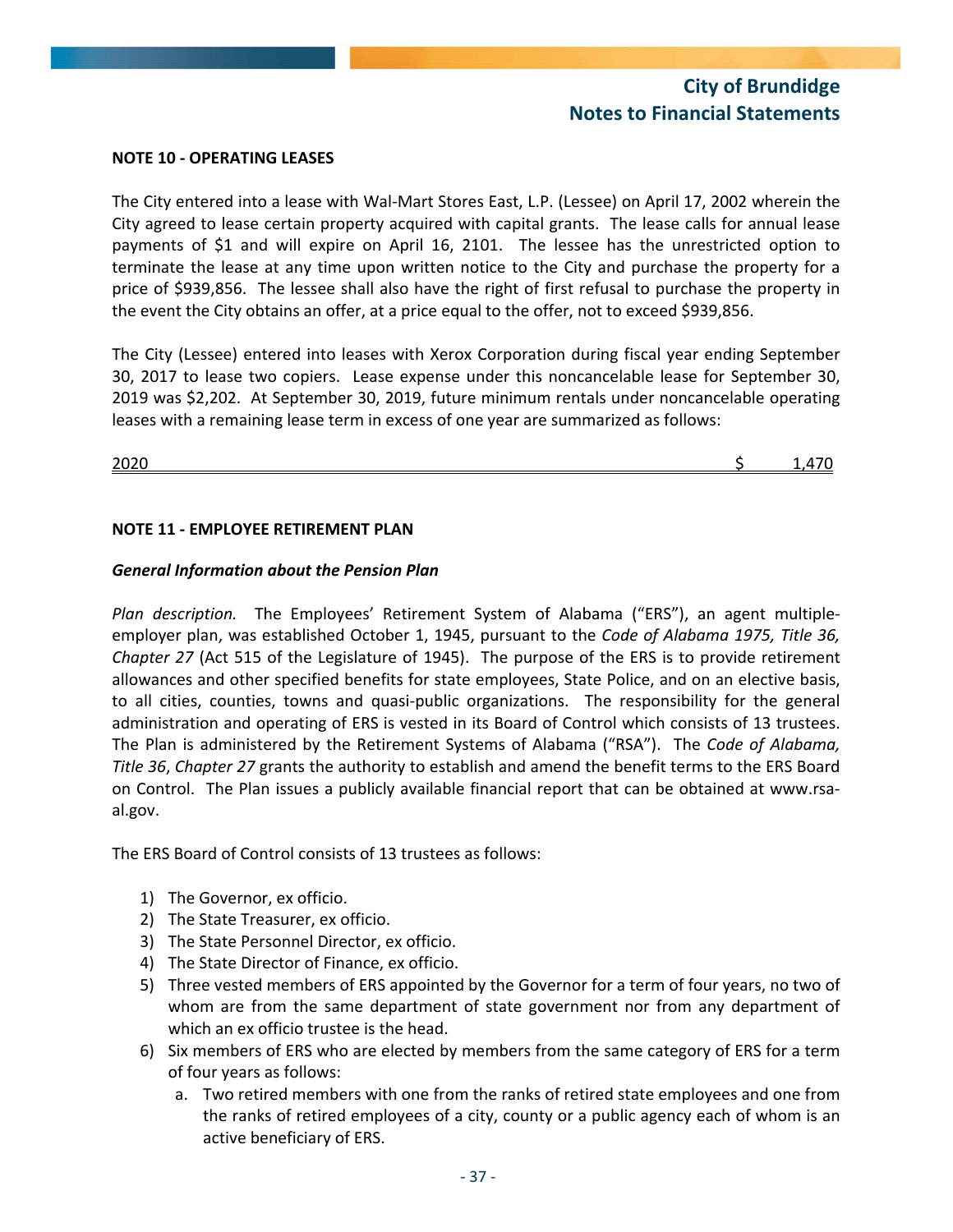### **NOTE 11 ‐ EMPLOYEE RETIREMENT PLAN (Continued)**

- b. Two vested active state employees.
- c. Two vested active employees of an employer participating in ERS pursuant to the *Code of Alabama 1975, Section 36‐27‐6*.

*Benefits provided*. State law establishes retirement benefits as well as death and disability benefits and any ad hoc increase in postretirement benefits for the ERS. Benefits for ERS members vest after 10 years of creditable service. State employees who retire after age 60 (52 for State Police) with 10 years or more of creditable service or with 25 years of service (regardless of age) are entitled to an annual retirement benefit, payable monthly for life. Local employees who retire after age 60 with 10 years or more of creditable service or with 25 or 30 years of service (regardless of age), depending on the particular entity's election, are entitled to an annual retirement benefit, payable monthly for life. Service and disability retirement benefits are based on a guaranteed minimum or a formula method, with the member receiving payment under the method that yields the highest monthly benefit. Under the formula method, members of the ERS (except State Police) are allowed 2.0125% of their average final compensation (highest 3 of the last 10 years) for each year of service. State Police are allowed 2.875% for each year of State Police service in computing the formula method.

Act 377 of the Legislature of 2012 established a new tier of benefits (Tier 2) for members hired on or after January 1, 2013. Tier 2 ERS members are eligible for retirement after age 62 (56 for State Police) with 10 years or more of creditable service and are entitled to an annual retirement benefit, payable monthly for life. Service and disability retirement benefits are based on a guaranteed minimum or a formula method, with the member receiving payment under the method that yields the highest monthly benefit. Under the formula method, Tier 2 members of the ERS (except State Police) are allowed 1.65% of their average final compensation (highest 5 of the last 10 years) for each year of service. State Police are allowed 2.375% for each year of State Police service in computing the formula method.

Members are eligible for disability retirement if they have 10 years of credible service, are currently in-service, and determined by the RSA Medical Board to be permanently incapacitated from further performance of duty. Preretirement death benefits equal to the annual earnable compensation of the member as reported to the Plan for the preceding year ending September 30 are paid to the beneficiary.

The ERS serves approximately 909 local participating employers. The ERS membership includes approximately 90,999 participants. As of September 30, 2018, membership consisted of:

| Retirees and beneficiaries currently receiving benefits         | 24,818 |
|-----------------------------------------------------------------|--------|
| Terminated employees entitled to but not yet receiving benefits | 1,426  |
| Terminated employees not entitled to a benefit                  | 7,854  |
| Active members                                                  | 56,760 |
| Post-DROP participants who are still in active service          | 141    |
|                                                                 |        |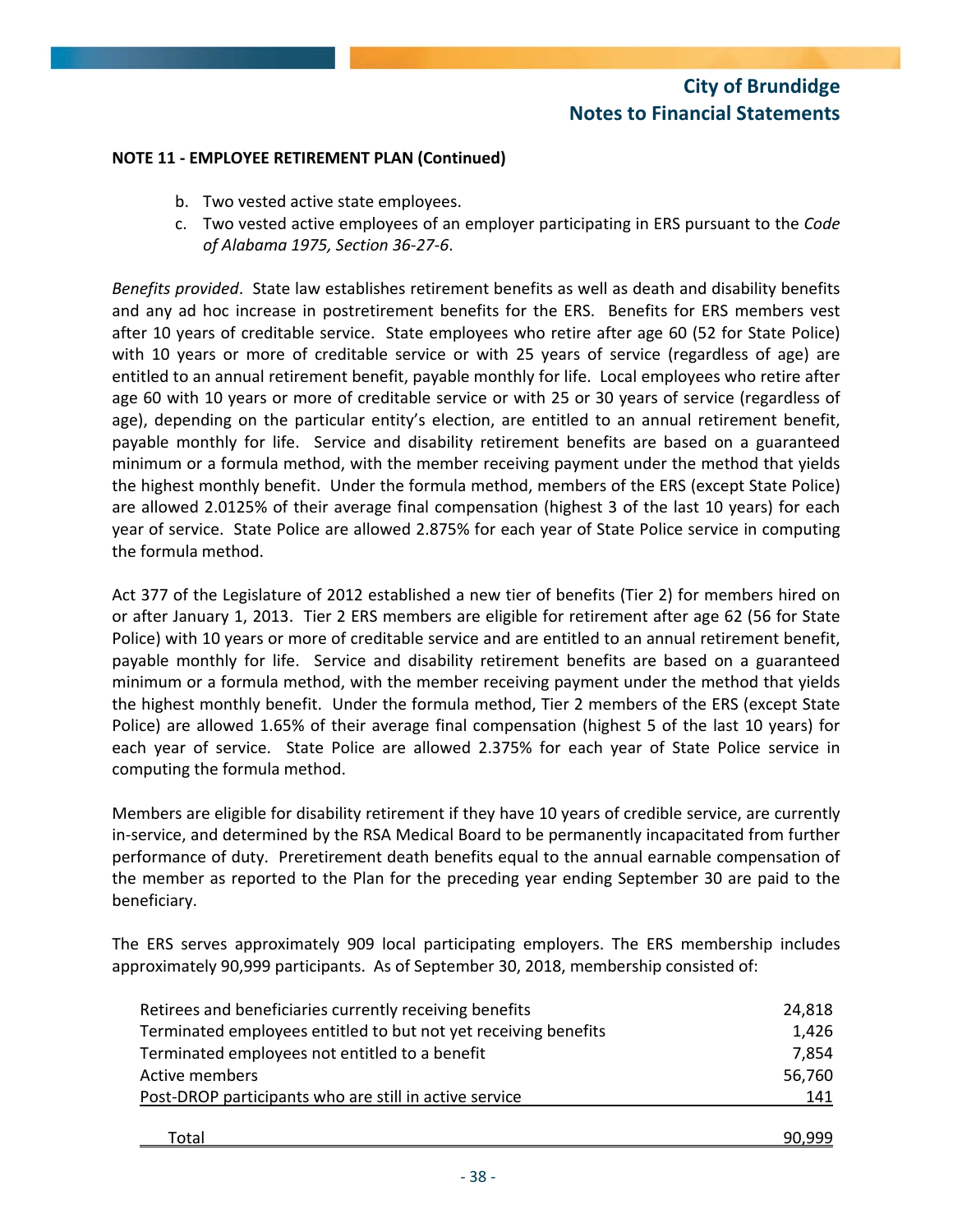#### **NOTE 11 ‐ EMPLOYEE RETIREMENT PLAN (Continued)**

*Contributions*. Covered members of the ERS contributed 5% of earnable compensation to the ERS as required by statute until September 30, 2011. From October 1, 2011 to September 30, 2012, covered members of the ERS were required by statute to contribute 7.25% of earnable compensation. Effective October 1, 2012, covered members of the ERS are required by statute to contribute 7.50% of earnable compensation. Certified law enforcement, correctional officers, and firefighters of the ERS contributed 6% of earnable compensation as required by statute until September 30, 2011. From October 1, 2011 to September 30, 2012, certified law enforcement, correctional officers, and firefighters of the ERS were required by statute to contribute 8.25% of earnable compensation. Effective October 1, 2012, certified law enforcement, correctional officers, and firefighters of the ERS are required by statute to contribute 8.50% of earnable compensation. State Police of the ERS contribute 10% of earnable compensation. ERS local participating employers are not required by statute to increase contribution rates for their members.

Tier 2 covered members of the ERS contribute 6% of earnable compensation to the ERS as required by statute. Tier 2 certified law enforcement, correctional officers, and firefighters of the ERS are required by statute to contribute 7% of earnable compensation. Tier 2 State Police members of the ERS contribute 10% of earnable compensation. These contributions rates are the same for Tier 2 covered members of ERS local participating employers.

The ERS establishes rates based upon an actuarially determined rate recommended by an independent actuary. The actuarially determined rate is the estimated amount necessary to finance the costs of benefits earned by employees during the year, with additional amounts to finance any unfunded accrued liability, the pre-retirement death benefit and administrative expenses of the Plan. For the year ended September 30, 2019, the City's active employee contribution rate was 5% of covered employee payroll for normal Tier 1 employees and 6% of covered employee payroll for normal Tier 2 employees, and the City's average contribution rate to fund the normal and accrued liability costs was 6.4% of pensionable payroll for Tier 1 employees and 4.81% for Tier 2 employees.

The City's contractually required contribution rate for the year ended September 30, 2019 was 6.77% of pensionable pay for Tier 1 employees, and 5.18% of pensionable pay for Tier 2 employees. These required contribution rates are based upon the actuarial valuation as of September 30, 2016, a percent of annual pensionable payroll, and actuarially determined as an amount that, when combined with member contributions, is expected to finance the costs of benefits earned by members during the year, with an additional amount to finance any unfunded accrued liability. Total employer contributions to the pension plan from the City were \$111,942 for the year ended September 30, 2019.

### *Net Pension Liability*

The City's net pension liability was measured as of September 30, 2018, and the total pension liability used to calculate the net pension liability was determined by an actuarial valuation as September 30, 2017 rolled forward to September 30, 2018 using standard roll‐forward techniques as shown in the following table: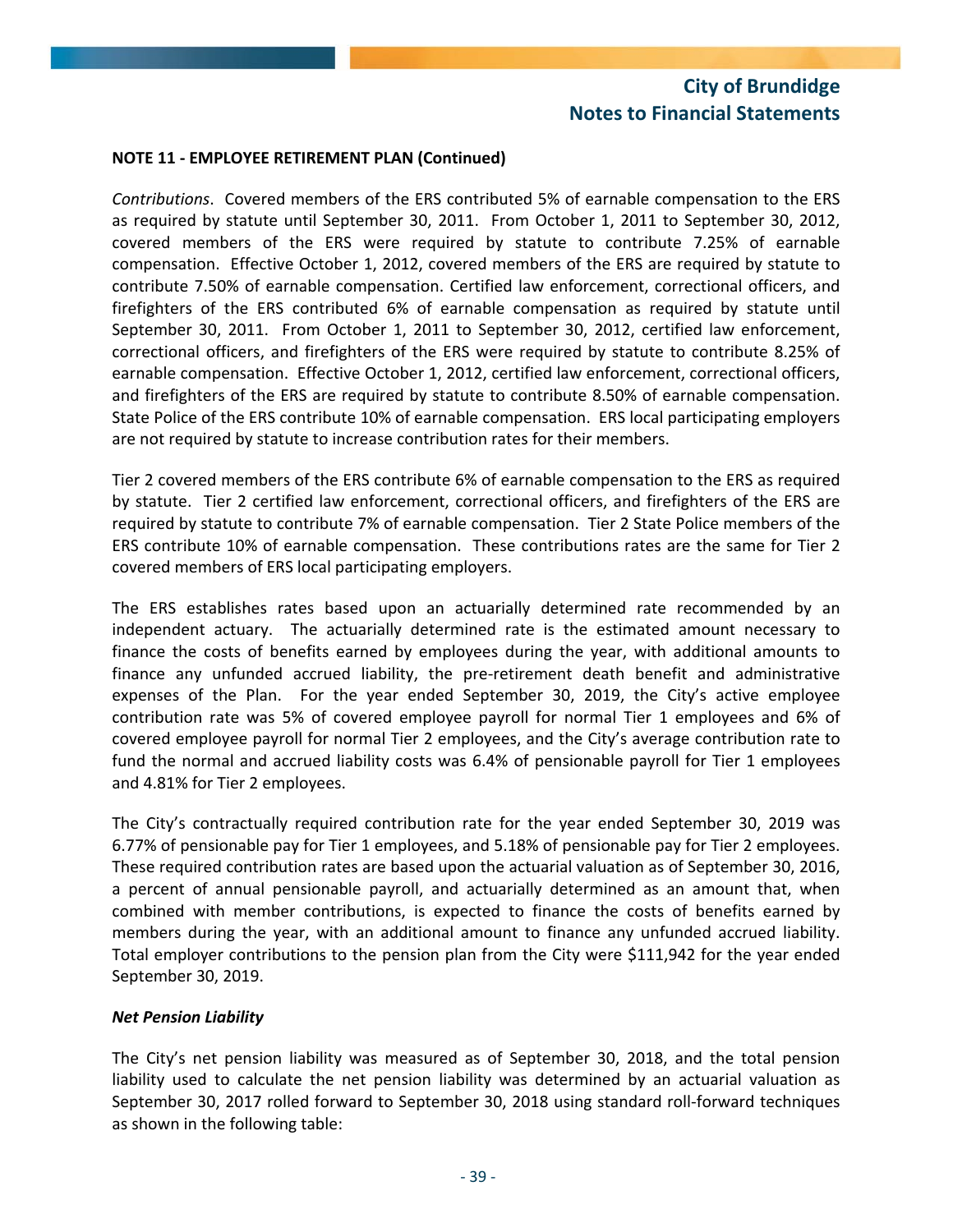### **NOTE 11 ‐ EMPLOYEE RETIREMENT PLAN (Continued)**

|                                                                                                                   |    | <b>Expected</b> | Actual                                   |    | <b>Actual</b>        |
|-------------------------------------------------------------------------------------------------------------------|----|-----------------|------------------------------------------|----|----------------------|
| (a) TPL as of September 30, 2017<br>(b) Discount Rate                                                             | \$ | 7.75%           | $6,225,671 \div 6,134,871 \div$<br>7.75% |    | 6,164,942<br>7.70%   |
| (c) Entry Age Normal Cost for the period October 1,<br>2017 - September 30, 2018<br>(d) Transfers Among Employers |    | 133,878         | 133,878<br>(58, 798)                     |    | 135,071<br>(58, 798) |
| (e) Actual Benefit Payments and Refunds for the<br>period October 1, 2017 - September 30, 2018                    |    | (189, 520)      | (189, 520)                               |    | (189, 520)           |
| (f) TPL as of September 30, 2018<br>$=[(a) \times (1 + (b))] + (c) + (d) + [(e) \times (1 + 0.5*(b))]$            | S. |                 | 6,645,175 \$ 6,488,540                   | S. | 6,519,000            |
| (g) Difference between Expected and Actual<br>(h) Less Liability Transferred for Immediate                        |    |                 | (156, 635)                               |    |                      |
| Recognition                                                                                                       |    |                 | (58, 798)                                |    |                      |
| (i) Experience $(Gain)/Loss = (g) - (h)$                                                                          |    |                 | (97, 887)                                |    |                      |
| (i) Difference between Actual at 7.70% and Actual<br>at 7.75% [Assumption Change (Gain)/Loss] =                   |    |                 |                                          |    | 30,560               |

*Actuarial assumptions*. The total pension liability as of September 30, 2019 was determined based on the annual actuarial funding valuation report prepared as of September 30, 2017. The key actuarial assumptions are summarized below:

| <b>Inflation</b>           | 2.75%            |
|----------------------------|------------------|
| Salary increases           | $3.25\%$ - 5.00% |
| Investment rate of return* | 7.70%            |

\* Net of pension plan investment expense

Mortality rates were based on the sex distinct RP‐2000 Blue Collar Mortality Table Projected with Scale BB to 2020 with an adjustment of 125% at all ages for males and 120% for females at ages 78 and older. The rates of mortality for the period after disability retirement are according to the sex distinct RP‐2000 Disabled Retiree Mortality Table Projected with Scale BB to 2020 with an adjustment of 130% at all ages for females.

The actuarial assumptions used in the September 30, 2017 valuation were based on the results of an investigation of the economic and demographic experience for the ERS based upon participant data as of September 30, 2016. The Board of Control accepted and approved these changes in September 2016, which became effective at the beginning of fiscal year 2016.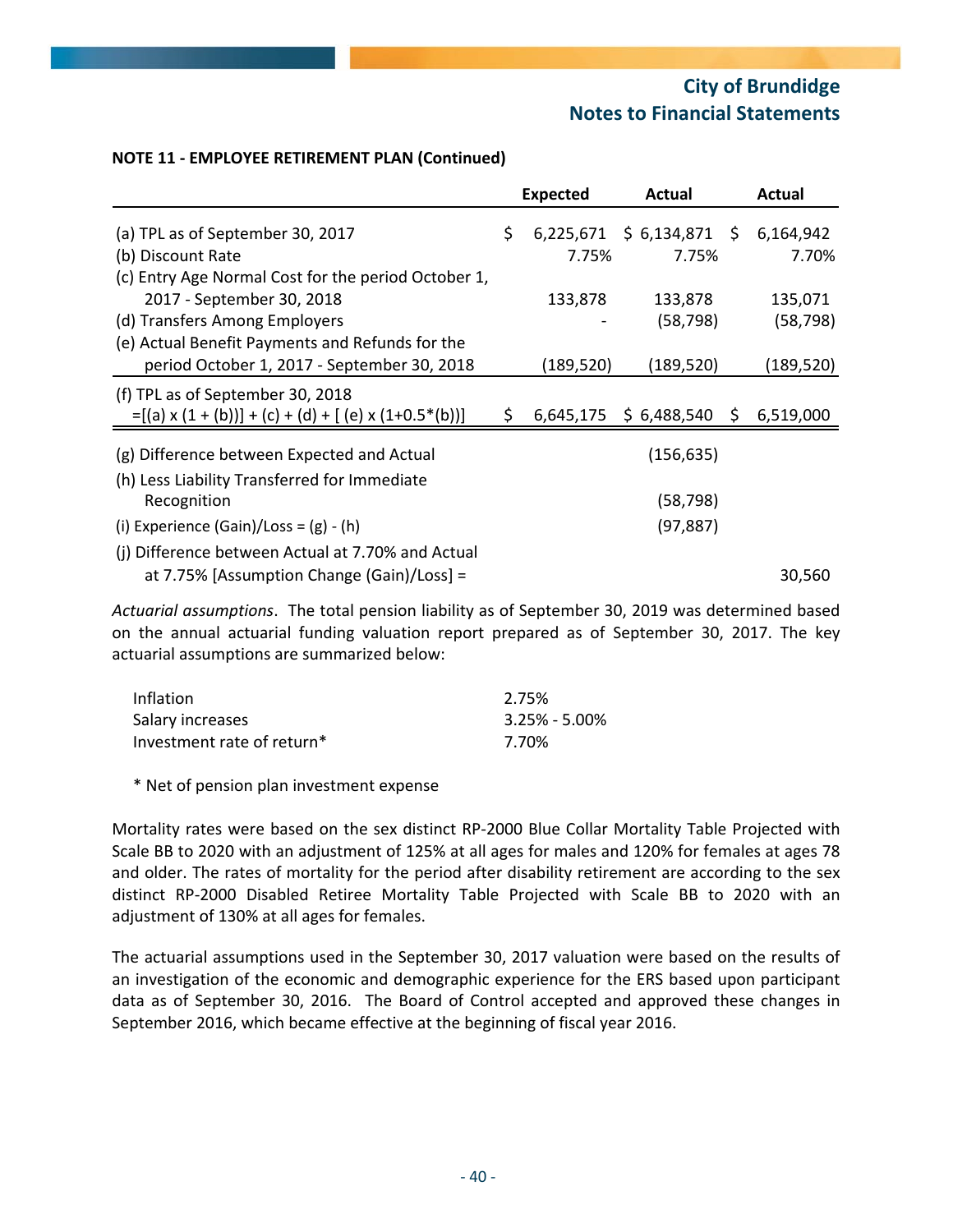### **NOTE 11 ‐ EMPLOYEE RETIREMENT PLAN (Continued)**

The long-term expected rate of return on pension plan investments was determined using a lognormal distribution analysis in which best-estimate ranges of expected future real rates of return (expected returns, net of pension plan investment expense and inflation) are developed for each major asset class. These ranges are combined to produce the long-term expected rate of return by weighting the expected future real rates of return by the target asset allocation percentage and by adding expected inflation. The target asset allocation and best estimates of geometric real rates of return for each major asset class are as follows:

|                                       | <b>Target</b><br><b>Allocation</b> | Long-Term<br><b>Expected Rate</b><br>of Return* |
|---------------------------------------|------------------------------------|-------------------------------------------------|
| Fixed income                          | 17.00%                             | 4.40%                                           |
| U.S. large stocks                     | 32.00%                             | 8.00%                                           |
| U.S. mid stocks                       | 9.00%                              | 10.00%                                          |
| U.S. small stocks                     | 4.00%                              | 11.00%                                          |
| International developed market stocks | 12.00%                             | 9.50%                                           |
| International emerging market stocks  | 3.00%                              | 11.00%                                          |
| Alternatives                          | 10.00%                             | 10.10%                                          |
| Real estate                           | 10.00%                             | 7.50%                                           |
| Cash equivalents                      | 3.00%                              | 1.50%                                           |
|                                       |                                    |                                                 |
| Total                                 | 100.00%                            |                                                 |

*\*includes assumed rate of inflations of 2.50%* 

*Discount rate*. The discount rate used to measure the total pension liability was the long‐term rate of return, 7.70%. The projection of cash flows used to determine the discount rate assumed that plan member contributions will be made at the current contribution rate and that the employer contributions will be made in accordance with the funding policy adopted by the ERS Board of Control. Based on those assumptions, components of the pension plan's fiduciary net position were projected to be available to make all projected future benefit payments of current plan members. Therefore, the long-term expected rate of return on pension plan investments was applied to all periods of projected benefit payments to determine the total pension liability.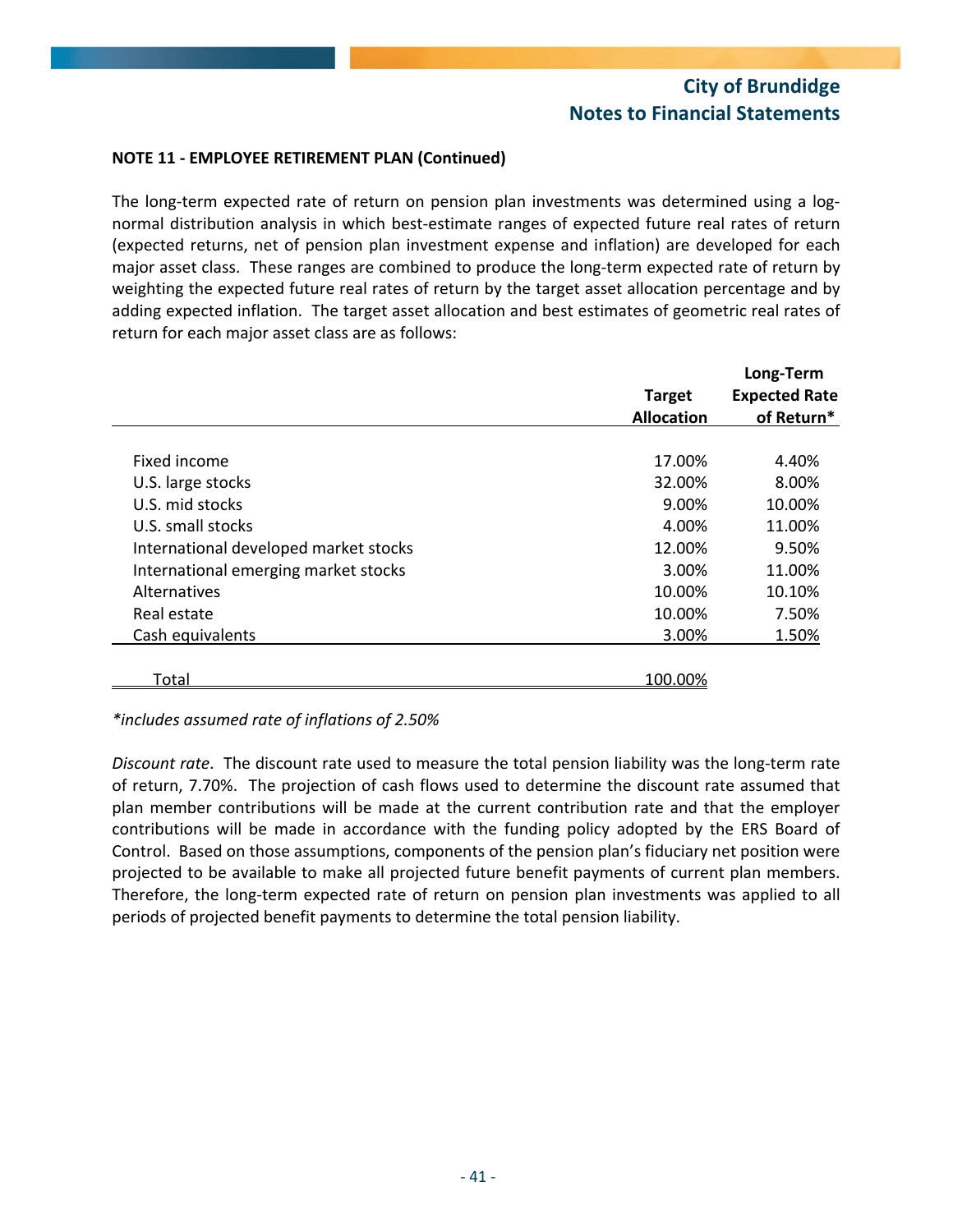### **NOTE 11 ‐ EMPLOYEE RETIREMENT PLAN (Continued)**

**Changes in Net Pension Liability** 

|                                     | <b>Increase (Decrease)</b> |                      |    |                           |    |                     |  |
|-------------------------------------|----------------------------|----------------------|----|---------------------------|----|---------------------|--|
|                                     |                            | <b>Total Pension</b> |    | <b>Plan Fiduciary Net</b> |    | <b>Net Position</b> |  |
|                                     |                            | Liability            |    | <b>Position</b>           |    | Liability           |  |
|                                     |                            | (a)                  |    | (b)                       |    | $(a) - (b)$         |  |
|                                     |                            |                      |    |                           |    |                     |  |
| Balances at September 30, 2017      | \$                         | 6,225,671            | \$ | 5,863,089                 | \$ | 362,582             |  |
| Changes for the year:               |                            |                      |    |                           |    |                     |  |
| Service cost                        |                            | 133,878              |    |                           |    | 133,878             |  |
| Interest                            |                            | 475,146              |    |                           |    | 475,146             |  |
| Change in assumptions               |                            | 30,560               |    |                           |    | 30,560              |  |
| Differences between expected and    |                            |                      |    |                           |    |                     |  |
| actual experience                   |                            | (97, 837)            |    |                           |    | (97, 837)           |  |
| Contributions - employer            |                            |                      |    | 114,423                   |    | (114, 423)          |  |
| Contributions - employee            |                            |                      |    | 93,284                    |    | (93, 284)           |  |
| Net investment income               |                            |                      |    | 540,734                   |    | (540, 734)          |  |
| Benefit payments, including refunds |                            |                      |    |                           |    |                     |  |
| of employee contributions           |                            | (189, 520)           |    | (189, 520)                |    |                     |  |
| Transfers among employers           |                            | (58, 798)            |    | (58, 798)                 |    |                     |  |
| Net changes                         |                            | 293,429              |    | 500,123                   |    | (206, 694)          |  |
| Balances at September 30, 2018      | \$                         | 6,519,100            | \$ | 6,363,212                 | \$ | 155,888             |  |

*Sensitivity of the net pension liability to changes in the discount rate*. The following table presents the City's net pension liability calculated using the discount rate of 7.70%, as well as what the City's proportionate share of the net pension liability would be if it were calculated using a discount rate that is 1-percentage point lower (6.70%) or 1-percentage point higher (8.70%) than the current rate:

|                              | (6.70%) | 1% Decrease Current Rate 1% Increase<br>$(7.70\%)$ | (8.70%) |
|------------------------------|---------|----------------------------------------------------|---------|
|                              |         |                                                    |         |
| City's net pension liability |         | $$833,229$ $$155,888$ $$ (417,303)$                |         |

*Pension plan fiduciary net position*. Detailed information about the pension plan's fiduciary net position is available in the separately issued RSA Comprehensive Annual Report for the fiscal year ended September 30, 2018. The supporting actuarial information is included in the GASB Statement No. 68 Report for the ERS prepared as of September 30, 2018. The auditor's report dated August 17, 2019 on the Schedule of Changes in Fiduciary Net Position by Employer and accompanying notes is also available. The additional financial and actuarial information is available at http://www.rsa‐al.gov/index.php/employers/financial‐reports/gasb‐68‐reports/.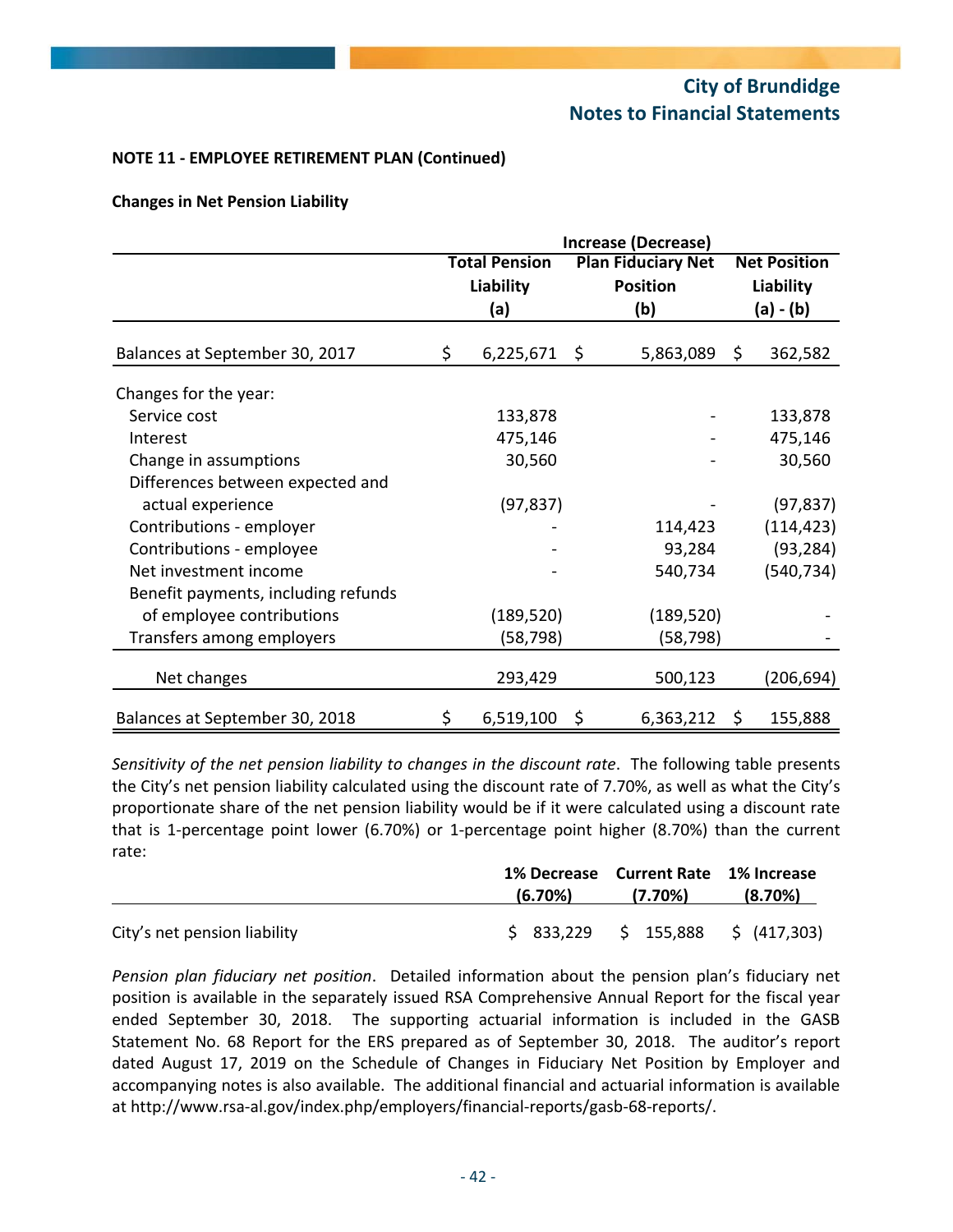### **NOTE 11 ‐ EMPLOYEE RETIREMENT PLAN (Continued)**

### **Pension Expense and Deferred Outflows of Resources and Deferred Inflows of Resources Related to Pensions**

For the year ended September 30, 2019, the City recognized pension expense of  $\frac{2(1,786)}{2}$ . At September 30, 2019, the City reported deferred outflows of resources and deferred inflows of resources related to pensions of the following sources:

|                                                         | <b>Deferred</b><br>Outflows of<br><b>Resources</b> | <b>Deferred</b><br>Inflows of<br><b>Resources</b> |
|---------------------------------------------------------|----------------------------------------------------|---------------------------------------------------|
| Differences between expected and actual experience      | \$                                                 | 170,819                                           |
| Changes of assumptions                                  | 110,283                                            |                                                   |
| Net difference between projected and actual earnings on |                                                    |                                                   |
| pension plan investments                                |                                                    | 207,401                                           |
| Employer contributions subsequent to the measurement    |                                                    |                                                   |
| date                                                    | 111,942                                            |                                                   |
|                                                         |                                                    |                                                   |
| Total                                                   | 222,225                                            | 378,220                                           |

Amounts reported as deferred outflows of resources and deferred inflows of resources to pensions will be recognized in pension expense as follows:

### **Year Ended September 30:**

| 2020       | (40, 634)  |
|------------|------------|
| 2021       | (100, 805) |
| 2022       | (80, 702)  |
| 2023       | (22, 494)  |
| 2024       | (4, 135)   |
| Thereafter | (19, 167)  |
|            |            |

### *Deferred Compensation Plan*

In addition to the State retirement plan discussed above, the City offers its employees a Section 457 retirement plan. The plan administered by ERS is RSA‐1, which is available to all City employees. In addition to RSA‐1, the City has two employees that participate with Nationwide; however, this pool is closed and no other employees are allowed to join. Both plans permit employees to defer a portion of their salary until future years. All amounts of compensation deferred under the plans, all property and rights purchased with those amounts, and all income attributable to those amounts, property, or rights are (until paid or made available to the employee or other beneficiary) solely the property and rights of the individuals who participate in the deferred compensation plan and are not subject to the claims of the City's general creditors.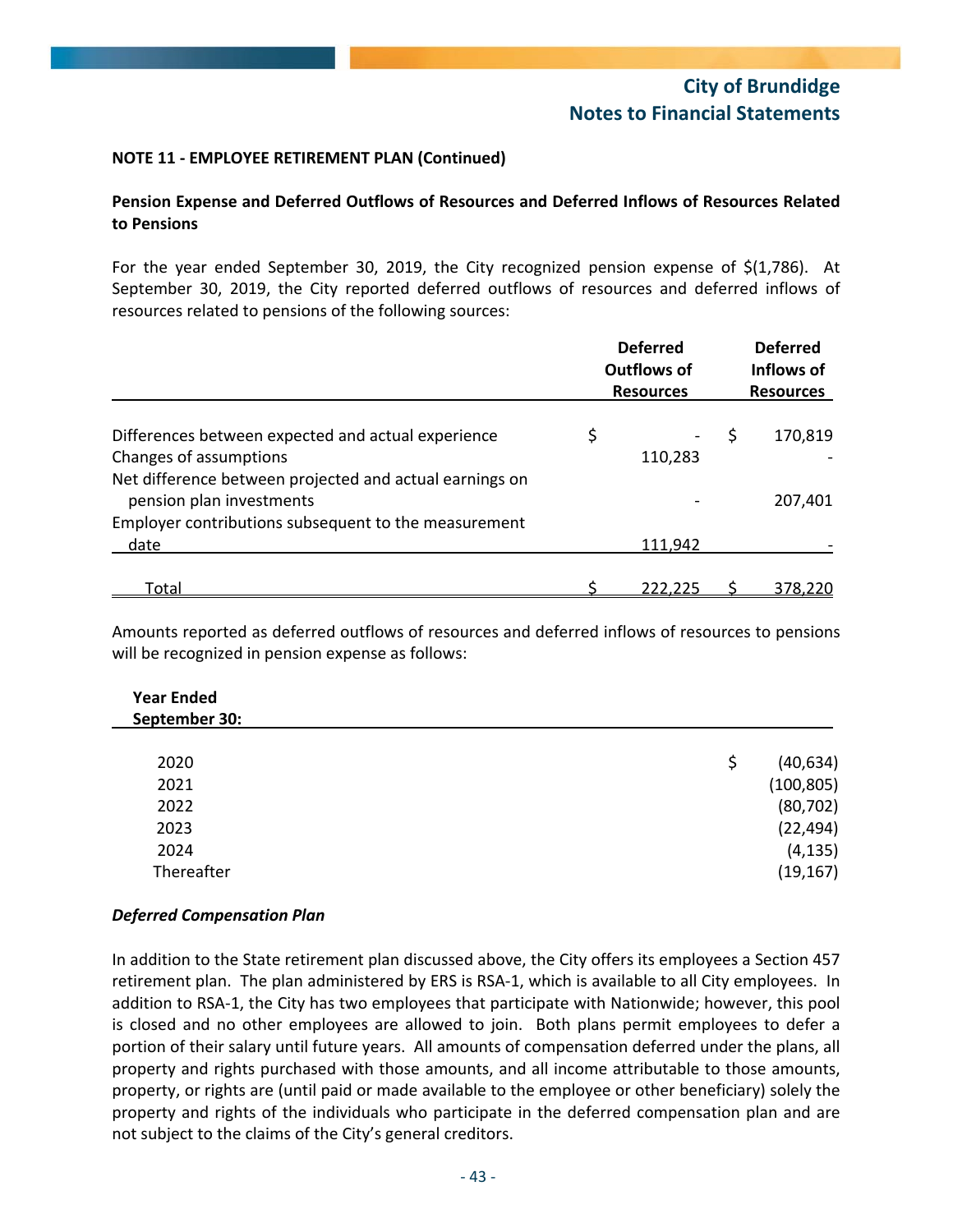### **NOTE 12 ‐ OTHER POST‐EMPLOYMENT BENEFITS**

The City has one retiree receiving life insurance benefits. Presently the group is closed and no future employees are eligible for the coverage. The retiree pays 100% of the premium at the same rate as the active premium rate. This would produce an implied subsidy of \$2.20/\$1,000 of additional cost to the City. The estimated unfunded actuarial accrued liability would be \$16,924 with an estimated net annual required contribution of  $\zeta$ -0-. Management deems this immaterial and no amount has been reported in the financial statements for this unfunded liability.

#### **NOTE 13 ‐ COMMITMENTS AND CONTINGENCIES**

#### *Solid Waste Landfill*

The City landfill operated by the Pike County Commission on land leased by the City was closed in 1994. Under EPA regulations, the landfill will be monitored for up to 30 years. The City may have to share the monitoring cost, but the permit from ADEM was issued to the Pike County Commission. No liability is reported for potential monitoring cost.

#### *Federal Grants*

Amounts received or receivable from grantor agencies are subject to audit and adjustment by grantor agencies, principally the federal government. Any disallowed claims, including amounts already collected, may constitute a liability of the applicable funds. The amount, if any, of expenditures which may be disallowed by the grantor cannot be determined at this time although the government expects such amounts, if any, to be immaterial.

### *Guaranty Agreement – Industrial Development Board (the "Board")*

The Board (a component unit of the City) received a loan from South Alabama Electric Cooperative in the amount of \$325,000 with a term of ten years and an interest rate of zero percent, for the purpose of financing a portion of the costs of constructing and equipping a rail spur and related improvements at a facility owned by the IDB of the City of Brundidge and leased to Southern Classic Food Group, LLC. On February 28, 2013, the City signed a guaranty agreement in accordance with the provisions of Section 94.01 of the Constitution of Alabama (also known as Amendment 772 to the Alabama Constitution of 1901) with South Alabama Electric Cooperative to guarantee the loan. Should the Board default, the agreement did not stipulate any recourse for the City against the Board. As of September 30, 2019, debt outstanding was \$117,361.

#### *Business Income Insurance*

On November 4, 2015, the City obtained business income insurance on dependent property (Walmart Distribution Center) in the amount of \$2,000,000. This policy will pay for the actual loss of business income (utilities revenue) due to suspension of operations at the dependent property during the period of restoration, which must begin within 72 hours after the time of direct physical loss or damage.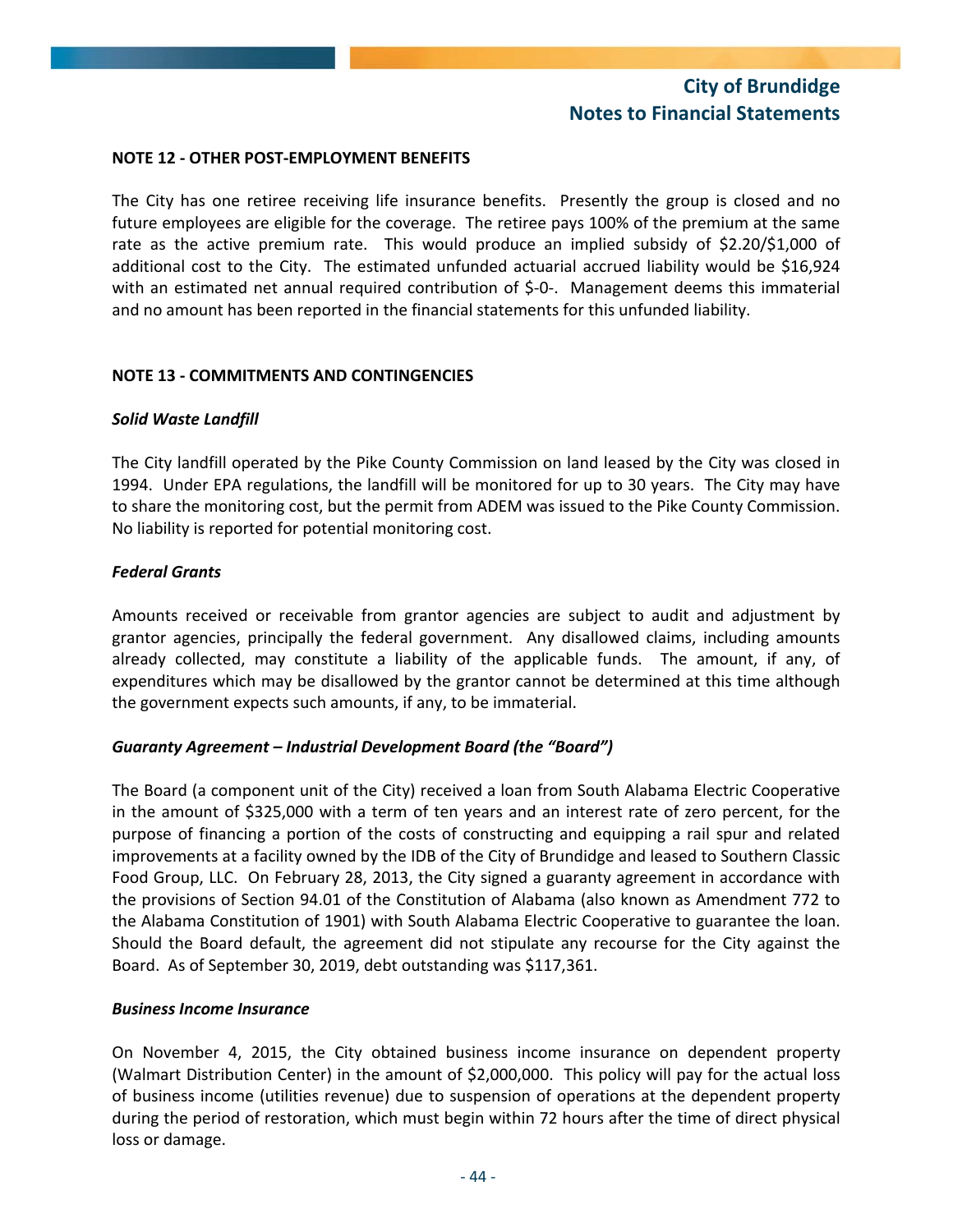### **NOTE 13 ‐ COMMITMENTS AND CONTINGENCIES (Continued)**

#### *Wholesale Power Contract*

On March 1, 1975, the City signed a wholesale power contract for the purchase and sale of electric power and energy. This supply and purchase shall continue until termination of the agreement. The City agrees to pay rates according to terms of the agreement, which includes a billing demand which shall be the maximum kilovolt ampere (kva) load used the consumer for any period of 15 consecutive minutes during the month for which the bill is rendered as indicated or recorded by demand meter, but not less than either 75% of the highest demand established during the preceding 11 months nor less than the contract demand at any delivery point. The minimum monthly charge for service shall not be less than the charge for billing demand. As of September 30, 2015, the 11 month high was August 2015 with 10,302 kva. On December 31, 2015, the City and PowerSouth Energy Cooperative agreed to amend the contract and to provide for the automatic extensions of the agreement as follows:

- 1. Extend and continue in effect until December 31, 2055; and
- 2. Thereafter automatically extend and renew for additional five (5) year periods (each such fiveyear renewal is a "renewal period") on the five (5) year anniversary date following the Effective Date of this Amendment and on such anniversary date each fifth  $(5<sup>th</sup>)$  year thereafter, unless PowerSouth Energy Cooperative or the City gives written notice of intent to the other party hereto not to extend and renew prior to any such fifth  $(5<sup>th</sup>)$  year anniversary date. In the event such a notice is given, which such notice may not be changed without the written consent of the other party, the Contract for Wholesale Power Service shall terminate on January  $1<sup>st</sup>$  following the expiration of the last renewal period then in effect.

### **NOTE 14 ‐ RISK MANAGEMENT AND LITIGATION**

The City is exposed to various risks of losses related to torts; theft of, damage to, and destruction of assets; errors and omissions; injuries to employees; and natural disasters. The City has obtained coverage from insurance companies, effectively transferring any risk of loss. The City is involved in litigation and claims arising in the ordinary course of operations. In the opinion of legal counsel, the range of potential liabilities, if any, is not reasonable determinable. No accrual for loss contingency have been made in the financial statements. a defendant in various lawsuits.

### **NOTE 15 ‐ TAX ABATEMENTS**

The City enters into property tax abatement agreements with new or expanding businesses under the state Tax Incentive Reform Act of 1992 Section 40‐9B‐1 et seq., Code of Alabama 1975. Under the Act, cities may grant tax abatements to qualifying businesses for construction related transaction taxes, state and local non‐educational portion of property taxes on real and personal property for up to a maximum of 20 years (data processing centers can be abated to up to 30 years), and mortgage and recording taxes.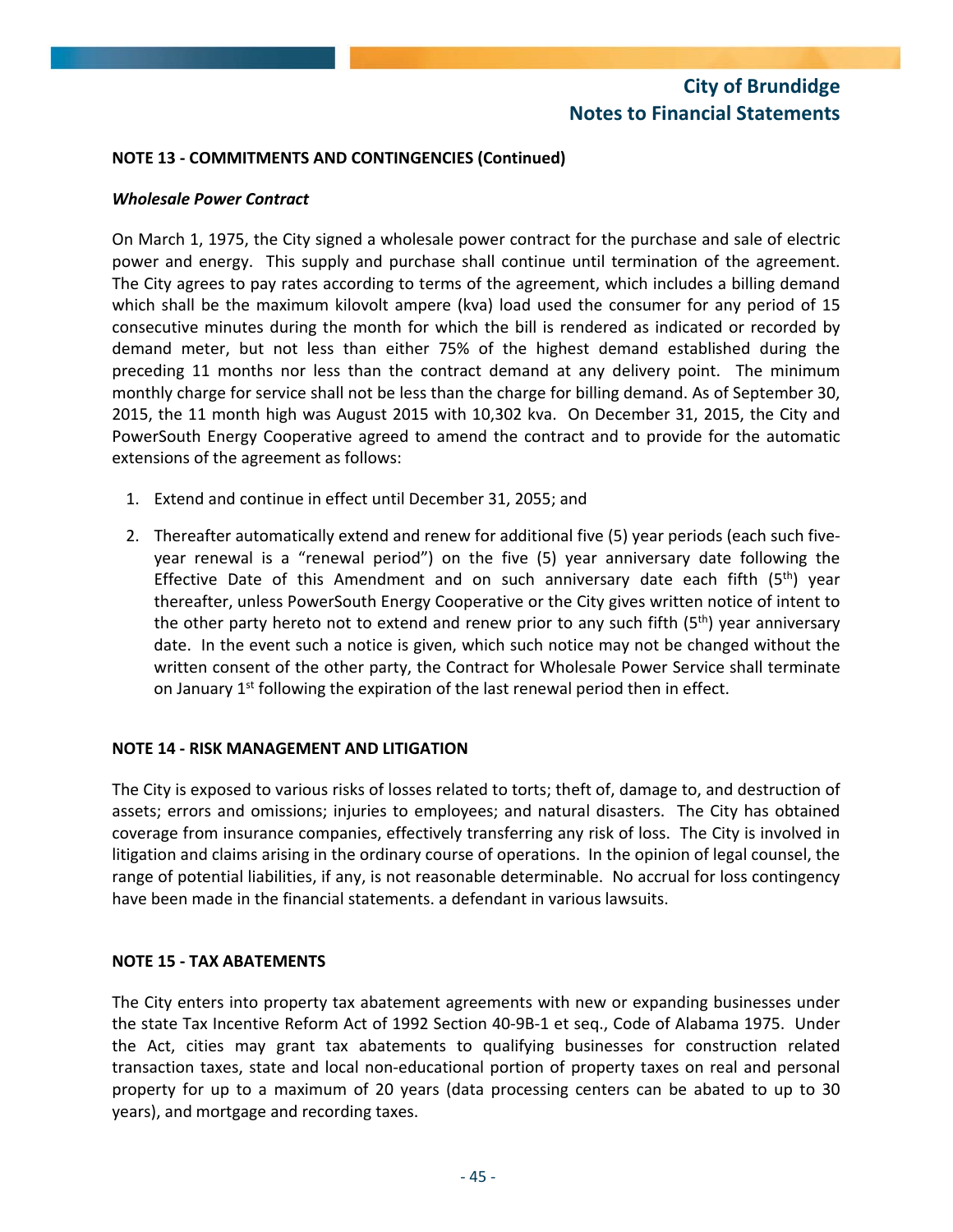#### **NOTE 15 ‐ TAX ABATEMENTS (Continued)**

For the fiscal year ending September 30, 2019, the City abated 2018 property taxes to two businesses totaling \$20,847. The City also abated construction related transaction taxes to two businesses for construction that began during the fiscal year ending September 30, 2018 and was completed during fiscal year ending September 30, 2019 totaling \$210,000.

#### **NOTE 16 ‐ INTEREST COSTS**

The amount of interest cost, including deferred refunding cost of \$1,008, incurred for the Utilities Department was \$203,370 for the year ended September 30, 2019, all of which was charged to operations.

#### **NOTE 17 ‐ CASH FLOW INFORMATION**

The Utilities Department considers all short-term investments with an original maturity of three months or less to be cash equivalents. Cash paid for interest for the year ended September 30, 2019 was \$205,740.

### **NOTE 18 ‐ ACCUMULATED PATRONAGE CAPITAL CREDITS**

The City has accumulated patronage capital credits on the books of the PowerSouth Energy Cooperative of Andalusia, Alabama.

Total credits as of September 30, 2019 are as follows:  $\frac{1}{2}$   $\frac{2,553,664}{2,553,664}$ 

This amount has not been included in the financial statements of the City of Brundidge, as the City does not anticipate receiving these credits. The City has accumulated these patronage capital credits by purchasing electricity.

#### **NOTE 19 ‐ ECONOMIC DEPENDENCY**

During the year ended September 30, 2019, approximately 30% of total accounts receivable in the proprietary fund and 37% of total electric revenues were from Walmart Distribution Center. The Utilities Department purchases all of the electricity sold to its customers from PowerSouth Energy Cooperative. See Note 13 regarding insurance obtained and agreement amended with PowerSouth Energy Cooperative.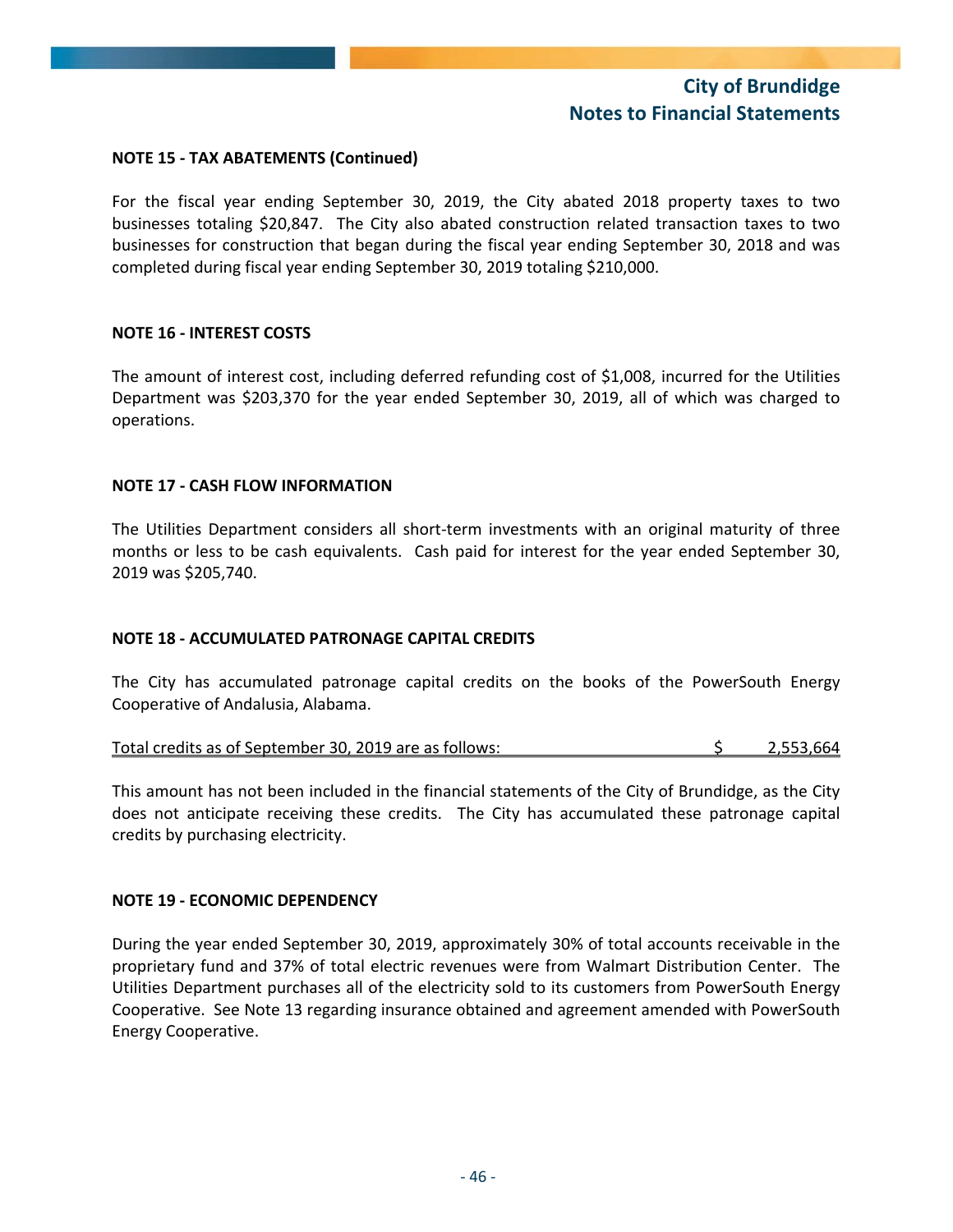### **NOTE 20 ‐ RELATED ORGANIZATIONS**

**Brundidge Housing Authority** – The Authority administers federal funding and/or other financing for improvement of housing conditions in the City. The citizens who serve on the Governing Board are appointed by the Mayor. The City has no significant influence over the management, budget, or policies of Brundidge Housing Authority. The Authority reports independently. Audited financial statements are available from the Brundidge Housing Authority. The Housing Authority is excluded from the financial reporting entity because the City's accountability does not extend beyond making appointments.

#### **NOTE 21 ‐ SUBSEQUENT EVENTS**

Subsequent events have been evaluated through January 21, 2020, the date these financial statements were available to be issued, and there were none to be disclosed.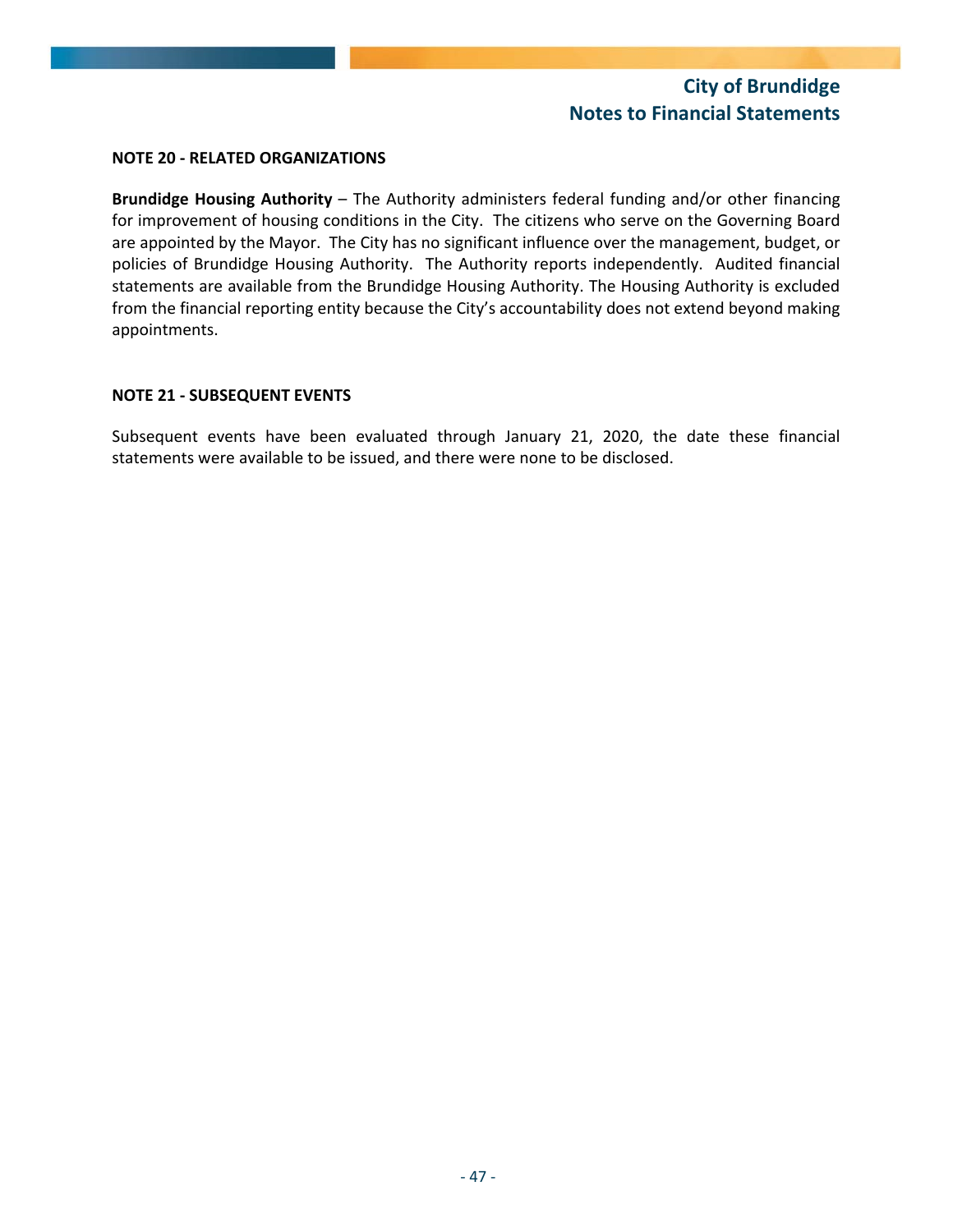# **City of Brundidge Required Supplementary Information Schedule of Changes in Net Pension Liability**

| September 30,                                                                                                                                                           |    | 2018                                          | 2017<br>2016                                    |    |                                                         | 2015 |                                              | 2014 |                                           |
|-------------------------------------------------------------------------------------------------------------------------------------------------------------------------|----|-----------------------------------------------|-------------------------------------------------|----|---------------------------------------------------------|------|----------------------------------------------|------|-------------------------------------------|
| <b>Total Pension Liability</b><br>Service cost<br>Interest<br>Change of assumptions<br>Differences between expected and actual                                          | \$ | 133,878 \$<br>475,146<br>30,560               | 132,940 \$<br>448,361<br>$\blacksquare$         |    | 130,453 \$<br>415,352<br>137,198                        |      | 128,917 \$<br>389,942<br>$\blacksquare$      |      | 134,487<br>358,681<br>$\overline{a}$      |
| experience<br>Benefit payments, including refunds of<br>employee<br>Transfers among employers                                                                           |    | (97, 837)<br>(189, 520)<br>(58, 798)          | (55,003)<br>(175, 135)<br>1,640                 |    | (6, 765)<br>(107, 977)<br>58,722                        |      | (87, 882)<br>(118, 746)                      |      | (86, 041)                                 |
| Net change in total pension liability<br>Total pension liability - beginning                                                                                            |    | 293,429<br>6,225,671                          | 352,803<br>5,872,868                            |    | 626,983<br>5,245,885                                    |      | 312,231<br>4,933,654                         |      | 407,127<br>4,526,527                      |
| Total pension liability - ending (a)                                                                                                                                    |    | \$6,519,100                                   | \$6,225,671                                     | S. | 5,872,868                                               |      | \$5,245,885                                  | S.   | 4,933,654                                 |
| <b>Plan Fiduciary Net Position</b><br>Contributions - employer<br>Contributions - member<br>Net investment income<br>Benefit payments, including refunds of<br>employee | Ś  | 114,423 \$<br>93,284<br>540,734<br>(189, 520) | $123,119$ \$<br>93,667<br>663,046<br>(175, 135) |    | 129,885 \$<br>90,715<br>468,712<br>(107, 977)           |      | 130,306 \$<br>85,784<br>52,386<br>(118, 746) |      | 126,264<br>84,441<br>461,874<br>(86, 041) |
| Transfers among employers<br>Net change in plan fiduciary net position<br>Plan net position - beginning                                                                 |    | (58, 798)<br>500,123<br>5,863,089             | 1,640<br>706,337<br>5,156,752                   |    | 58,722<br>640,057<br>4,516,695                          |      | $\blacksquare$<br>149,730<br>4,366,965       |      | (13, 232)<br>573,306<br>3,793,659         |
| Plan net position - ending (b)                                                                                                                                          |    |                                               | $$6,363,212$ $$5,863,089$ $$5,156,752$          |    |                                                         |      | $$4,516,695$ \$                              |      | 4,366,965                                 |
| Net pension liability (asset) - ending (a) - (b)                                                                                                                        | Ś. | 155,888 \$                                    | 362,582 \$                                      |    | 716,116                                                 | - \$ | 729,190 \$                                   |      | 566,689                                   |
| Plan fiduciary net position as a percentage of<br>the total pension liability                                                                                           |    | 97.61%                                        | 94.18%                                          |    | 87.81%                                                  |      | 86.10%                                       |      | 88.51%                                    |
| Covered payroll*                                                                                                                                                        |    |                                               |                                                 |    | $$1,751,449$ $$1,766,434$ $$1,718,728$ $$1,628,777$ $$$ |      |                                              |      | 1,609,718                                 |
| Net pension liability (asset) as a percentage of<br>covered payroll                                                                                                     |    | 8.90%                                         | 20.53%                                          |    | 41.67%                                                  |      | 44.77%                                       |      | 35.20%                                    |

\*Employer's covered‐payroll during the measurement period is the total payroll paid to covered employees (not just persionable payroll). For FY 2019, the measurement period is October 1, 2017 ‐ September 2018.

**Note**: Schedule is intended to show information for 10 years. Additional years will be displayed as the information becomes available.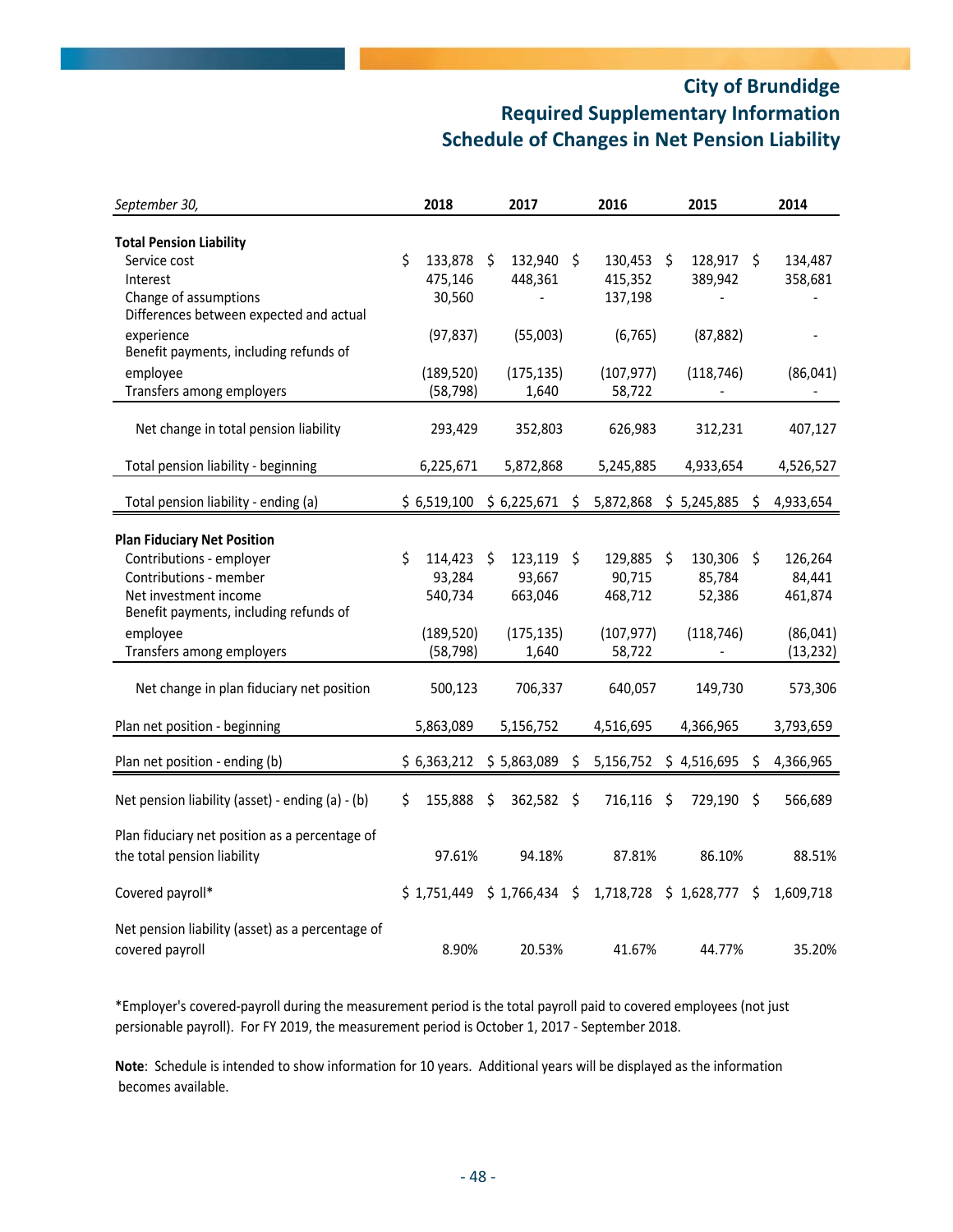# **City of Brundidge Required Supplementary Information Schedule of Employer Contributions**

| September 30,                                                              | 2019    |   | 2018                                                   |    | 2017                     | 2016    | 2015      |
|----------------------------------------------------------------------------|---------|---|--------------------------------------------------------|----|--------------------------|---------|-----------|
| Actuarially determined contribution \$<br>Contributions in relation to the | 111,942 | S | 114,425                                                | S. | $119,089$ \$             | 129,705 | 133,666   |
| actuarially determined                                                     |         |   |                                                        |    |                          |         |           |
| contribution*                                                              | 111,942 |   | 114,425                                                |    | 119,089                  | 129,705 | 133,666   |
| Contribution deficiency (excess)                                           |         |   | $\qquad \qquad \blacksquare$                           |    | $\overline{\phantom{a}}$ |         |           |
| Covered payroll**                                                          |         |   | $$1,823,215$ $$1,751,449$ $$1,766,434$ $$1,718,728$ \$ |    |                          |         | 1.628.777 |
| Contributions as a percentage of<br>covered                                | 6.14%   |   | 6.53%                                                  |    | 6.74%                    | 7.55%   | 8.21%     |

\*Amount of employer contributions related to normal and accrued liability components of employer rate net of any refunds or error service payments. The Schedule of Employer Contribution is based on the 12 month period of the underlying financial statement.

\*\*Employer's covered‐payroll for FY 2018 is the total covered payroll for the twelve month period of the underlying financial statement.

### **Notes to Schedule**

Actuarially determined contribution rates are calculated as of September 30, three years prior to the end of the fiscal year in which contributions are reported. Contributions for fiscal year 2019 were based on the September 30, 2016 actuarial valuation.

Methods and assumptions used to determine contribution rates for the period October 1, 2018 to September 30, 2019:

| Actuarial cost method         | Entry age                                                              |
|-------------------------------|------------------------------------------------------------------------|
| Amortization method           | Level percent closed                                                   |
| Remaining amortization period | 16.0 years                                                             |
| Asset valuation method        | Five year smoothed market                                              |
| Inflation                     | 2.875%                                                                 |
| Salary increases              | 3.375 - 5.125%, including inflation                                    |
| Investment rate of return     | 7.875%, net of pension plan investment<br>expense, including inflation |

**Note**: Schedule is intended to show information for 10 years. Additional years will be displayed as information becomes available.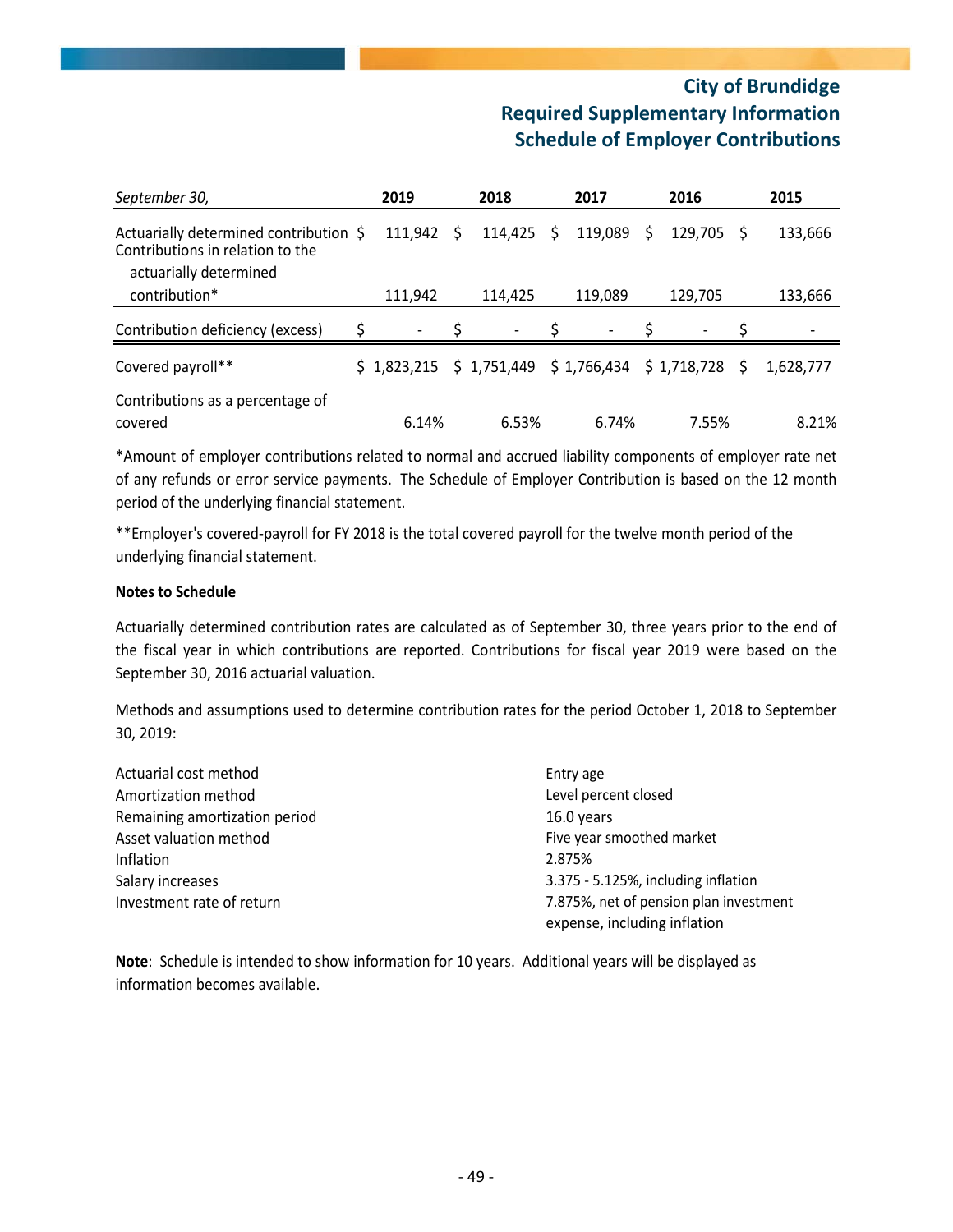### **DESCRIPTION OF NONMAJOR GOVERNMENTAL FUNDS**

**Special Revenue Funds** – Special revenue funds include operating funds which are restricted as to use by the Federal or State governments and special purpose funds established by authority of the City Council.

**Four and Five Cent State Gasoline Tax Fund and Seven Cent State Gasoline Tax Fund** accounts for a state gasoline tax. The use of this funding is restricted to expenditures related to construction, improvement and maintenance of highways, bridges, and streets.

**Two Cent Gas Tax Fund** accounts for proceeds from a local gasoline tax. The use of this funding is for highway and street expenditures.

**Tobacco Tax Fund** accounts for proceeds for the Pike County Firefighter Association. The use of this funding is restricted to capital expenditures for the fire department.

**Permanent Funds** – Accounts for resources from other parties restricted to the extent only earnings and not principal may be expended for a specified purpose.

**Joseph Carroll Library Fund** accounts for money that was donated to the City from Joseph Carroll Memorial Fund. Interest on these funds is restricted for the purchase of new library books.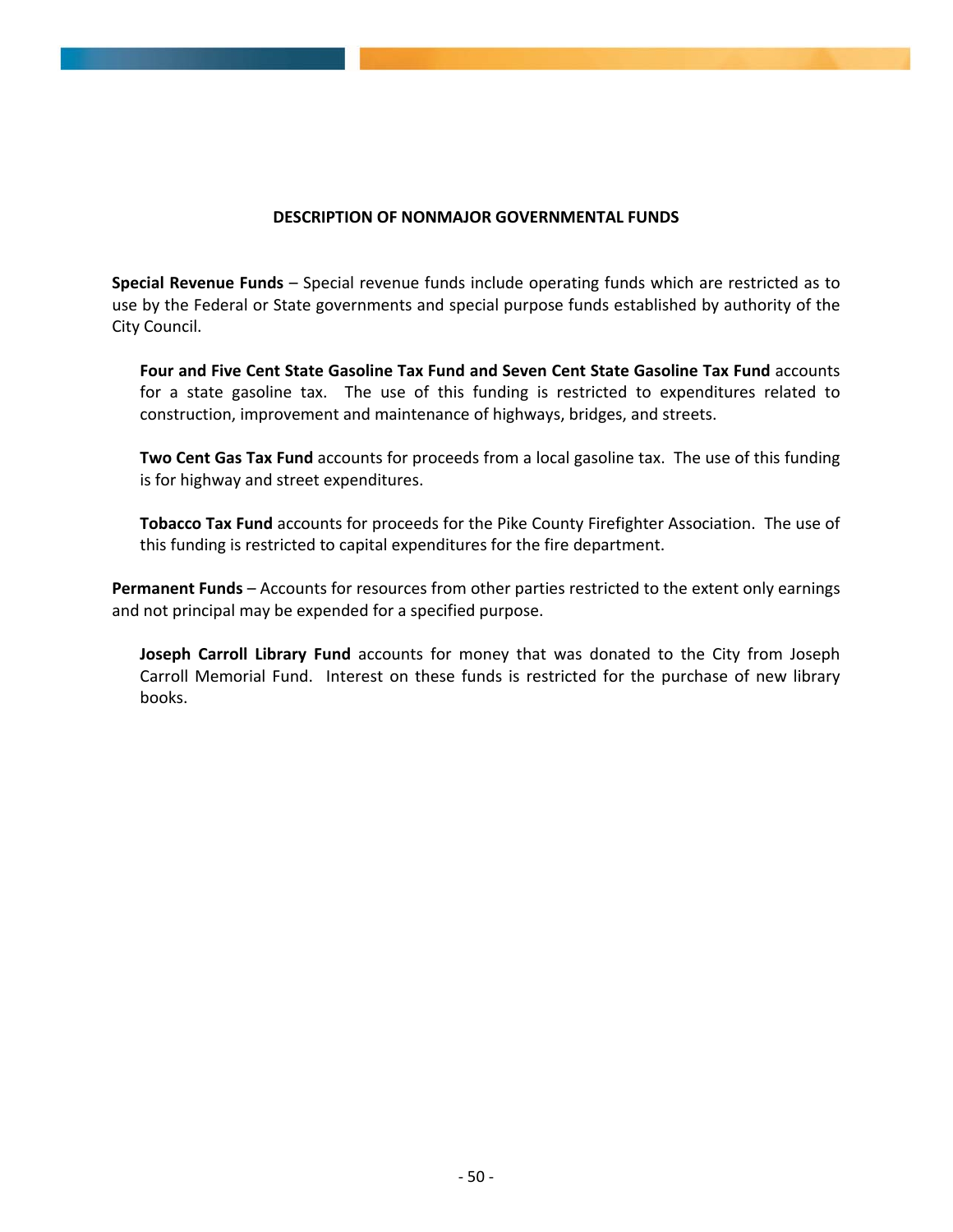# **City of Brundidge Combining Balance Sheet Nonmajor Governmental Funds September 30, 2019**

|                                            |                   |               | <b>Special Revenue</b> |  |
|--------------------------------------------|-------------------|---------------|------------------------|--|
|                                            | $$.04$ and $$.05$ |               |                        |  |
|                                            | <b>Gas Tax</b>    | \$.07 Gas Tax |                        |  |
|                                            |                   |               |                        |  |
| <b>Assets</b>                              |                   |               |                        |  |
| Cash and cash equivalents                  | \$<br>32,664      | \$            | 43,941                 |  |
| Receivables, net                           | 902               |               | 1,149                  |  |
| Investments                                |                   |               | 3,400                  |  |
|                                            |                   |               |                        |  |
| <b>Total assets</b>                        | \$<br>33,566      |               | 48,490                 |  |
|                                            |                   |               |                        |  |
| <b>Fund Balances</b>                       |                   |               |                        |  |
| Nonspendable                               | \$                | \$            |                        |  |
| Restricted                                 | 33,566            |               | 48,490                 |  |
|                                            |                   |               |                        |  |
| <b>Total liabilities and fund balances</b> | \$<br>33,566      |               | 48,490                 |  |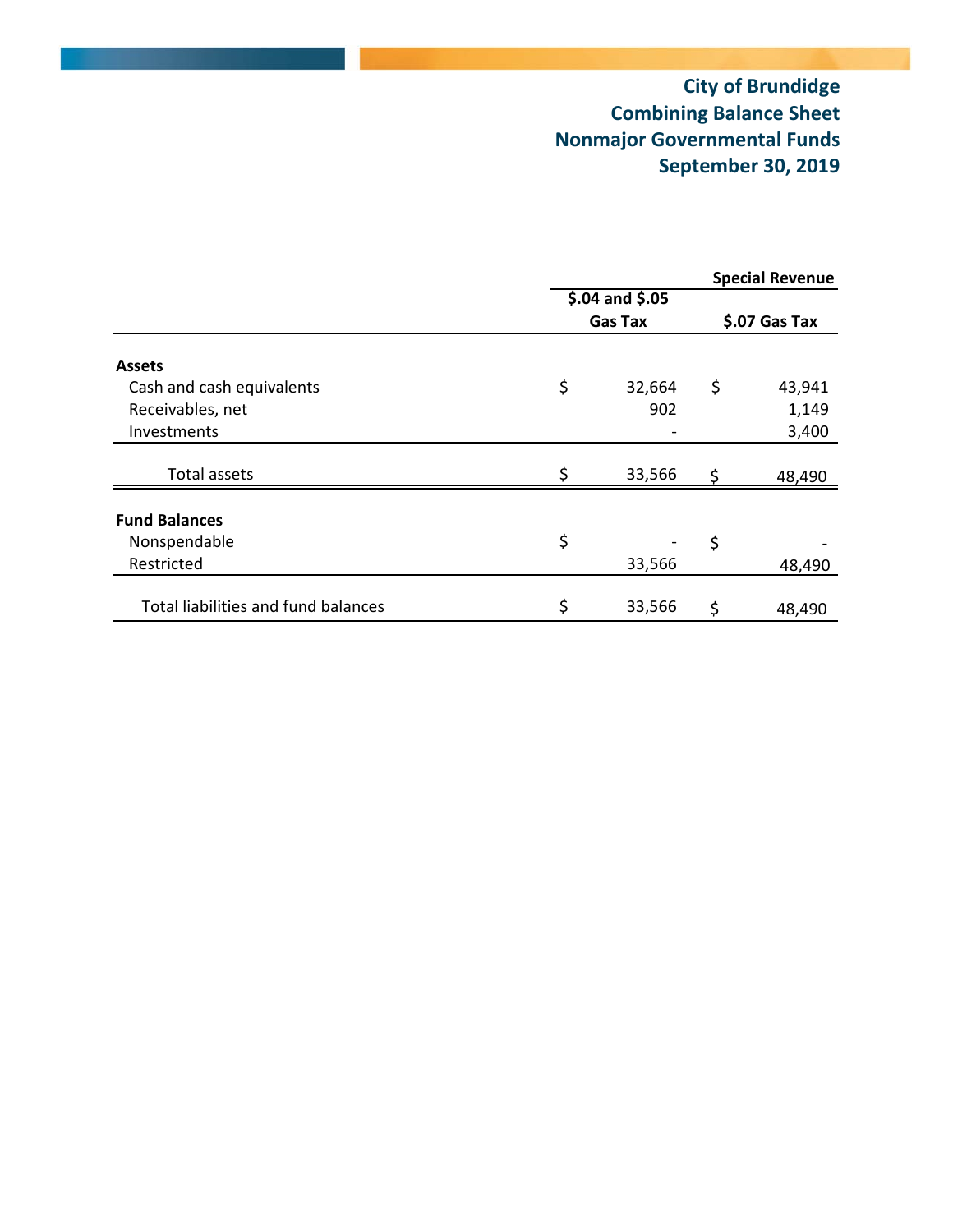|              |               |                    | Permanent             |               |  |  |
|--------------|---------------|--------------------|-----------------------|---------------|--|--|
| <b>Funds</b> |               |                    | <b>Fund</b>           |               |  |  |
|              |               |                    | <b>Joseph Carroll</b> |               |  |  |
|              | \$.02 Gas Tax | <b>Tobacco Tax</b> | <b>Library Fund</b>   | <b>Total</b>  |  |  |
|              |               |                    |                       |               |  |  |
| \$           | 89,251        | \$<br>61,310       | \$                    | \$<br>227,166 |  |  |
|              | 8,084         | 1,051              |                       | 11,186        |  |  |
|              | 273,523       |                    | 18,043                | 294,966       |  |  |
|              |               |                    |                       |               |  |  |
| \$           | 370,858       | \$<br>62,361       | \$<br>18,043          | \$<br>533,318 |  |  |
|              |               |                    |                       |               |  |  |
|              |               |                    |                       |               |  |  |
| \$           |               | \$                 | \$<br>18,043          | \$<br>18,043  |  |  |
|              | 370,858       | 62,361             |                       | 515,275       |  |  |
|              |               |                    |                       |               |  |  |
| \$           | 370,858       | \$<br>62,361       | \$<br>18,043          | \$<br>533,318 |  |  |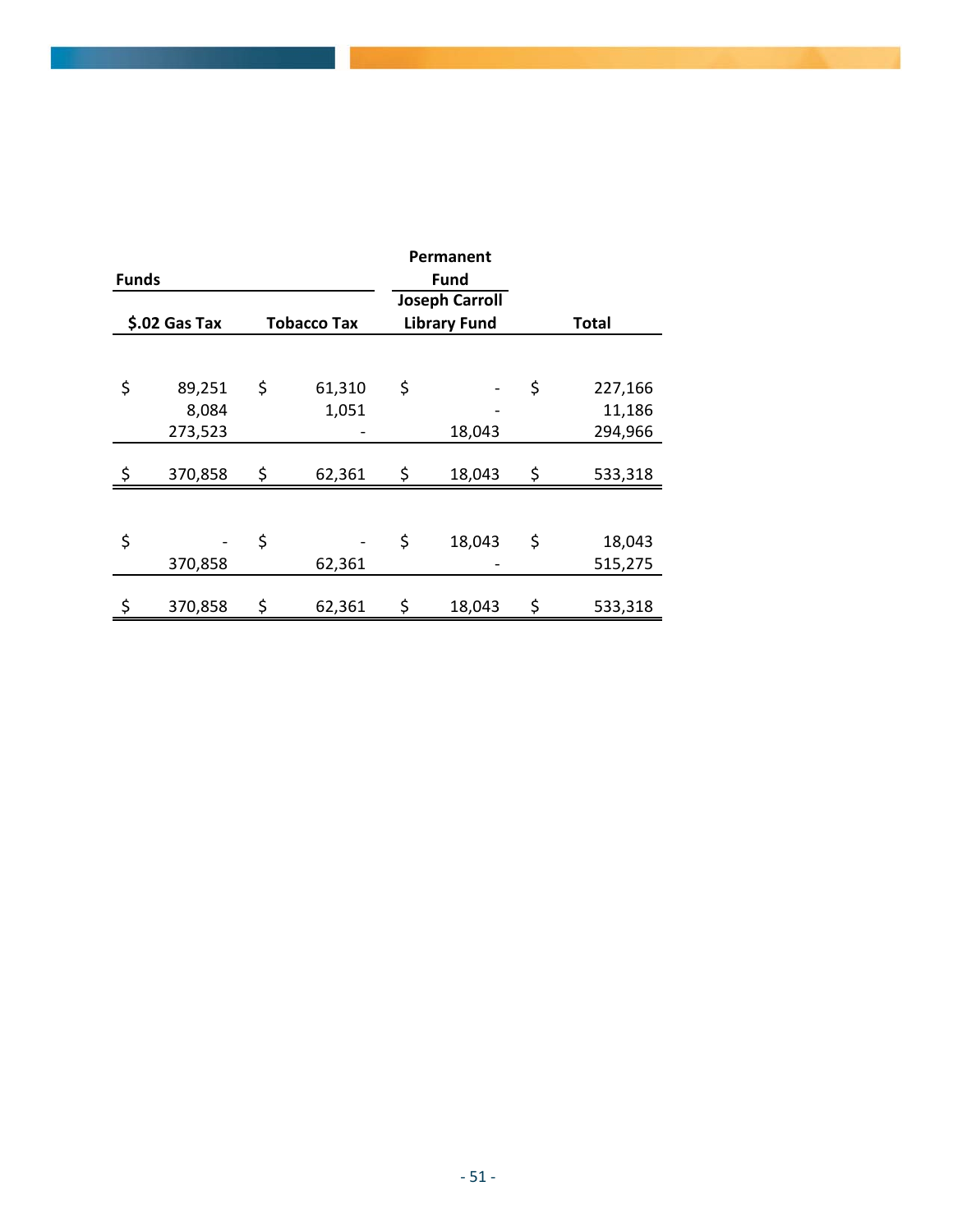# **City of Brundidge Combining Statement of Revenues, Expenditures and Changes in Fund**  Balances -**Nonmajor Governmental Funds September 30, 2019**

|                                       |                     |               | <b>Special Revenue</b> |  |
|---------------------------------------|---------------------|---------------|------------------------|--|
|                                       | \$.04 and \$.05 Gas |               |                        |  |
|                                       | Tax                 | \$.07 Gas Tax |                        |  |
|                                       |                     |               |                        |  |
| <b>Revenues</b>                       |                     |               |                        |  |
| <b>Taxes</b>                          | \$<br>9,892         | \$            | 12,585                 |  |
| Investment earnings                   |                     |               | 8                      |  |
|                                       |                     |               |                        |  |
| <b>Total revenues</b>                 | 9,892               |               | 12,593                 |  |
|                                       |                     |               |                        |  |
| <b>Other Financing Sources (Uses)</b> |                     |               |                        |  |
| Transfers out                         |                     |               |                        |  |
|                                       |                     |               |                        |  |
| Net change in fund balances           | 9,892               |               | 12,593                 |  |
| Fund balances - beginning             | 23,674              |               | 35,897                 |  |
|                                       |                     |               |                        |  |
| Fund balances - ending                | 33,566              | \$            | 48,490                 |  |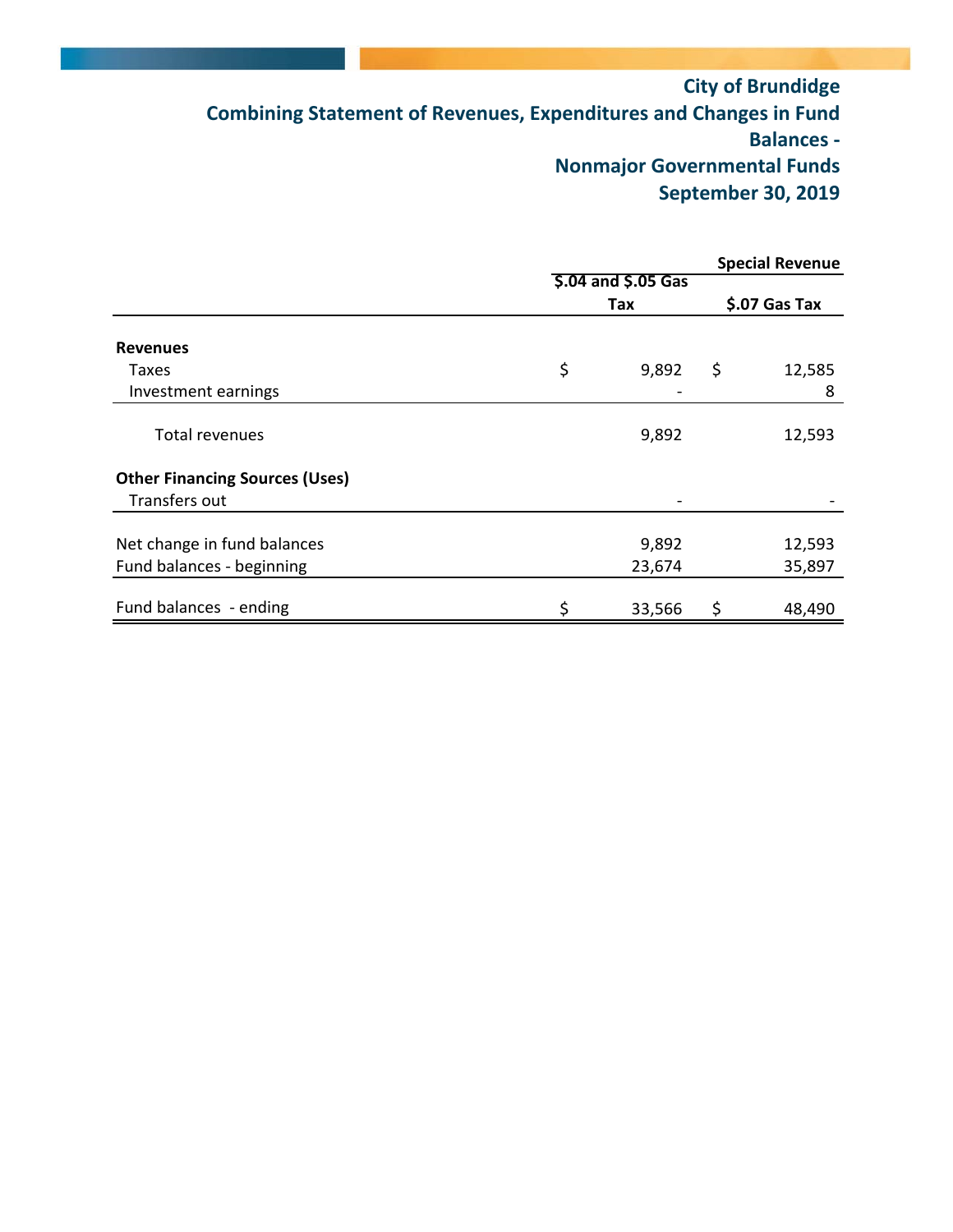| <b>Funds</b> |                   |                     | Permanent<br>Fund<br><b>Joseph Carroll</b> |                        |  |  |
|--------------|-------------------|---------------------|--------------------------------------------|------------------------|--|--|
|              | \$.02 Gas Tax     | <b>Tobacco Tax</b>  | <b>Library Fund</b>                        | <b>Total</b>           |  |  |
|              |                   |                     |                                            |                        |  |  |
| \$           | 98,383<br>1,829   | \$<br>16,519<br>146 | \$<br>45                                   | \$<br>137,379<br>2,028 |  |  |
|              | 100,212           | 16,665              | 45                                         | 139,407                |  |  |
|              | (31, 875)         | (6,646)             | (45)                                       | (38, 566)              |  |  |
|              | 68,337<br>302,521 | 10,019<br>52,342    | 18,043                                     | 100,841<br>432,477     |  |  |
| \$           | 370,858           | \$<br>62,361        | \$<br>18,043                               | \$<br>533,318          |  |  |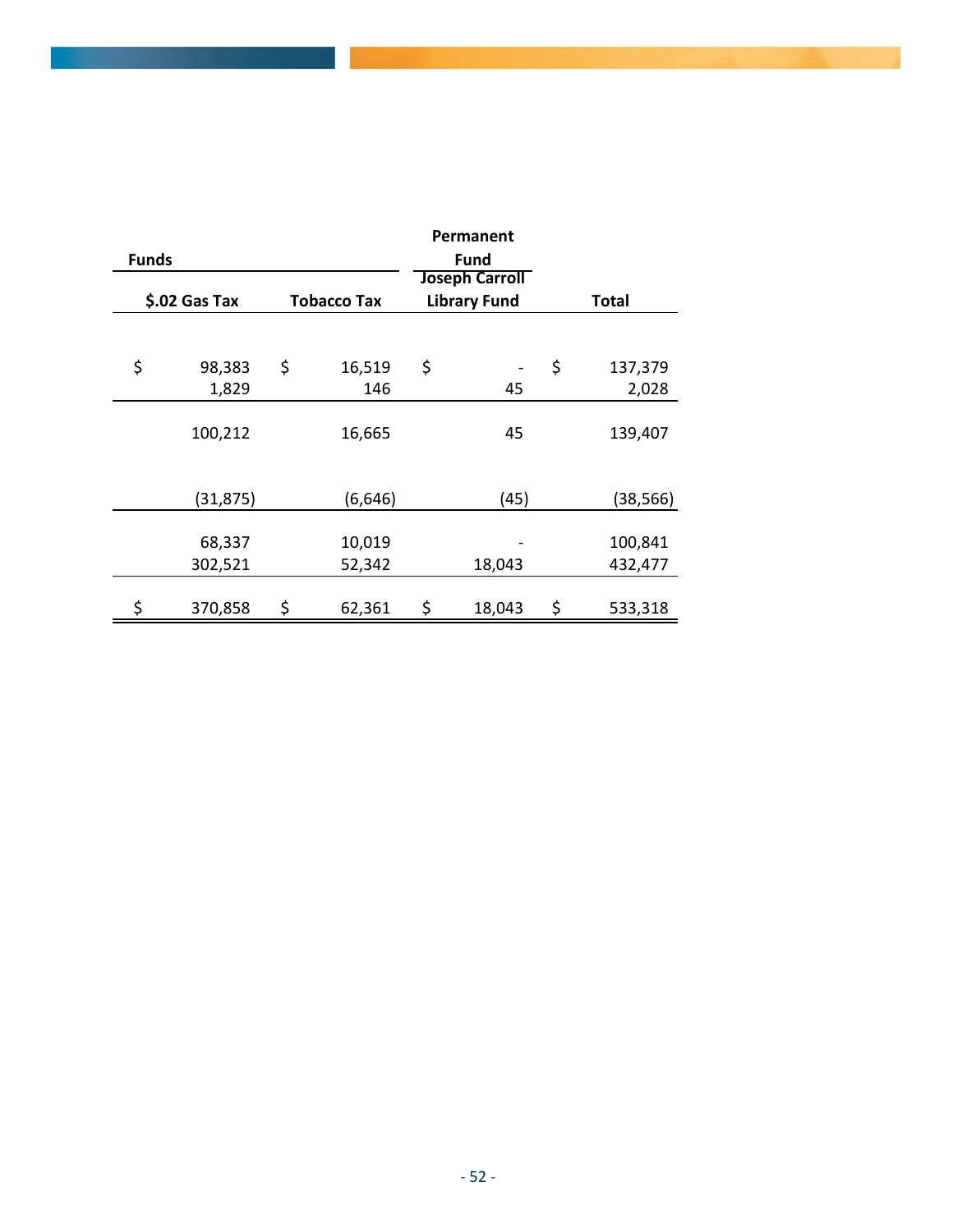

Carr, Riggs & Ingram, LLC 1117 Boll Weevil Circle Enterprise, AL 36330

(334) 347-0088 (334) 347-7650 (fax) www.cricpa.com

### **INDEPENDENT AUDITOR'S REPORT ON INTERNAL CONTROL OVER FINANCIAL REPORTING AND ON COMPLIANCE AND OTHER MATTERS BASED ON AN AUDIT OF FINANCIAL STATEMENTS PERFORMED IN ACCORDANCE WITH** *GOVERNMENT AUDITING STANDARDS*

Honorable Mayor and Members of the City Council Brundidge, Alabama

We have audited the financial statements of the governmental activities, the business-type activities, each major fund and the aggregate remaining fund information of the City of Brundidge, Alabama (the City) as of and for the year ended September 30, 2019, and the related notes to the financial statements, which collectively comprise the City's basic financial statements and have issued our report thereon dated January 21, 2020. We conducted our audit in accordance with the auditing standards generally accepted in the United States of America and the standards applicable to financial audits contained in *Government Auditing Standards*, issued by the Comptroller General of the United States. Our report qualified an opinion on said financial statements because the financial statements of the Brundidge Solid Waste Disposal Authority and the Industrial Development Board were not audited in accordance with *Government Auditing Standards*, and accordingly, this report does not include reporting on internal control over financial reporting or instances of reportable noncompliance associated with the Brundidge Solid Waste Disposal Authority and the Industrial Development Board.

### **Internal Control Over Financial Reporting**

In planning and performing our audit of the financial statements, we considered the City's internal control over financial reporting (internal control) to determine the audit procedures that are appropriate in the circumstances for the purpose of expressing our opinions on the financial statements but not for the purpose of expressing an opinion on the effectiveness of the City's internal control. Accordingly, we do not express an opinion on the effectiveness of the City's internal control.

Our consideration of internal control was for the limited purpose described in the preceding and was not designed to identify all deficiencies in internal control that might be material weaknesses or significant deficiencies and therefore, material weaknesses or significant deficiencies may exist that were not identified. However, we identified certain deficiencies in internal control described below that we consider to be a material weakness and a significant deficiency.

A *deficiency in internal control* exists when the design or operation of a control does not allow management or employees, in the normal course of performing their assigned functions, to prevent, or detect and correct misstatements on a timely basis. A *material weakness* is a deficiency, or combination of deficiencies, in internal control such that there is a reasonable possibility that a material misstatement of the City's financial statements will not be prevented, or detected and corrected on a timely basis. We consider Item 2003-001 described below to be a material weakness.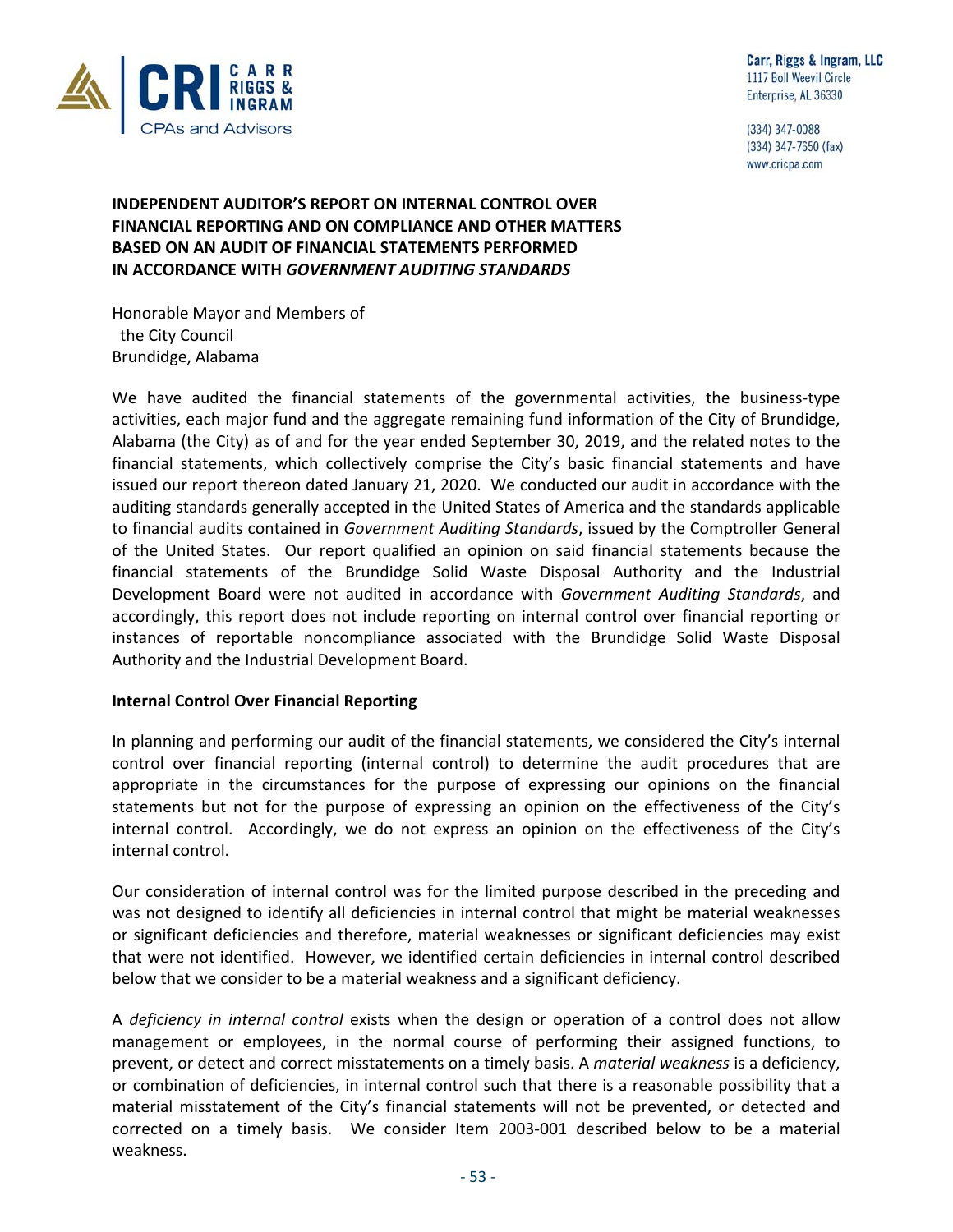A *significant deficiency* is a deficiency, or a combination of deficiencies, in internal control that is less severe than a material weakness, yet important enough to merit attention by those charged with governance. We consider Item 2018-001 described below to be a significant deficiency.

### **2003‐001 Separation of Duties (Repeat)**

**Condition** – There are instances when one individual may bill, collect, receipt, and deposit revenues. This usually occurs when other employees tasked with those responsibilities are out of the office during lunch, vacation or sick leave. In addition, in the municipal court, the same individual may bill, collect, receipt, deposit and record revenues.

**Criteria** – Management is responsible for establishing and maintaining effective internal control over financial reporting.

**Cause** – The City lacks sufficient personnel to appropriately separate all accounting functions.

**Effect** – The finding could result in material misstatements to the financial statements and the misappropriation of assets.

**Recommendation** – We recommend the City continue to improve on their policies to obtain greater segregation of duties.

**Management Response** – Due to our lack of resources, we are unable to properly separate duties. However, the City maintains records that agree receipts and deposit slips. The City Council will continue to monitor transactions to provide financial oversight**.** 

### **2018‐001 Municipal Court Administration (Repeat)**

**Condition** – The City does not have formally documented policies and procedures for Court Administration.

**Criteria**  – Policies and procedures should provide effective controls over access and authorization, as well as adequate audit evidence to support transactions.

**Cause** – The City is susceptible to increased risks of data loss, fraud, and improper accounting without policies and procedures that mitigate areas of known risks.

**Effect** – Opportunities exist for fraudulent activities to occur and go undetected.

**Recommendation** – The City should formally document the policies and procedures of the Municipal Court. The basis of such policies and procedures should be Rule 43 of the Alabama Rules of Judicial Administration. One of the cornerstones of a solid accounting and reporting control environment is documented policies and procedures. Though not all inclusive, specific procedures noted that should be addressed when developing policies included:

- a. Lack of Information Technology controls as noted in the management letter.
- b. Documentation procedures authorizing any changes to payments, fines and altered case charges, as well as a system to monitor and track due dates. Currently, the computer system allows employees to change fees, fines and alter case charges.